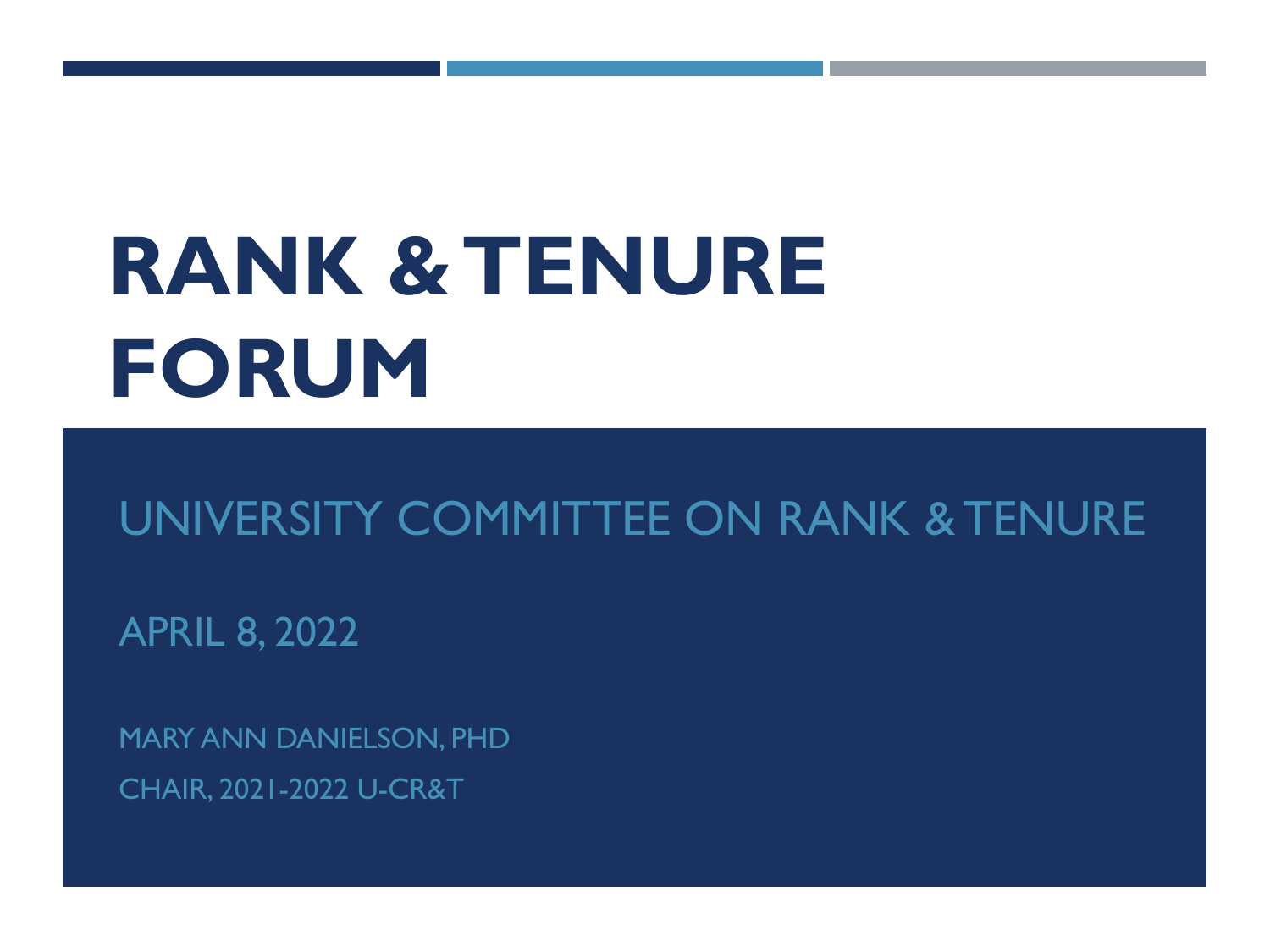#### SESSION OVERVIEW

- **U**pdates
- Resources
- **Timeline**
- **Process (general overview)**
- **Process details**
- Questions and Answers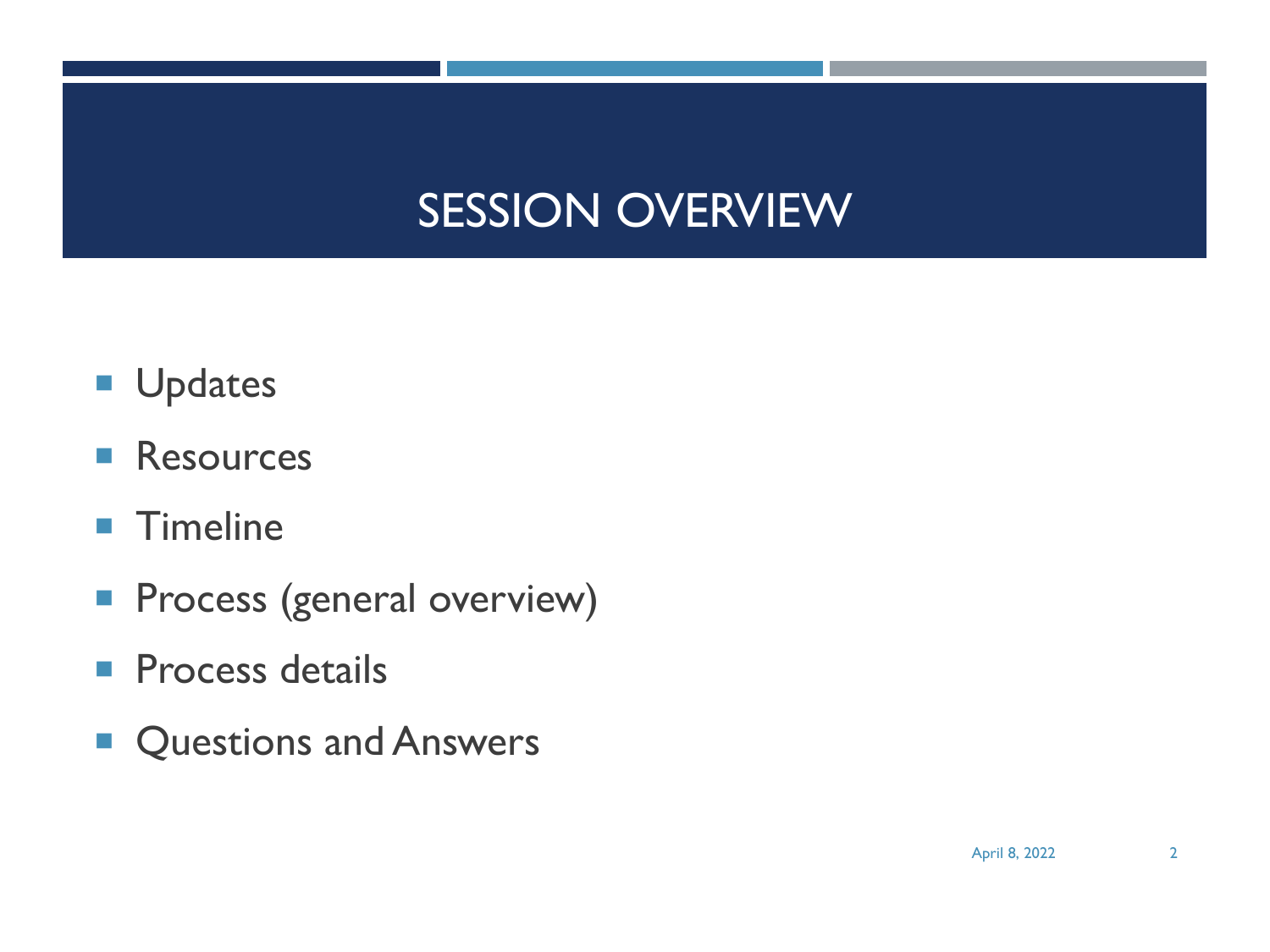#### IMPORTANT UPDATE EFFECTIVE JULY 1, 2021

#### Summary Page

**• Address line added** 

Reminders: Complete the entire form and double-check for accuracy.

- **EXECUTE: The Teaching-Research OR Clinician-Educator**
- **Application for tenure, promotion, or both**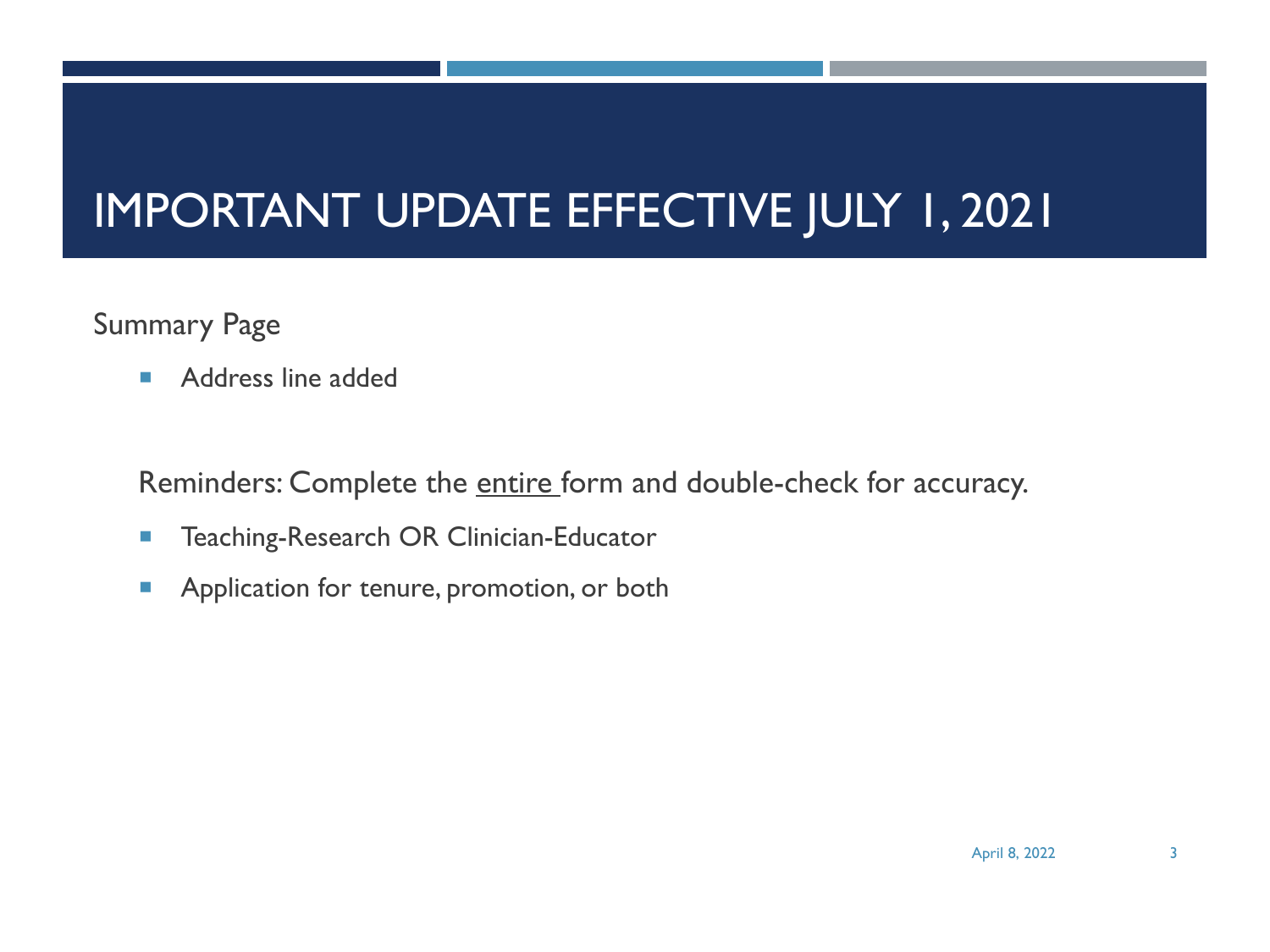#### IMPORTANT UPDATES EFFECTIVE JULY 1, 2022

#### Faculty Profile (no longer optional)

The candidate shall submit a Faculty Profile, not longer than six pages in length, to explain, as relevant, how the candidate's achievements reflect special circumstances, goals, restrictions, emphases, conventions and particulars of the discipline or position at the University, which might not otherwise be apparent to those reviewing the dossier. The Faculty Profile is not intended to be a recitation of the curriculum vitae.

#### Candidate-Selected Peer References

The candidate shall ad to the dossier the names of at least six, but not more than twelve nine references from among peers appropriate to the discipline, at least two of which must be unaffiliated with the University and at least two of which must be affiliated with Creighton University.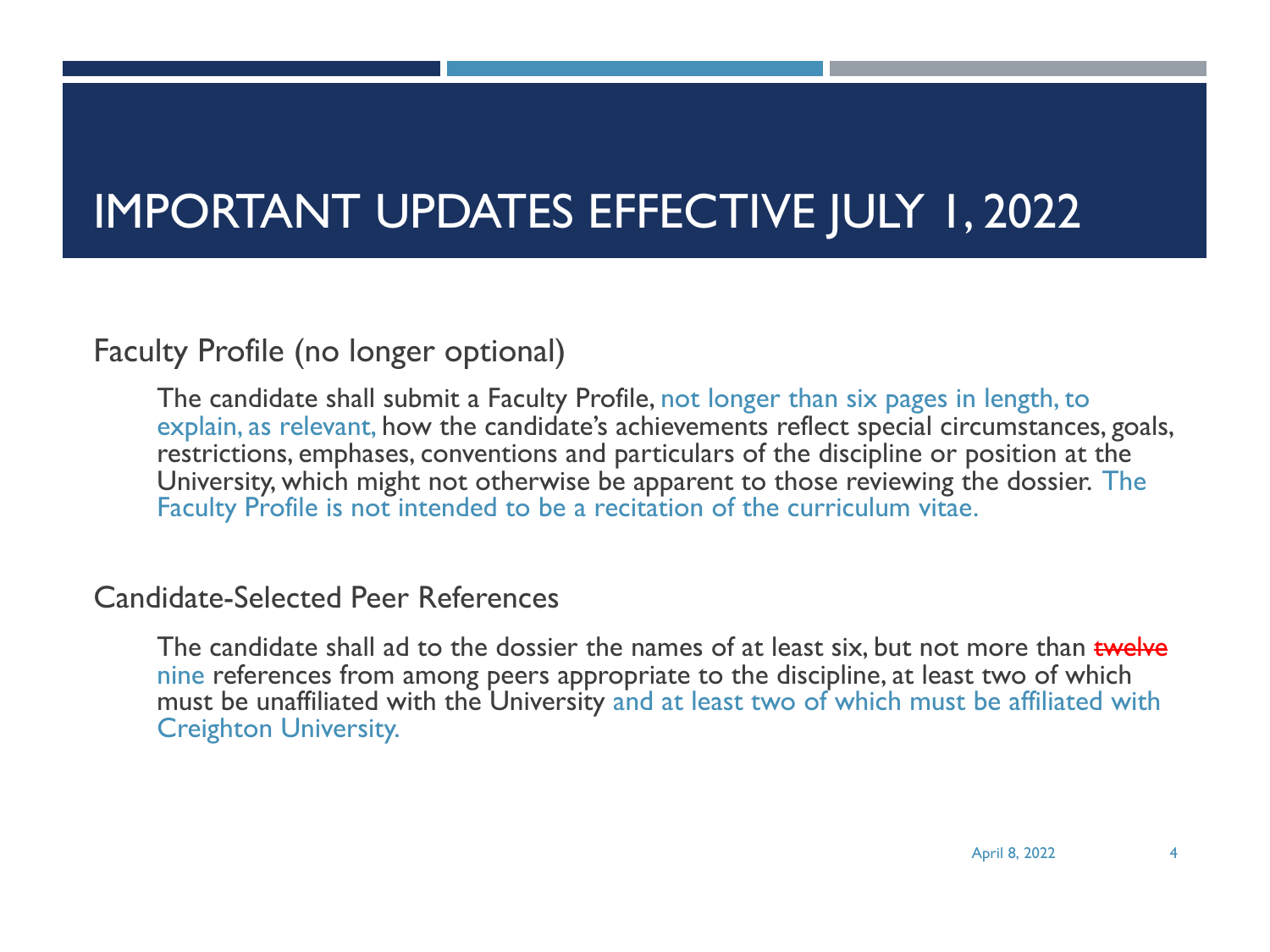#### RESOURCES

#### Chair

BEST PRACTICES: The candidate should receive guidance (preferably from the Chair) on whet apply for tenure or promotion, and what a successful application would mean for the candidate whether tenure would change the candidate's position or the standards for subsequent applica

Check the college/school links for contact information:

- college/school Deans (often Associate Dean)
- Deans' executive assistants
- Chairs of the college/school rank & tenure committees; members also listed
- Chair and members of the University Committee on Rank & Tenure

**https://www.creighton.edu/provost/tenure-and-promotion**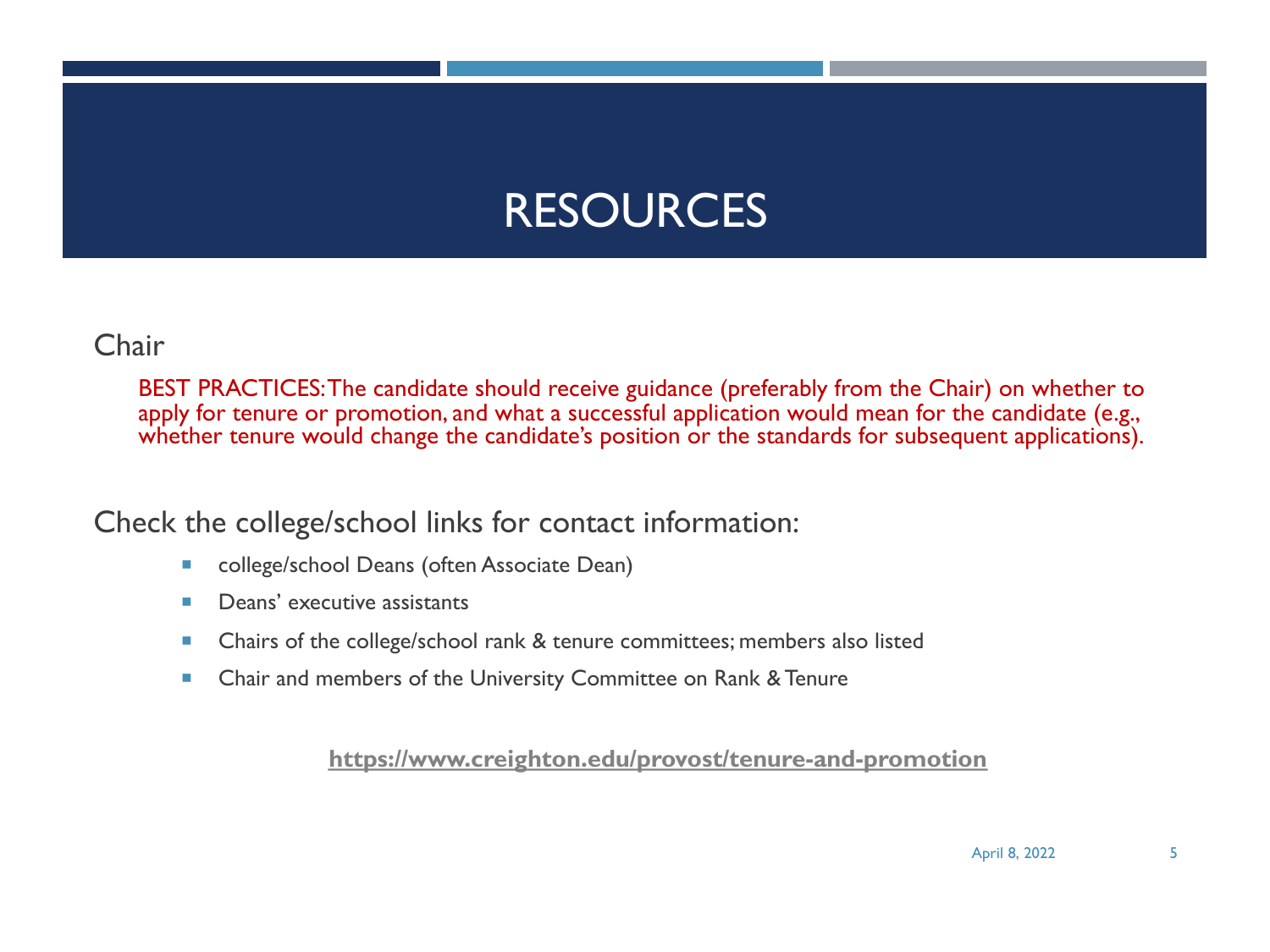## INFO YOU WANT TO KEEP AT HAND LIBRARY SERVICES

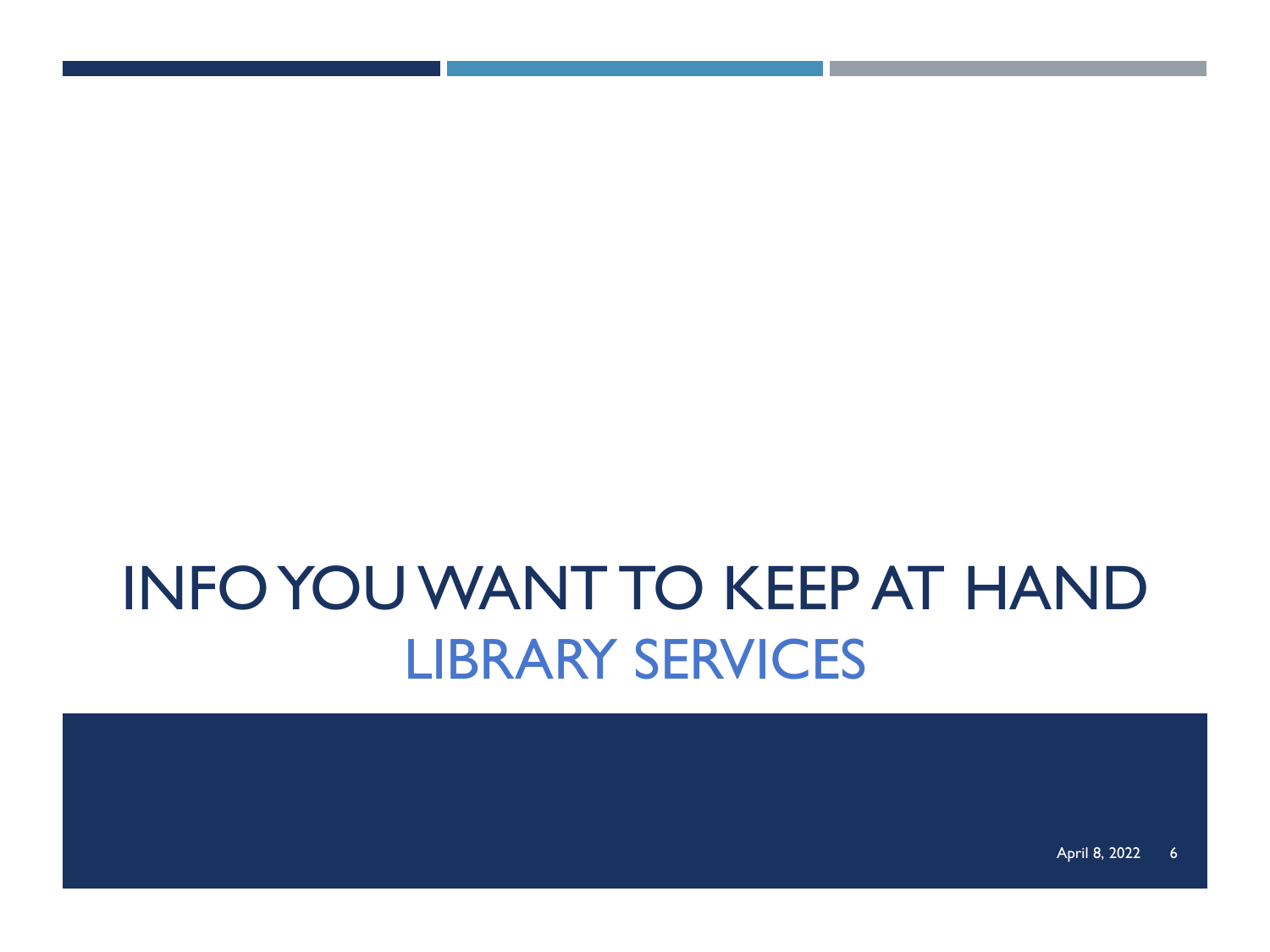### **IMPORTANT CONTACT INFORMATION**

- ¡ **Chris T. Carmichael, MSLIS, Senior Instruction Librarian - Business, Arts & Sciences**
	- ¡ **Email: ccarmichael@creighton.edu**
	- ¡ **RAL phone: 402-280-1757**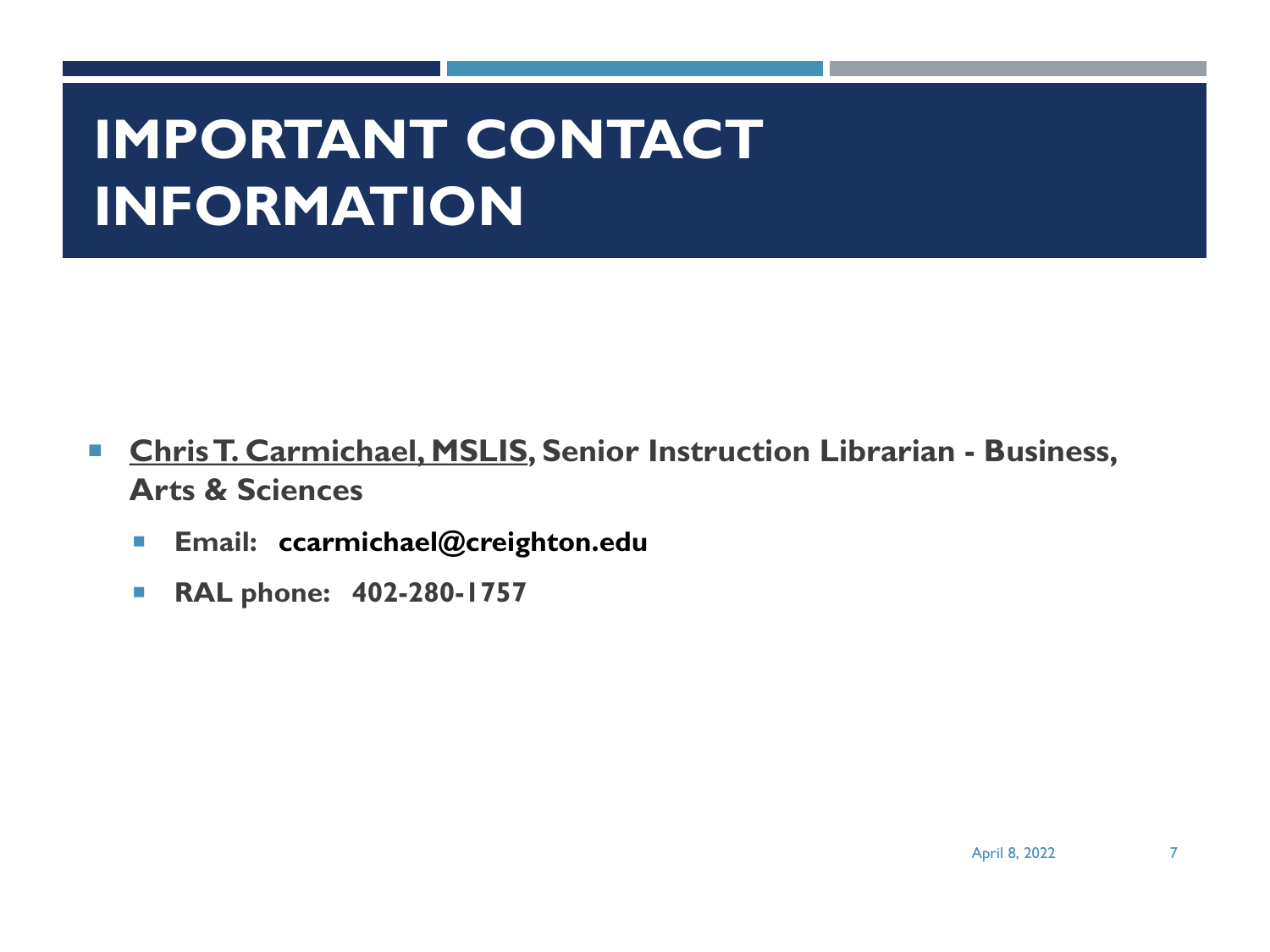#### **PROMOTION & TENURE SUPPORT FROM THE CREIGHTON LIBRARIES**

#### ¡ **LIBRARY [SERVICES](https://www.creighton.edu/academics/libraries)**

Identify your publications

- Identify where and how often your articles or books have been cit
- **Provide impact metrics for articles and journals**
- **Provide library materials directly to faculty offices or via email incluming** 
	- **Filter Enterlibrary Loan (ILL) services**
	- **EXT** Free copy, scanning, and/or delivery of library materials
		- Request forms are located on the libraries' website at https://www.creighton.edu/academics/libraries> Services & Support > R **Materials**
		- Many library databases (such as Academic Search Premier, Medline, ERIC, P and CINAHL) also have electronic request forms linked under each citatio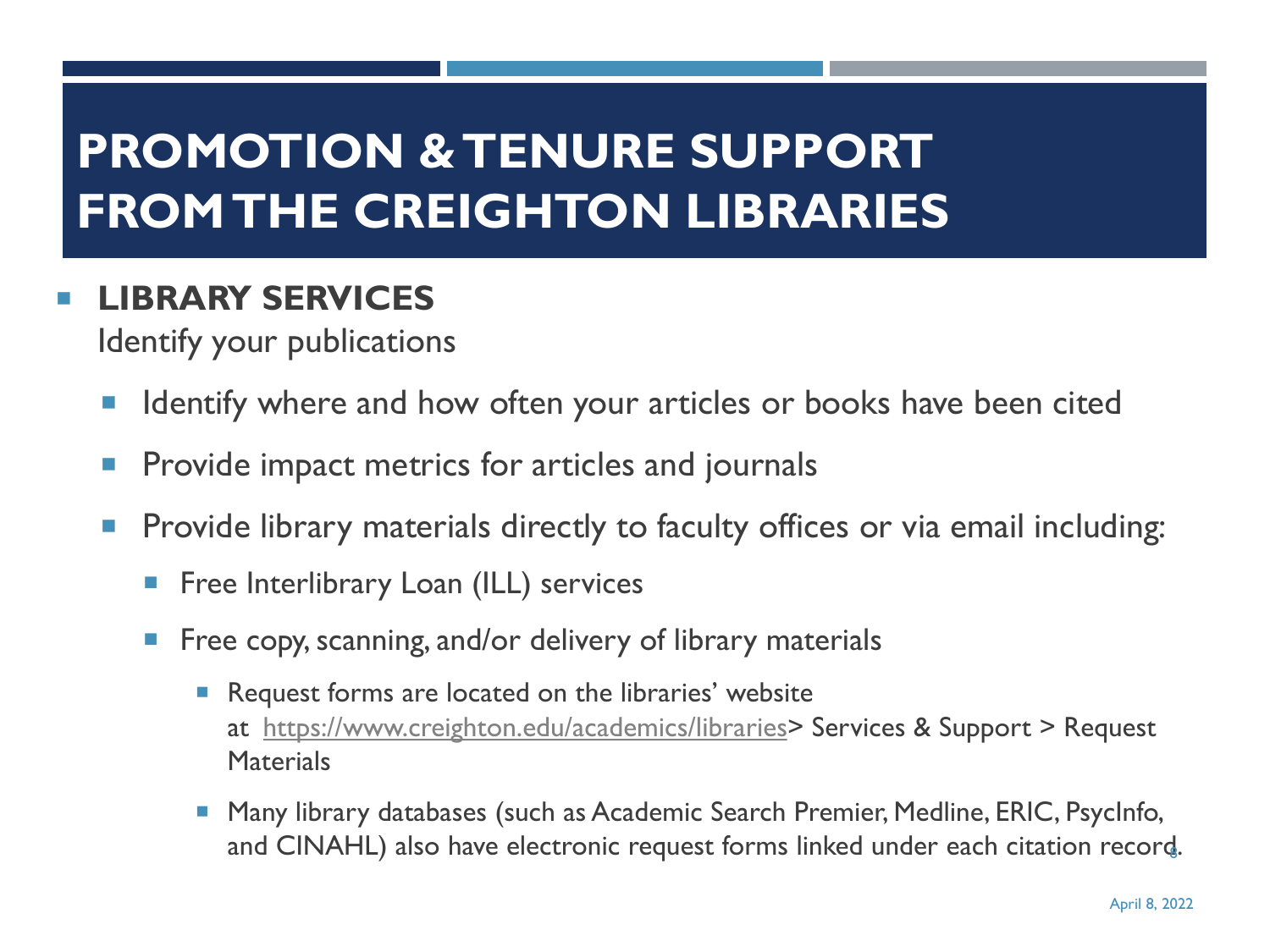### **MORE LIBRARY SERVICES**

- **Provide database training, search assistance, and resource guidance**
- RefWorks training and support
	- **Including migrating other bibliographic management records to RefWorks**
- Citation style manuals are on reserve and related online resources **(https://culibraries.creighton.edu/howtocite)** are also available
- **Provide digital space and assistance for:** 
	- Adding faculty documents, such as research documents, to the CDR (records can be indexed and accessible to the public or restricted to Creighton)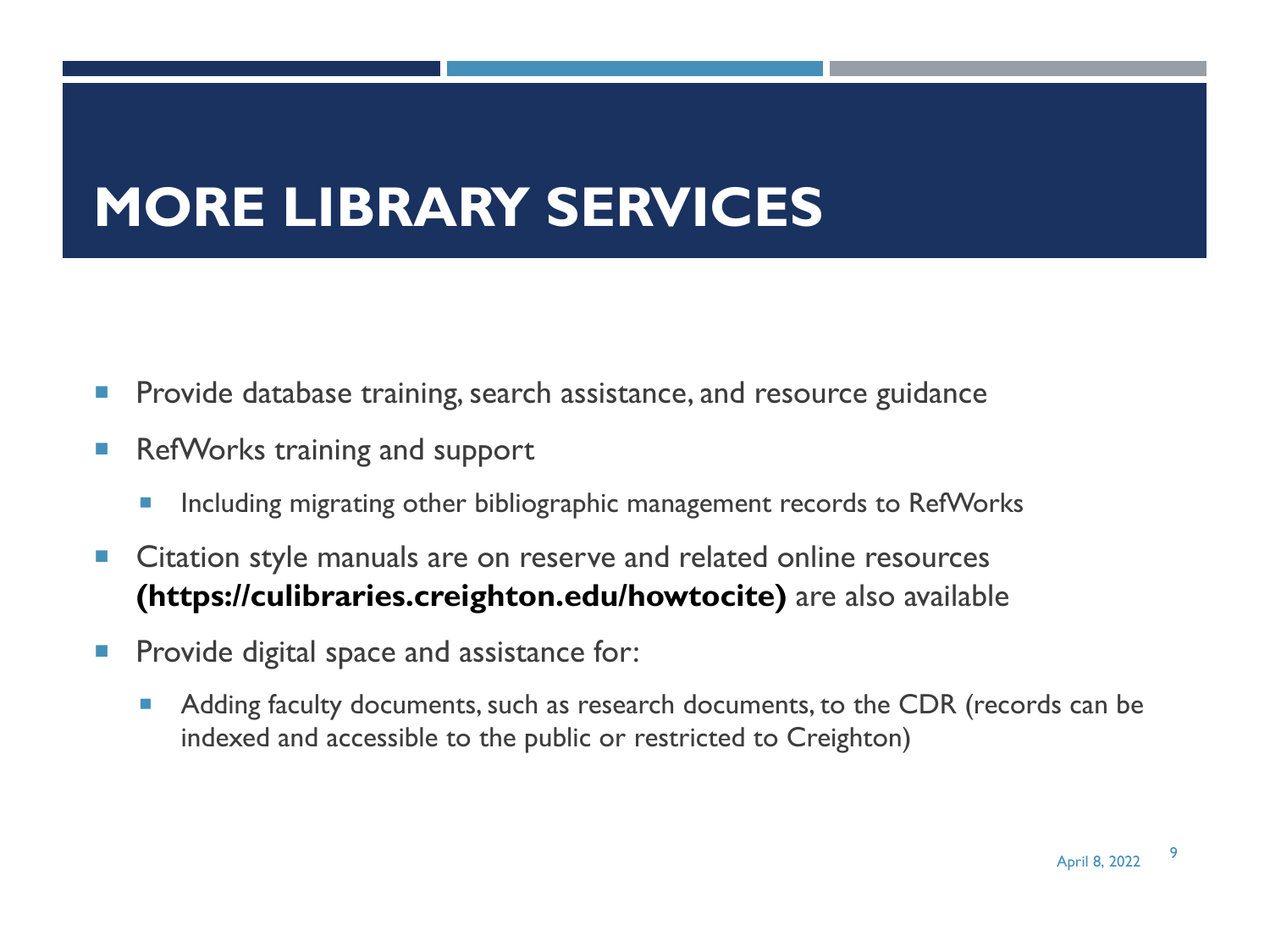#### **LIBRARIE[S](mailto:askus@creighton.edu)' [CONTACT IN](mailto:askus@creighton.edu)FORMATION**

[https://www.creighton.edu](mailto:lynns@creighton.edu)/academics/libraries

- ¡ **Reinert-Alumni Memorial Library**
	- ¡ **402-280-2260**
	- ¡ **askus@creighton.edu (RRIS)**
	- ¡ **ralcirc@creighton.edu (Access Services)**
	- ¡ **lynns@creighton.edu (ILL)**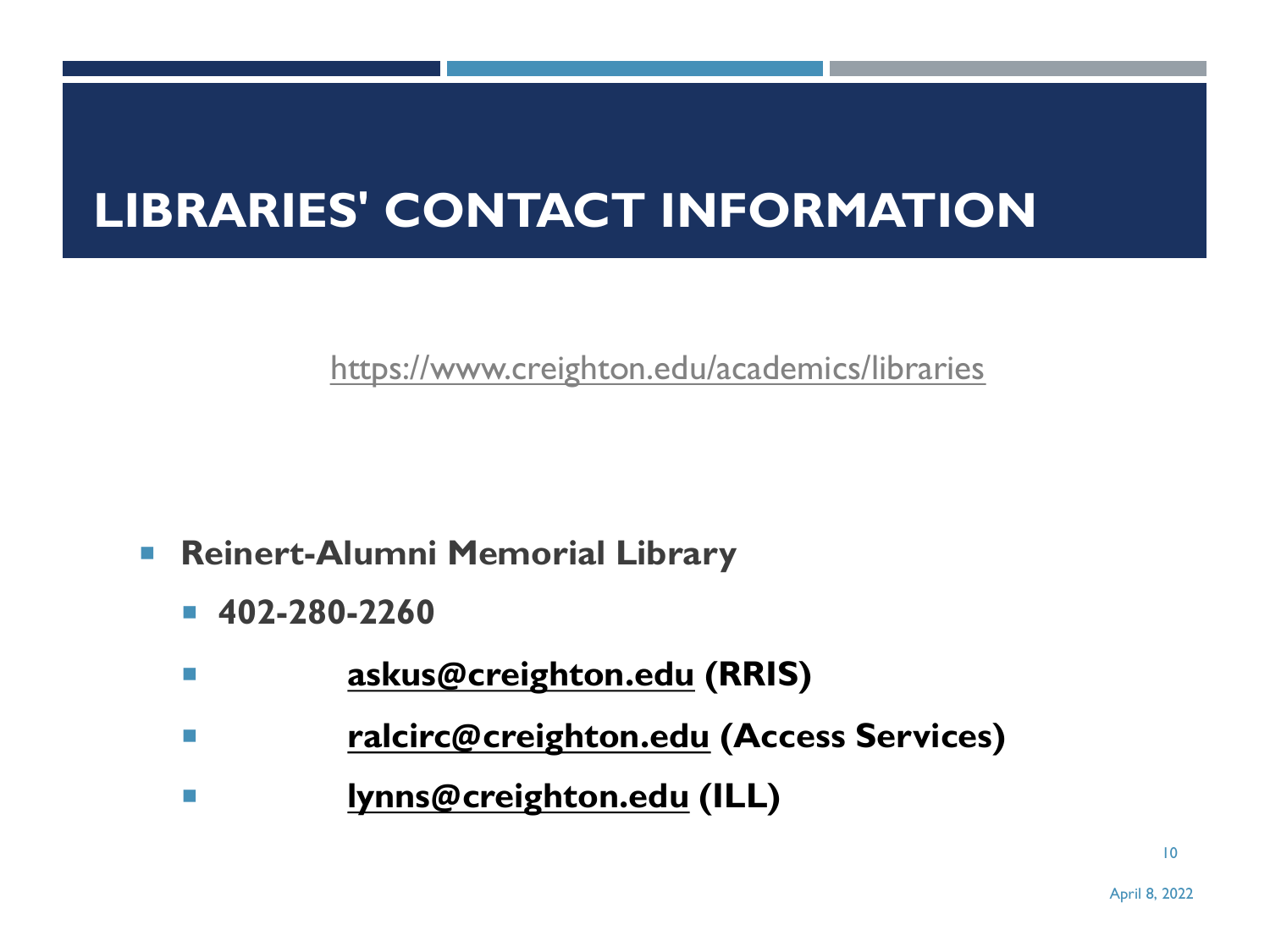#### **LIBRARIES' [CONTACT](mailto:cdr@creighton.edu) INFORMATION P**

- ¡ **Health Sciences Library**
	- ¡ **402-280-5109**
	- ¡ **refdesk@creighton.edu (RRIS)**
	- ¡ **hslcirc@creighton.edu (Access Services)**
	- ¡ **hslill@creighton.edu (ILL)**
- ¡ **Creighton Digital Repository (CDR)**
	- ¡ **cdr@creighton.edu**
- ¡ **HSL Faculty and Professional Resources:** 
	- ¡ **https://culibraries.creighton.edu/professionalresources**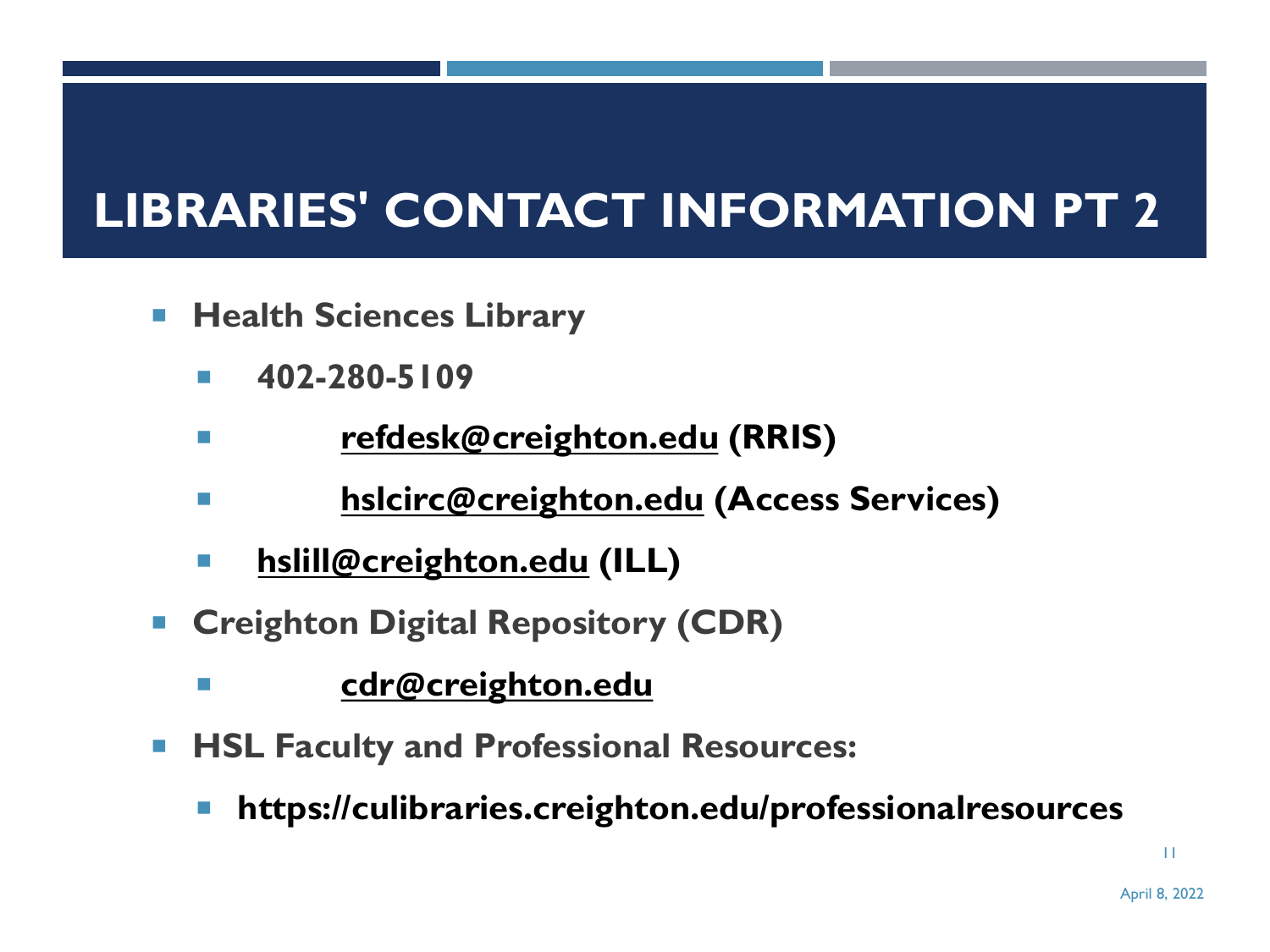### **TIMELINE**

DEADLINES FOR ACTION

April 8, 2022 12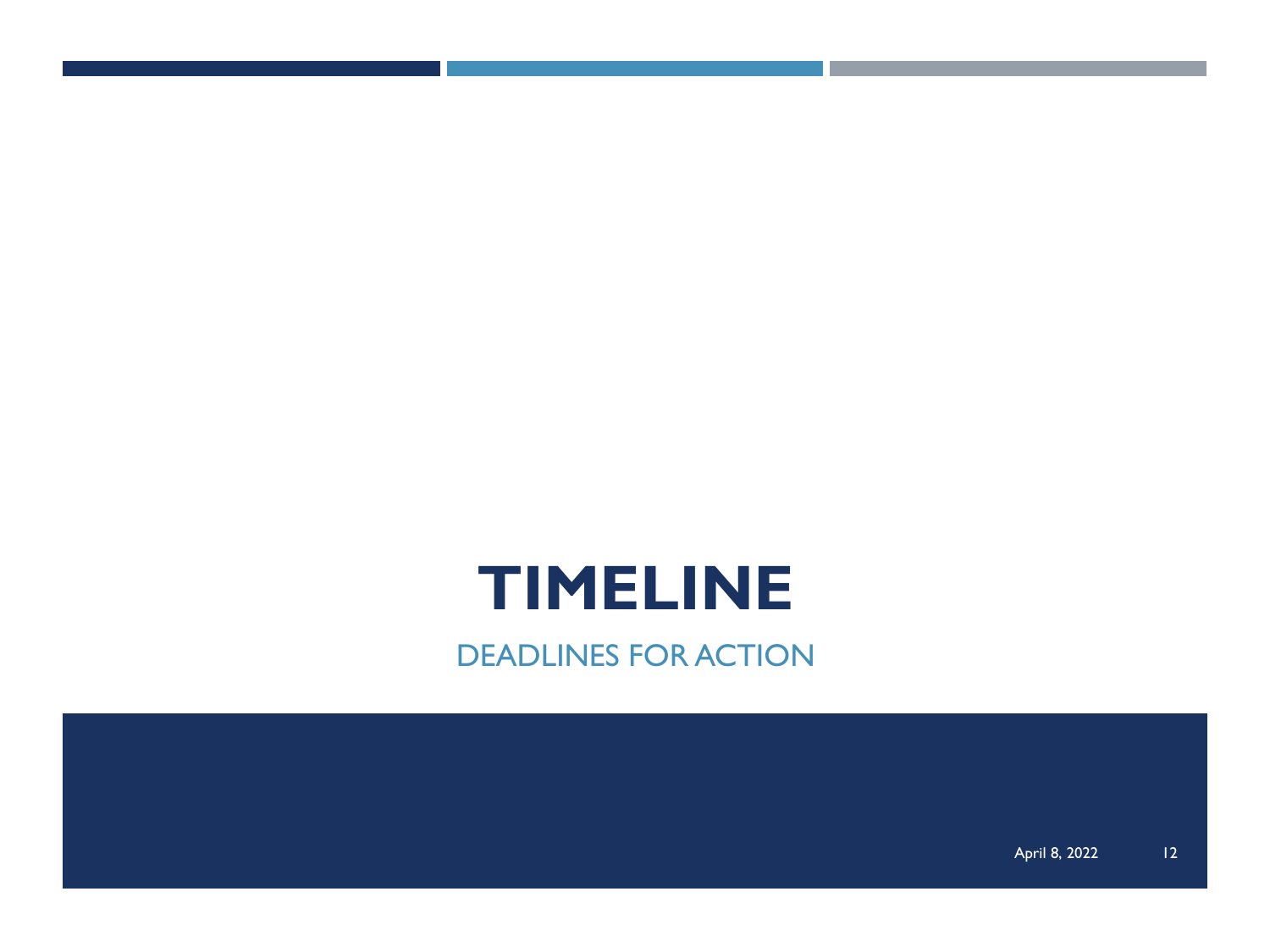## **TIMELINE – PART ONE**

- Consideration for the conferral of tenure occurs before or in the sixth year of the faculty member's probationary period.
	- Exceptions to this time frame are stated in the candidate's contract or in written/signed amendments to it.
- ¡ **BY:**
	- **June I** The candidate initiates the process with a letter to the dean and list of six (minimum) peer reviewers, candidate's relationships with them, and their qualifications.
	- **July 1 –** The college/school dean provides the candidate with names of two external peer reviewers, their qualifications, and the dean's method of selection; in writing.
	- **August 15 –** The candidate submits to the dean's office written comments on the dean-selected peer reviewers.
	- **September 30 –** The deans send the U-CR&T chair their lists of candidates' names.
	- **October 31 –** The candidate submits to the dean's office the prepared dossier.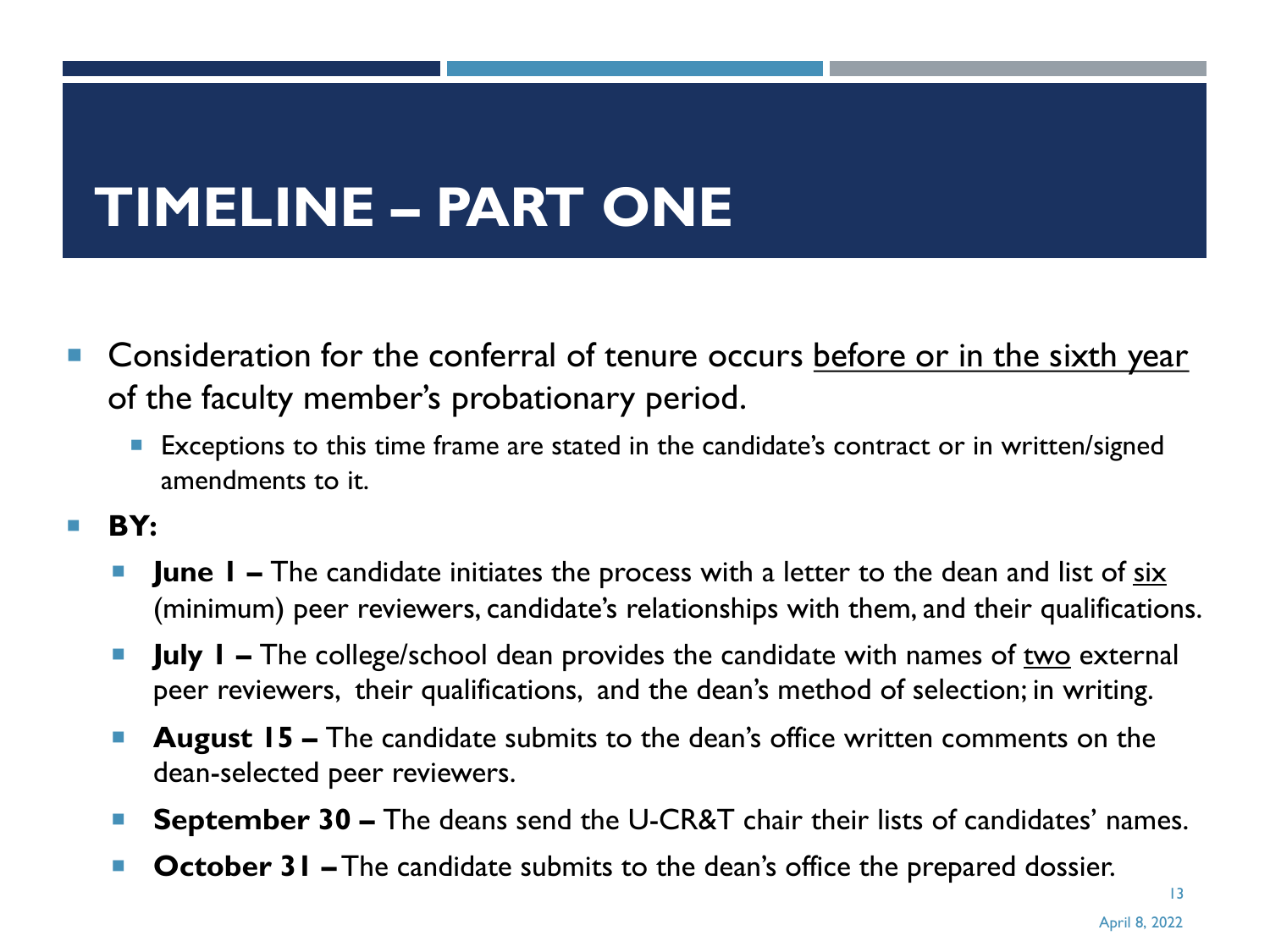### **TIMELINE – PART TWO**

#### ¡ **BY:**

- **November I** The deans send the U-CR&T chair their finalized lists of candidates, noting who is requesting promotion or tenure or both.
- **December 10 –** The college/school rank and tenure committee reviews the dossier and submits a letter to the dean that sets out
	- its evaluation of and vote on the candidate's qualifications for tenure and/or promotion.
		- The vote, by secret ballot, is  $\#Yes$   $\#No$   $\#Recused$   $\#Absent$ .
		- **The vote is confidential and disclosed only to evaluators who see the** dossier after the college/school committee makes its recommendations.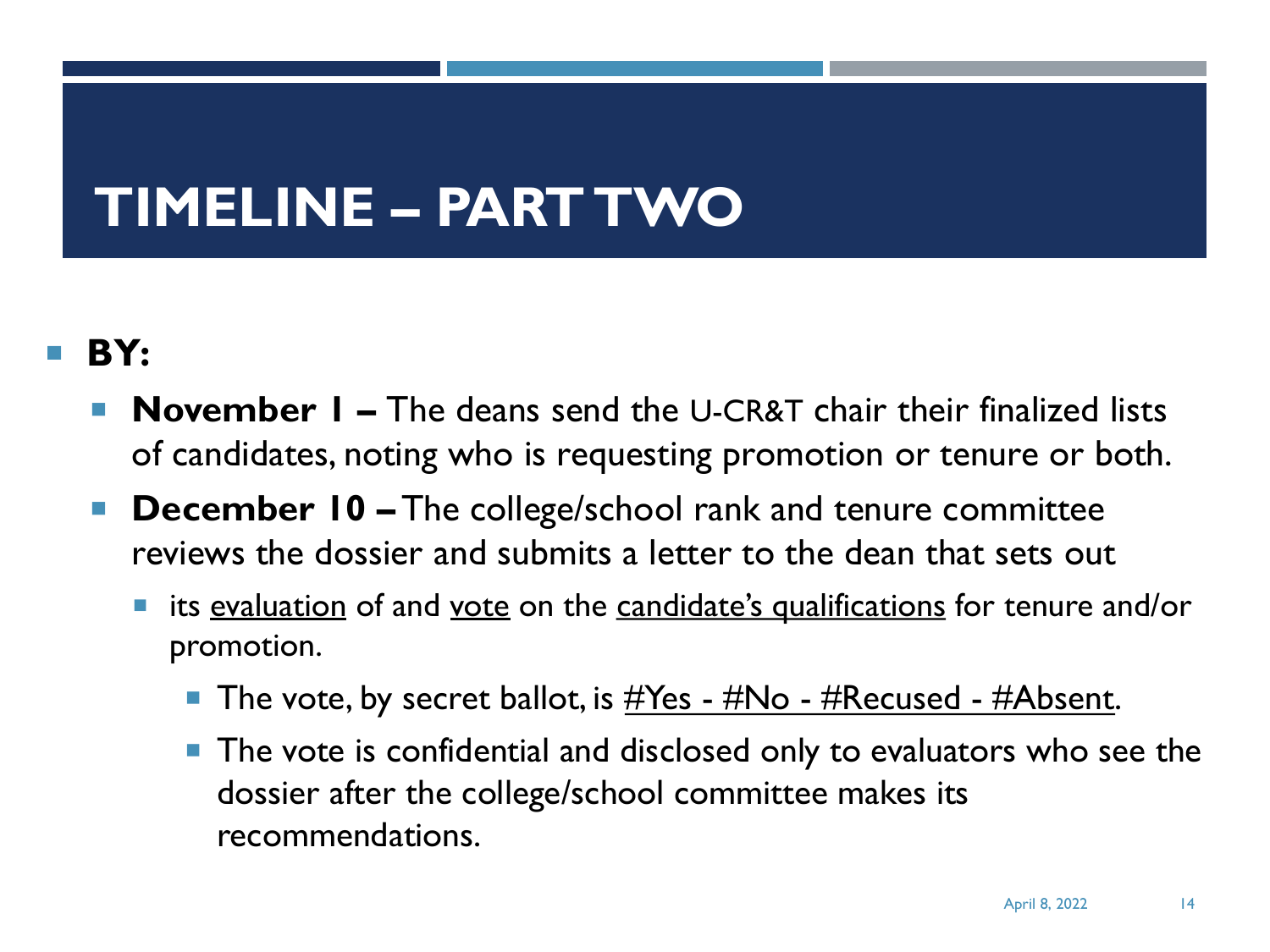### **TIMELINE – PART THREE**

#### ¡ **BY:**

- **E** January 10 The dean evaluates the candidate and submits to the University Committee on Rank & Tenure, in digital format:
	- **Dean's evaluation letter,**
	- the candidate's dossier, and
	- **all supporting material.**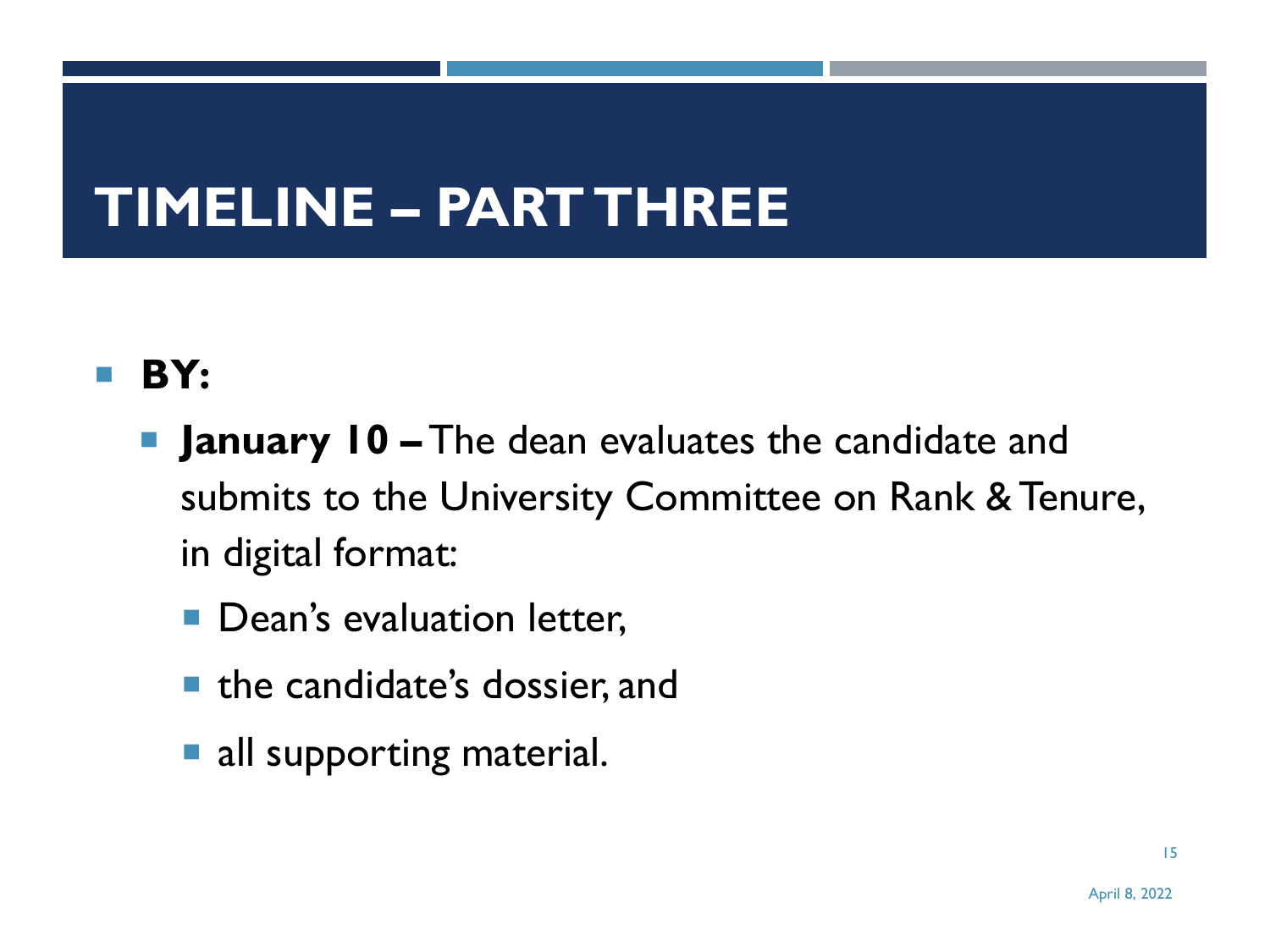### **TIMELINE – PART FOUR**

#### **From January 10 to February 28 – The University Committee meets weekly.**

- ¡ All dossiers are read by all members, reviewing both the process used and the candidate's credentials, as compared with all published applicable standards.
- Procedural questions may be posed to committee members whose school's/college's dossiers are under discussion.
	- Each college/school is represented on the U-CR&T.
- ¡ All members (unless recused) discuss and vote recommendations on all dossiers.
	- **All votes are by secret ballot and can be disclosed only to the President**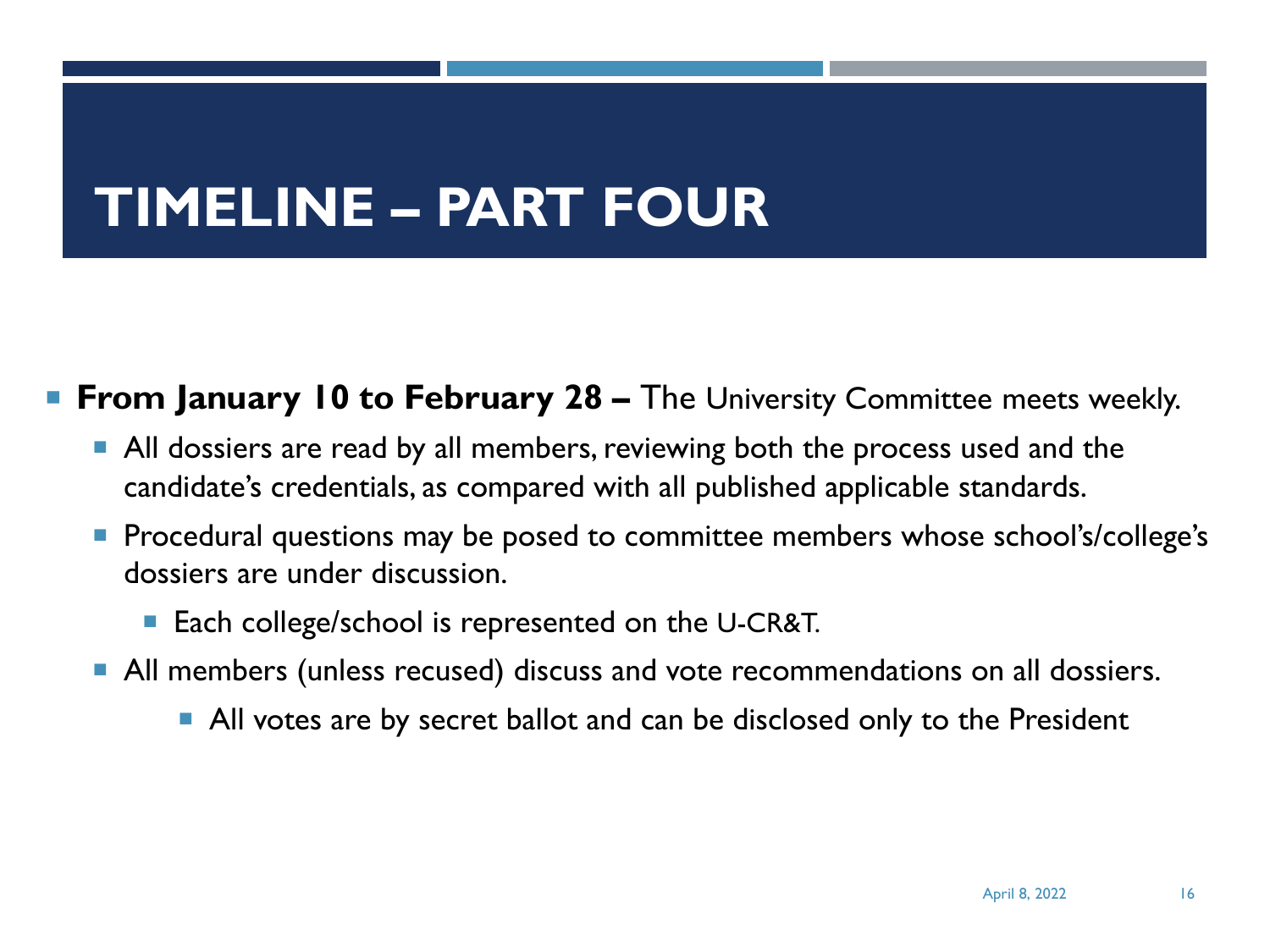### **TIMELINE – PART FIVE**

#### ¡ **BY:**

- **March I –** The U-CR&T submits its recommendations and reasons to the President.
	- Before March 31, unsuccessful candidates are contacted and counseled by the Provost.
- **March 31 –** The President announces decisions on successful applications.
	- **T** Tenure candidates who have been unsuccessful in their  $6<sup>th</sup>$  year may re-apply in their terminal  $7<sup>th</sup>$  year.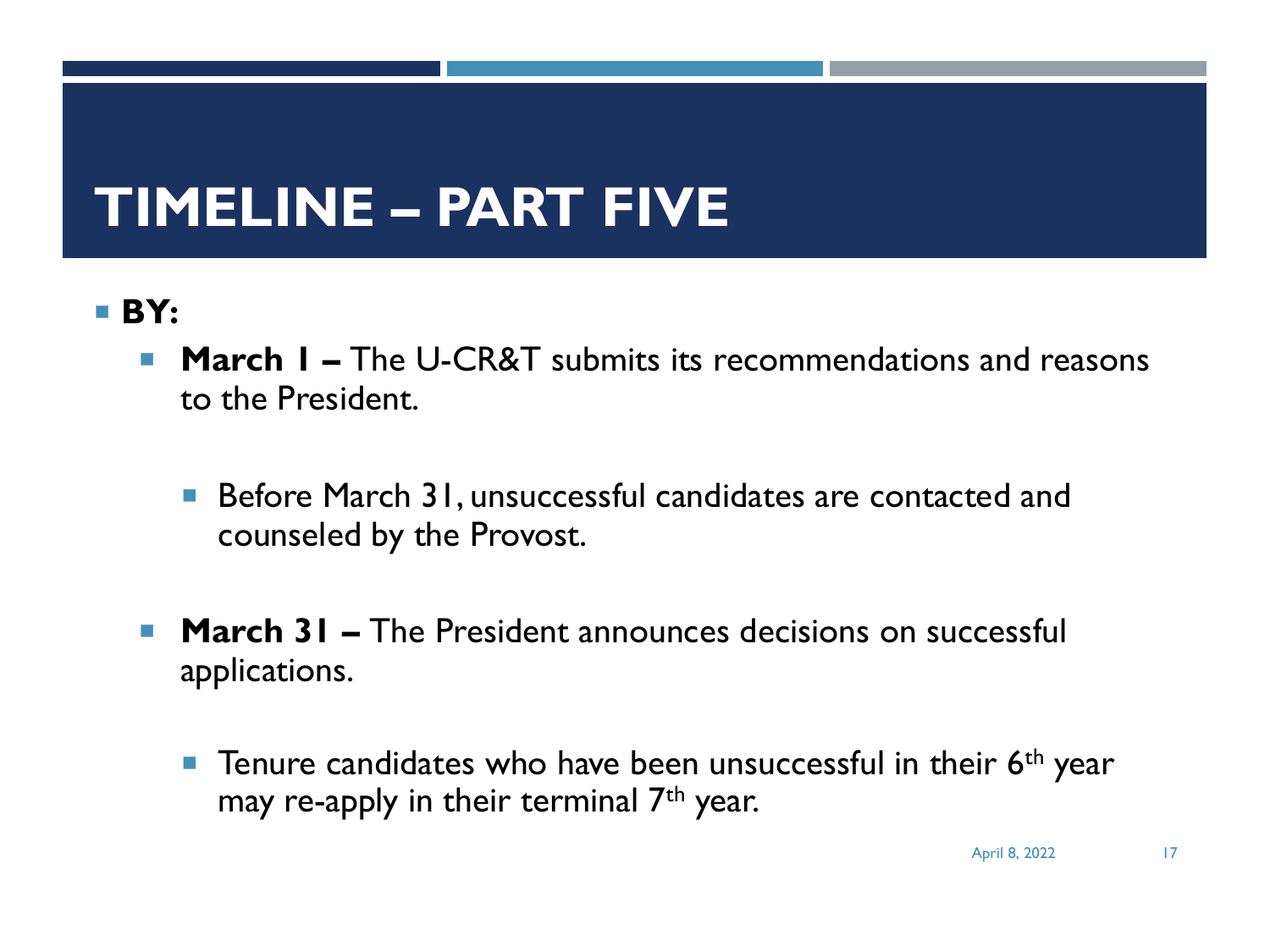### **TIMELINE: MORE ON NEGATIVE DECISIONS**

#### ¡ **Negative decisions are communicated to the unsuccessful candidates prior to March 31.**

- **The candidate is informed about the negative decision by the Provost** and is provided information about the reason(s) for the President's negative decision.
	- Unsuccessful candidates should consider that information when re-applying.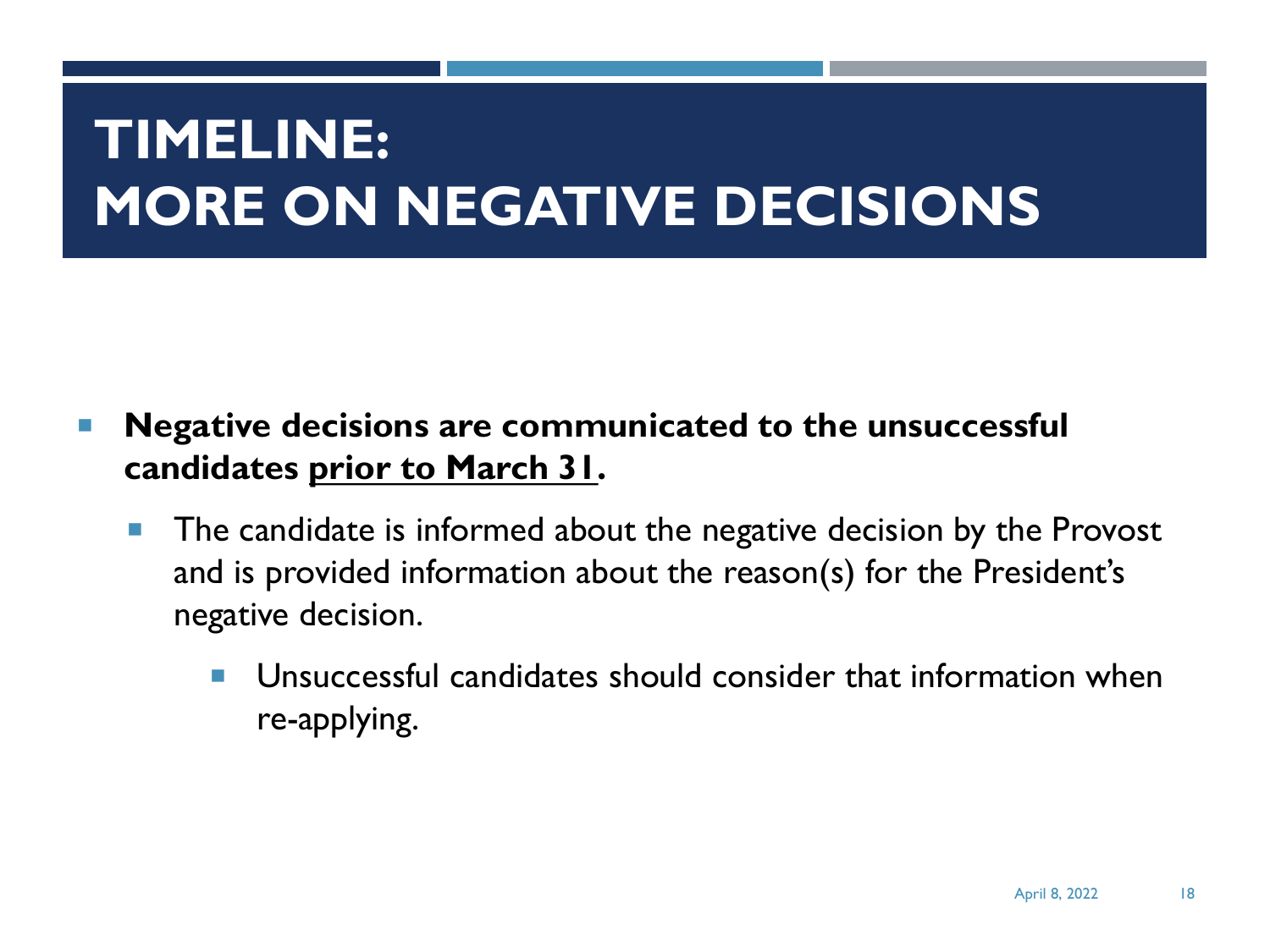## **PROCESS (GENERAL OVERVIEW):**

- **CRITERIA FOR SUCCESS**
- **GUIDELINES**
- **PEER REVIEW PROCESS**

TENURE AND PROMOTION

April 8, 2022 19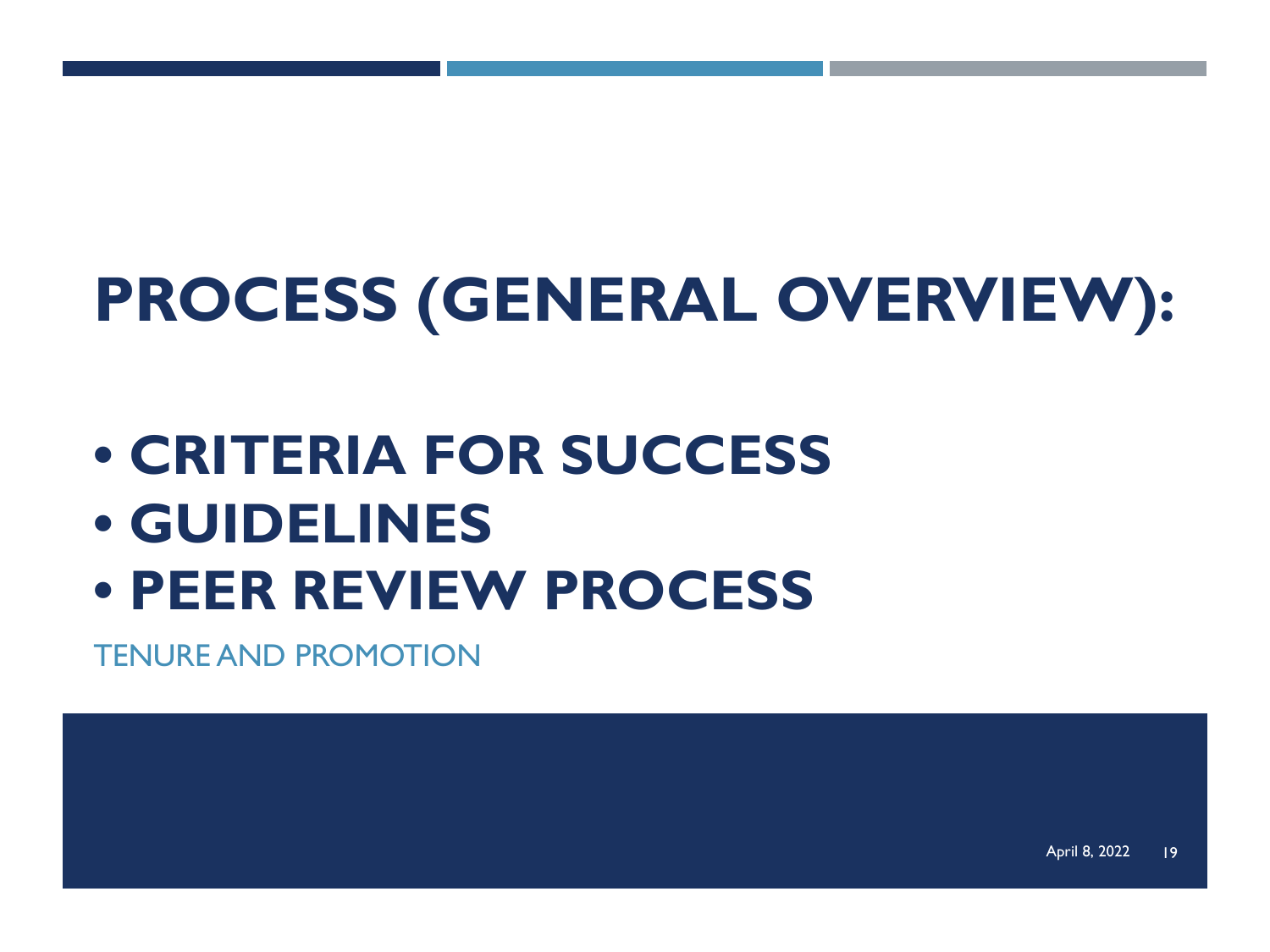### **OVERVIEW: CRITERIA FOR TENURE**

#### **Basis for Conferral of Tenure:**

- ¡ **Successful performance** of one's job, as specified in one's contract of employment
- **Record of achievement** at Creighton University
- **Continued record** of achievement from one's previous institution
- ¡ **Expectation of continued achievement** evidenced by current work ("trajectory")
- ¡ **Evidence of fitting the mission and needs** of Creighton University, college/school, and department. Mission input is from the candidate's point of view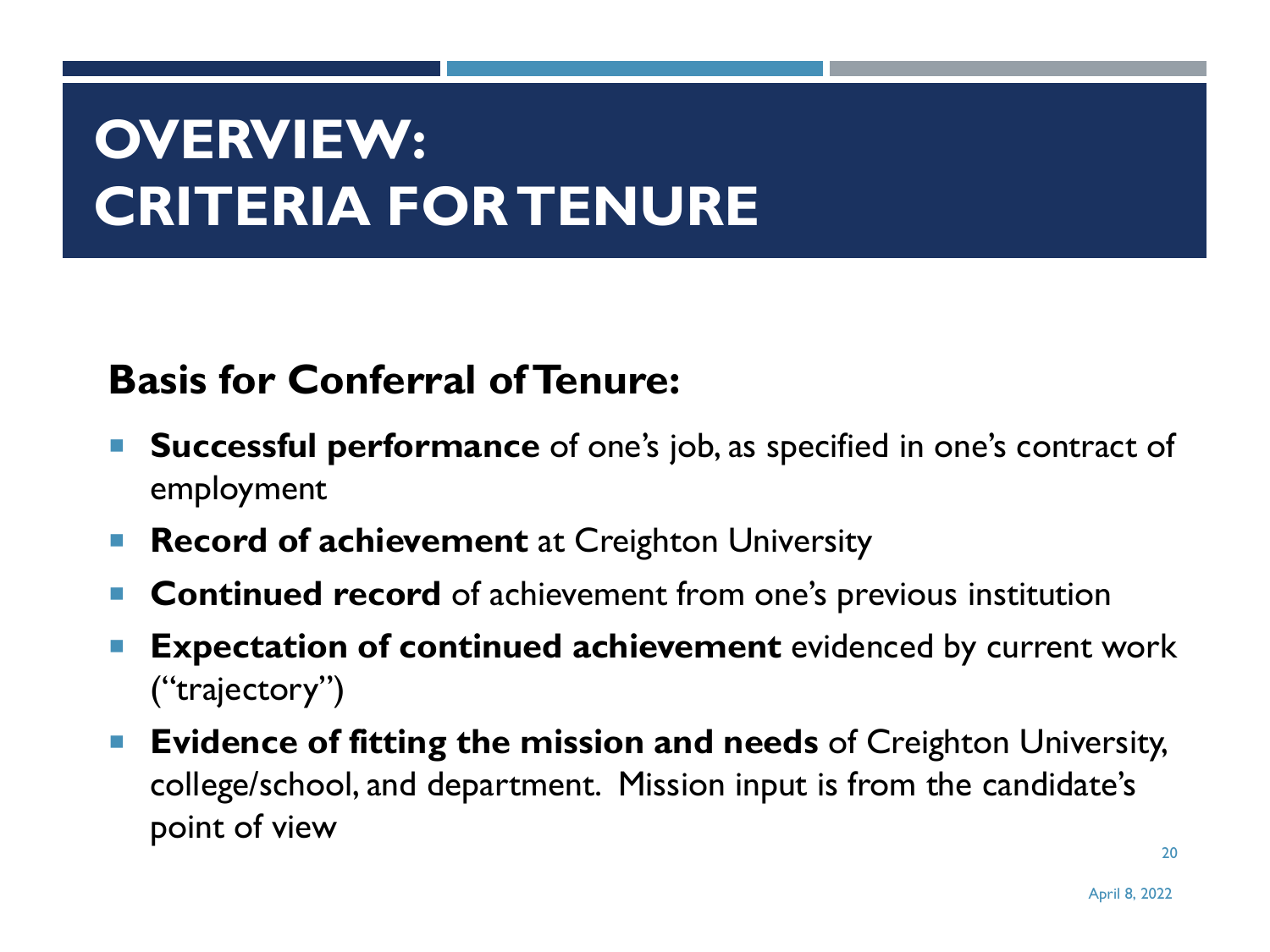### **OVERVIEW: CRITERIA FOR PROMOTION**

#### **Basis for Advancement in Rank:**

- **Teaching:** Effective in current rank vs. distinguished in current rank
- **Scholarship**: Emerging record vs. established record
- **Service:** Active participation vs. active participation in <u>leadership</u>
- ¡ **Clinical activity**: Emerging record of regionally recognized clinical activity vs. nationally recognized record of clinical activity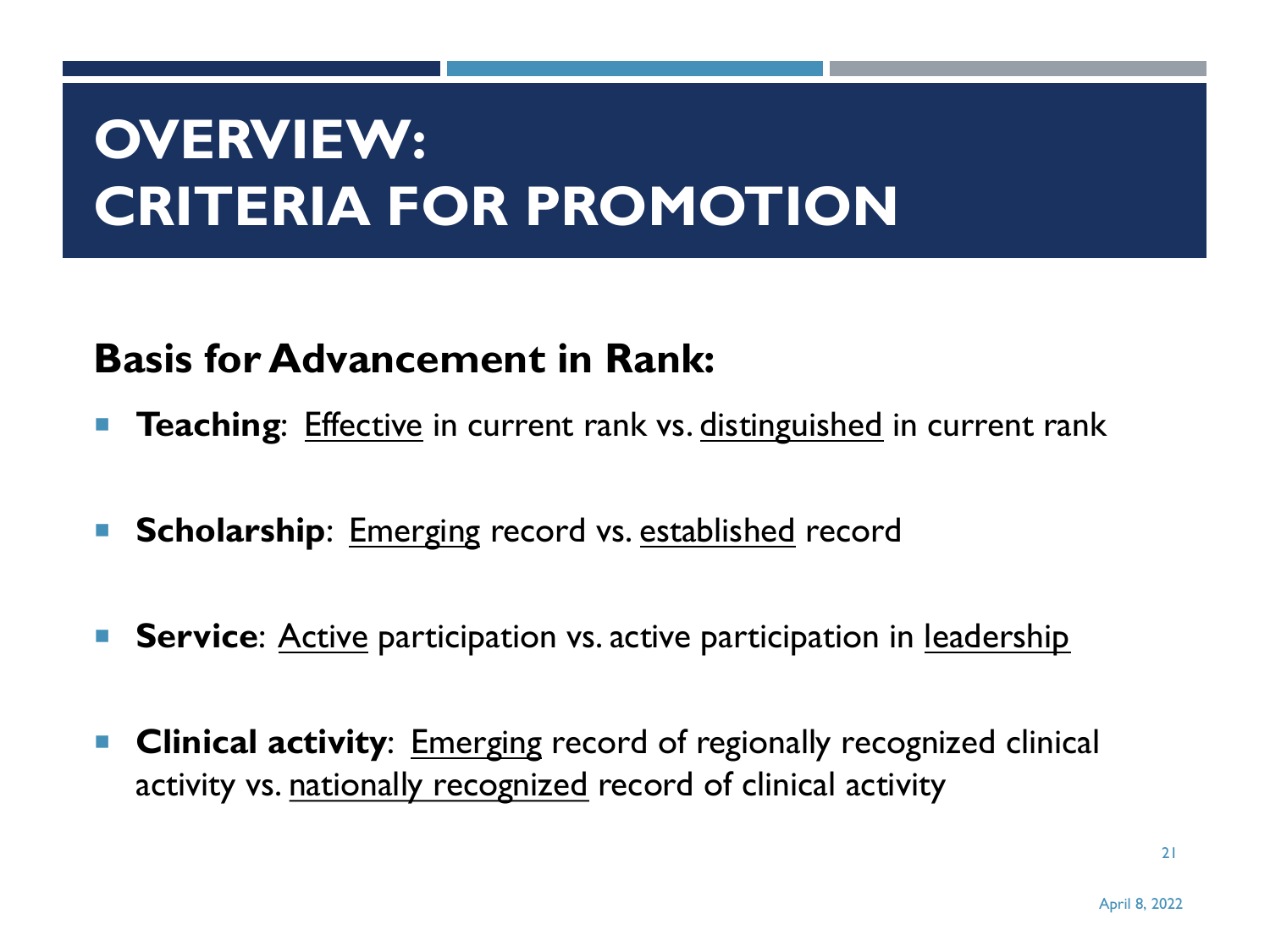#### **OVERVIEW: UNIVERSITY RANK & TENURE GUIDELINES**

- § **The** *Faculty Handbook* **is the candidate's guide to the process.**
	- **E** Article III, Sections G.9, G.10, and G.11
		- University standards, procedure, and timetable

#### § **college/school guidelines available from deans, on the webpage.**

- § **They reflect the standards that will be applied in evaluating applications for promotion and tenure at the college/school level.**
	- § Article III, Section G.9.a.ix, *Faculty Handbook.*
- § **Department-specific guidelines may also be applicable.**
	- § **Check with department chairs or deans and on the webpage.**
- § **https://www.creighton.edu/provost/tenure-and-promotion**

**for college/school, department, and division standards and guidelines.**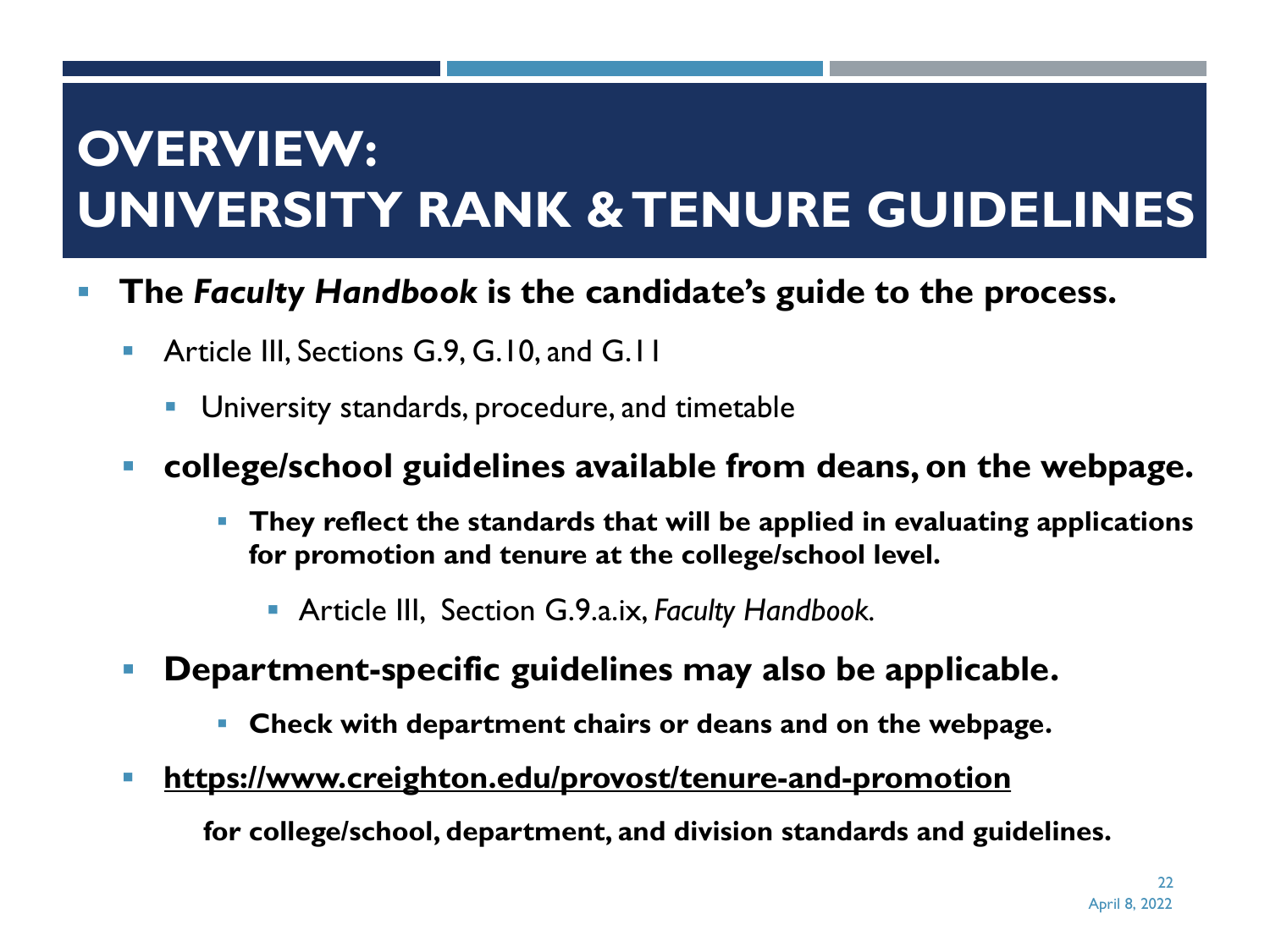### **OVERVIEW: PEER REVIEW PROCESS**

#### ¡ **Promotion and Tenure are peer review processes.**

- Peer references, both internal and external to Creighton University, are required.
- Department Chair evaluates the candidate.
- College/school Rank & Tenure Committee evaluates the candidate.
- Deans of College/School evaluates the candidate.
- University Rank & Tenure Committee evaluates the candidate's dossier and the process by which all other evaluations of the candidate has been conducted.
- A candidate's careful preparation allows the evaluation process to **function effectively.**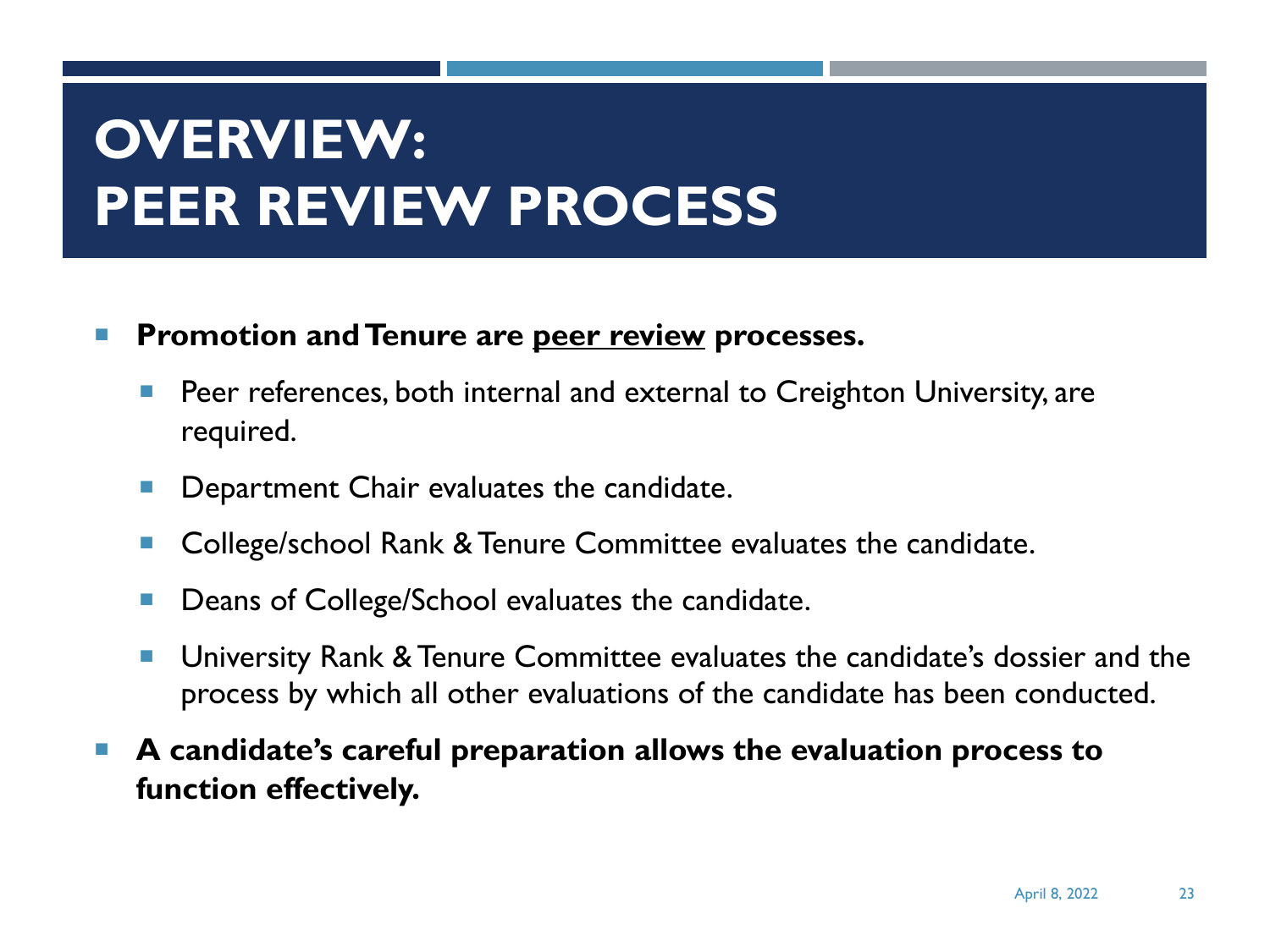## **OVERVIEW: PEER REVIEW PROCESS CONT'D**

- The review process is linear as the dossier proceeds from one evaluator to the next.
	- ¡ As the dossier is forwarded to each evaluator in the process, the dossier contents increase as recommendations are added – in the following order:
		- $\blacksquare$  the department chair,
		- the college/school committee,
		- $\blacksquare$  the dean, and
		- **the University Committee.**
	- Each subsequent evaluator sees evaluations that have been added to the dossier.
	- ¡ No evaluator is allowed to see or receive information about the next evaluator's (or evaluating entity's) recommendations.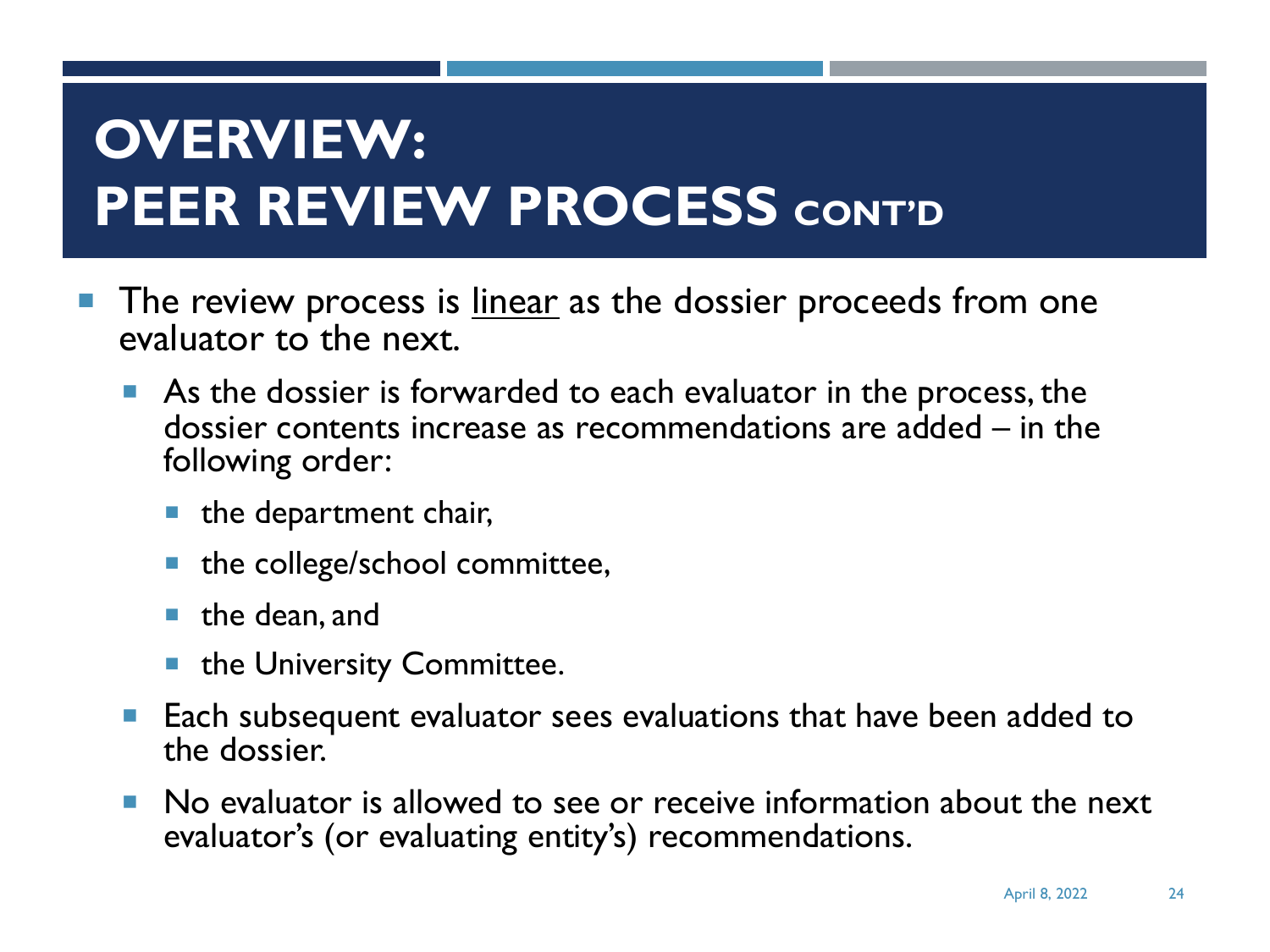## **DETAILS OF THE APPLICATION PROCESS**

10 STEP (BY STEP) PROCESS

April 8, 2022 25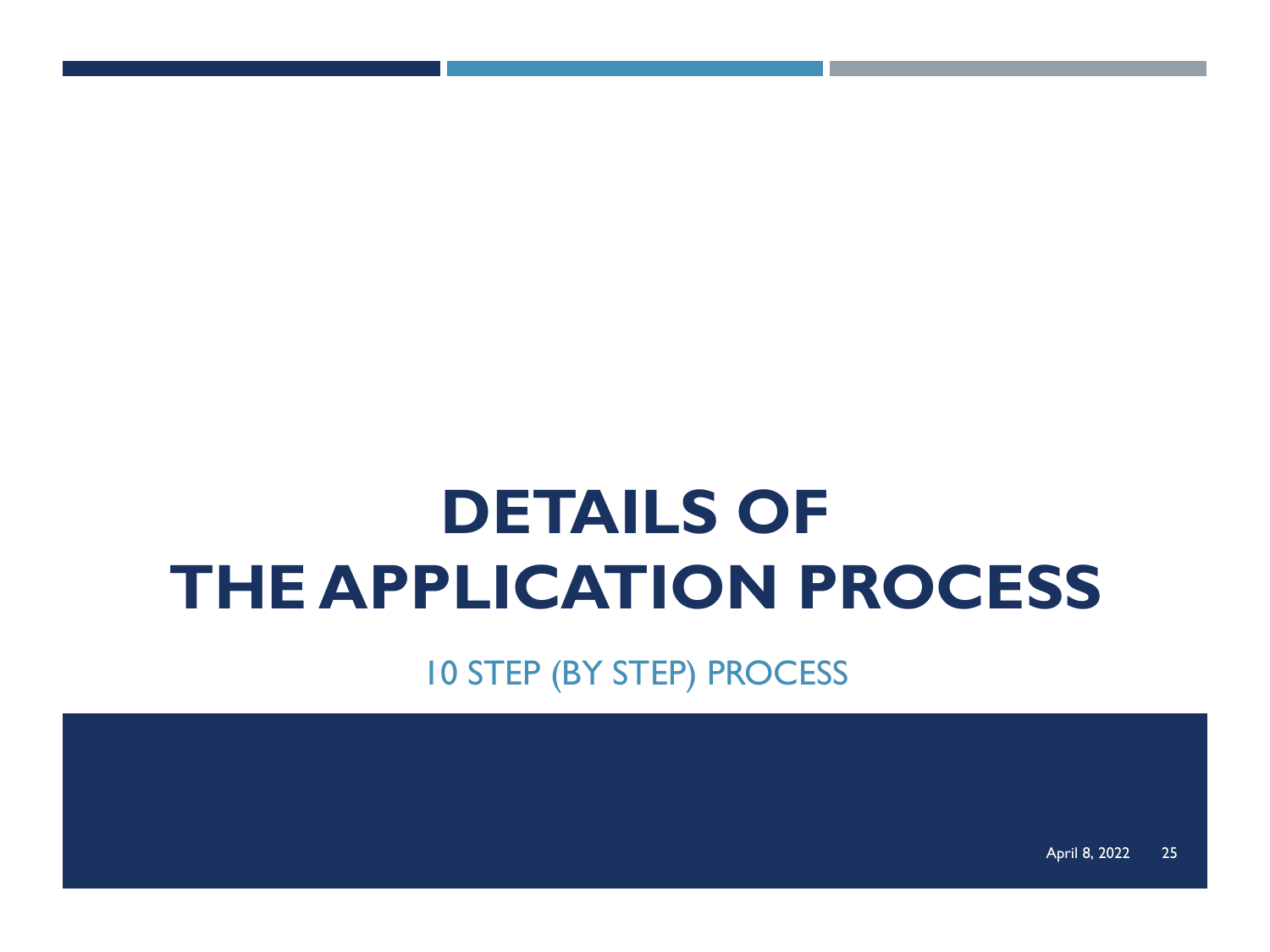#### APPLICATION PROCESS (STEPS)

#### **Candidate Actions**

- 1. Letter of Intention
- 3. Dossier Submission

#### **Dean's Office Actions**

- 2. Peer Review Requests
- 4. Dossier Evaluation
- 5. Dossier Submission

#### **U-CR&T Actions**

- 6. University Review
- 7. Recusals
- 8. Recommendations

#### **President's Actions**

9. Decision-Making

10. Decisions (and their communications)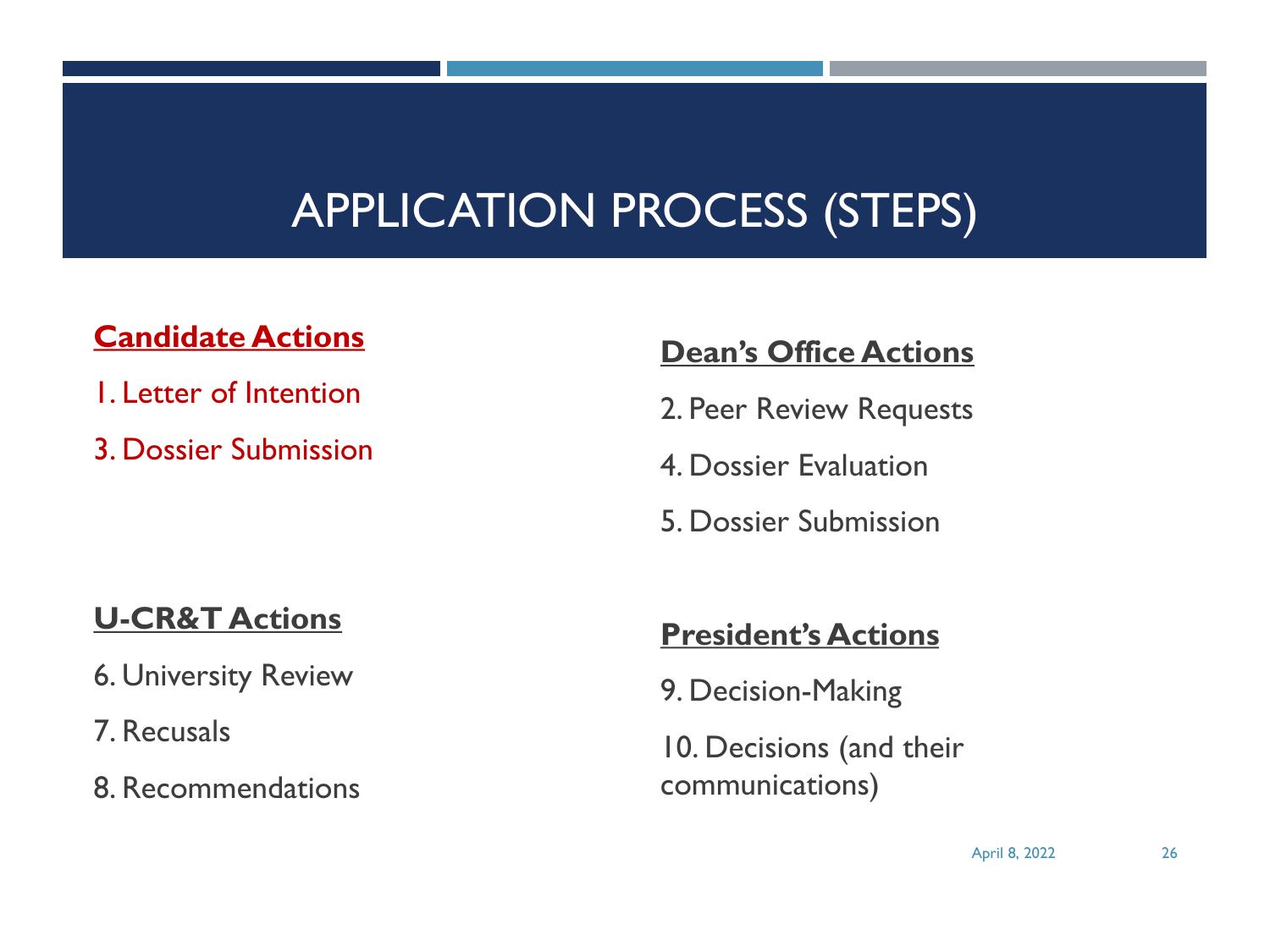### **STEP ONE: LETTER OF INTENTION** - **CANDIDATE'S ACTION**

By June 1, candidates notify their deans of their intention to apply for tenure and/or promotion, by providing:

- **A letter of intention** to submit a dossier;
- ¡ **The action for which the candidate is applying –** tenure or advancement in rank, or both;
- ¡ **A list of peer reviewer names** (6-12 references) with:
	- **contact information** for the named references.
	- ¡ the **qualifications** of the reviewer, and
	- **any relationship** the candidate has or has had with the reviewer.
		- *Faculty Handbook, Article III, Section G.10.e.*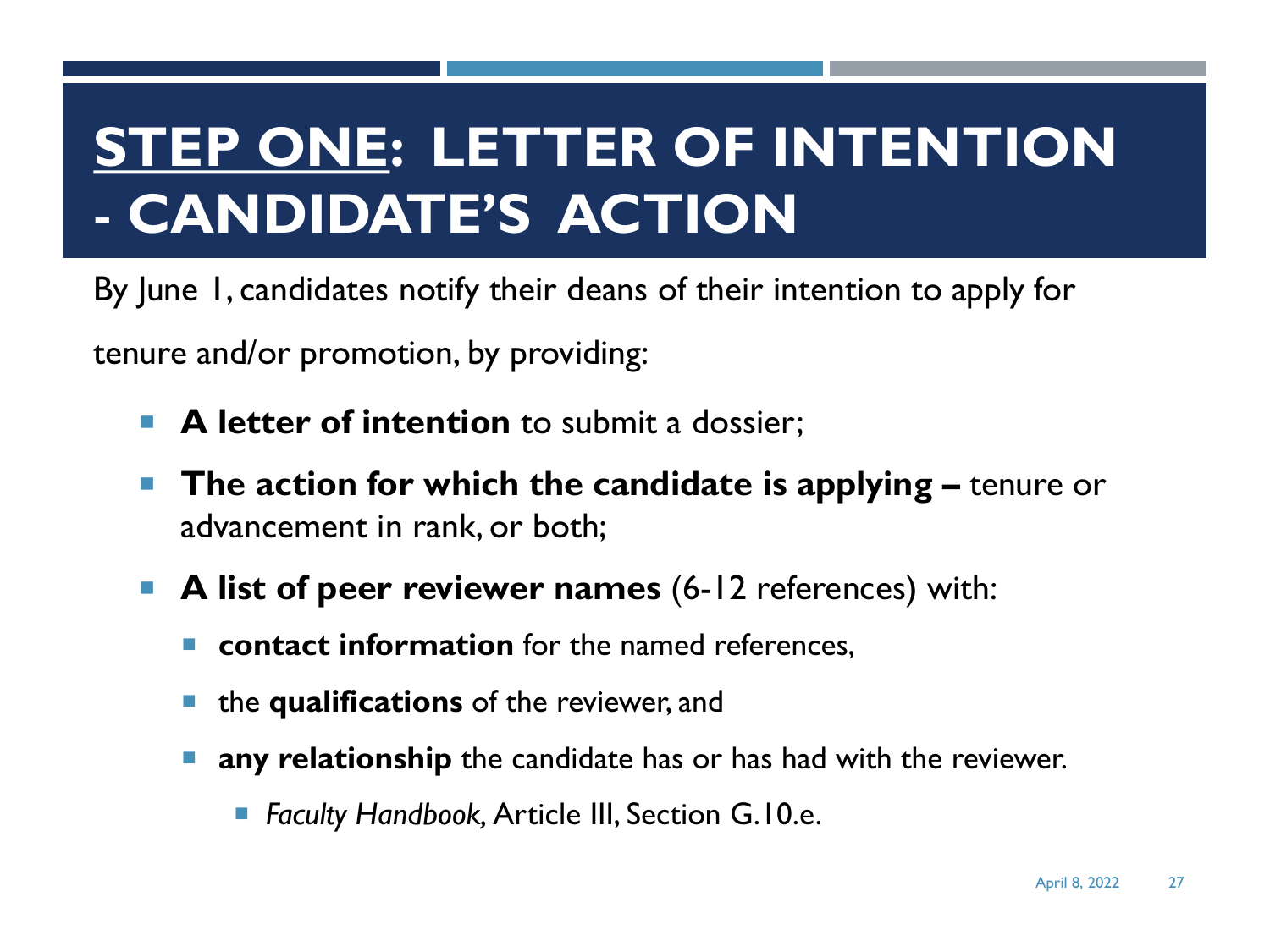#### **HAVING THE C.V. READY: IN DRAFT AND FINAL VERSIONS**

- ¡ *NOTE:* By June 1, the candidate will want to have **a presentable draft of his/her** *c.v.* available, to be sent with the dean's letters to peer reviewers.
	- Following the candidate's submission of the Letter of Intent, the dean will forward the *c.v.* to peer reviewers with letters requesting review of the candidate's work.
	- Candidate-selected reviewers may be contacted immediately.
	- Dean-selected reviewers are contacted after the candidate receives the names and has had an opportunity to comment on the dean's choice.
	- ¡ The candidate may amend the *c.v.* and submit a final version up until October 31.

28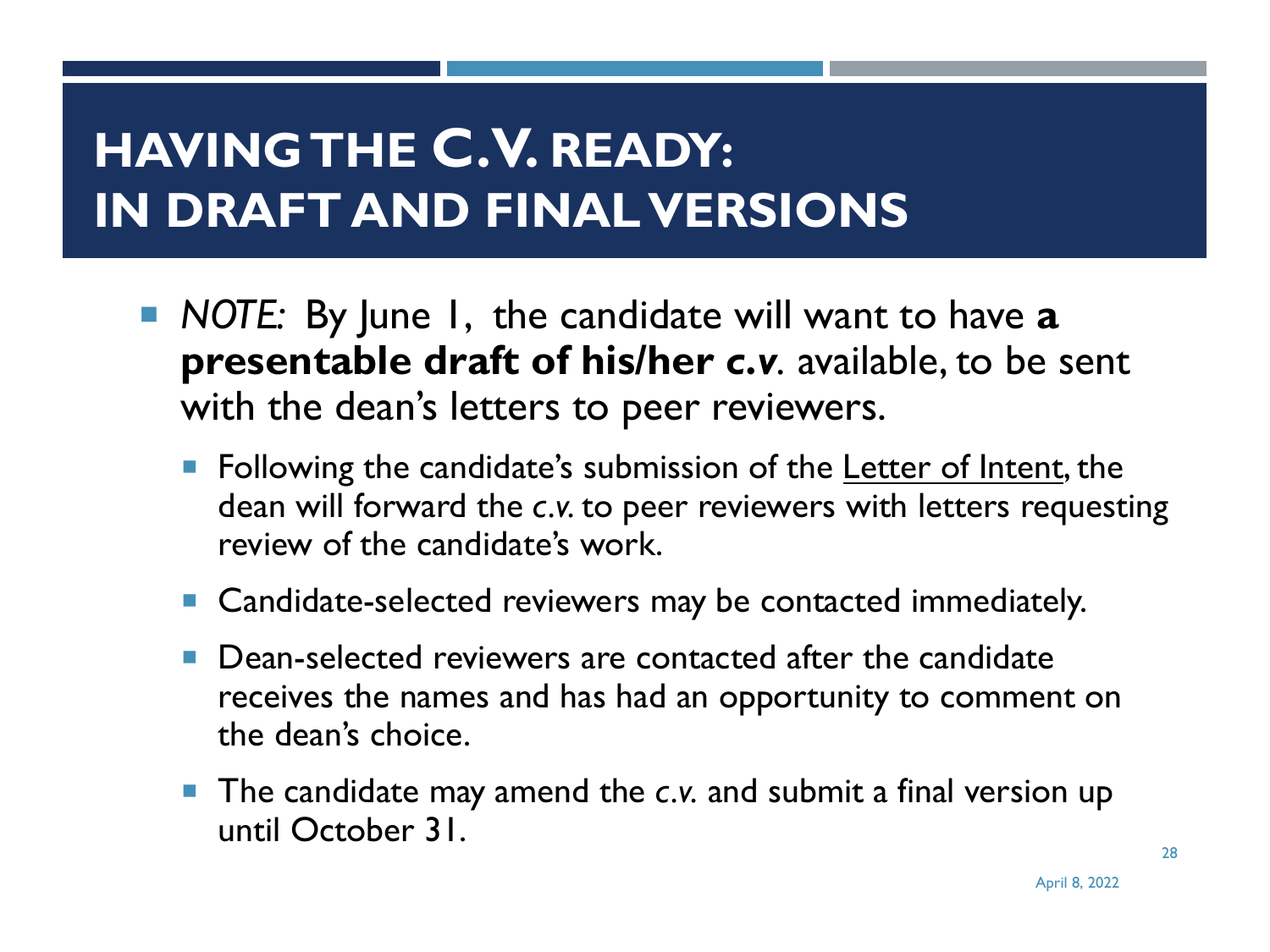### **CANDIDATE'S SELECTION: LIST OF NAMES TO GIVE THE DEAN**

#### **Candidate-Selected Peer Reviewers**

- ¡ The candidate identifies **6 – 12 peer reviewers.**
	- Up to12 names are permitted; 7-8 names are probably sufficient to gain the minimum required number of reviews.
- At least 2 reviewers must be unaffiliated with Creighton University.
	- The peer reviewer's role is to **evaluate objectively** the candidate's scholarship, teaching, and service (and clinical service, if applicable).
		- Unaffiliated reviewers ensure objectivity, neutrality, fairness.
- **All review letters become part of the candidate's dossier; they are confidential from candidates** and anyone else who is not an evaluator.
	- ¡ The review letters **will be read by all dossier evaluators**.
	- ¡ *Faculty Handbook,* Article III, Section G.10.e.ii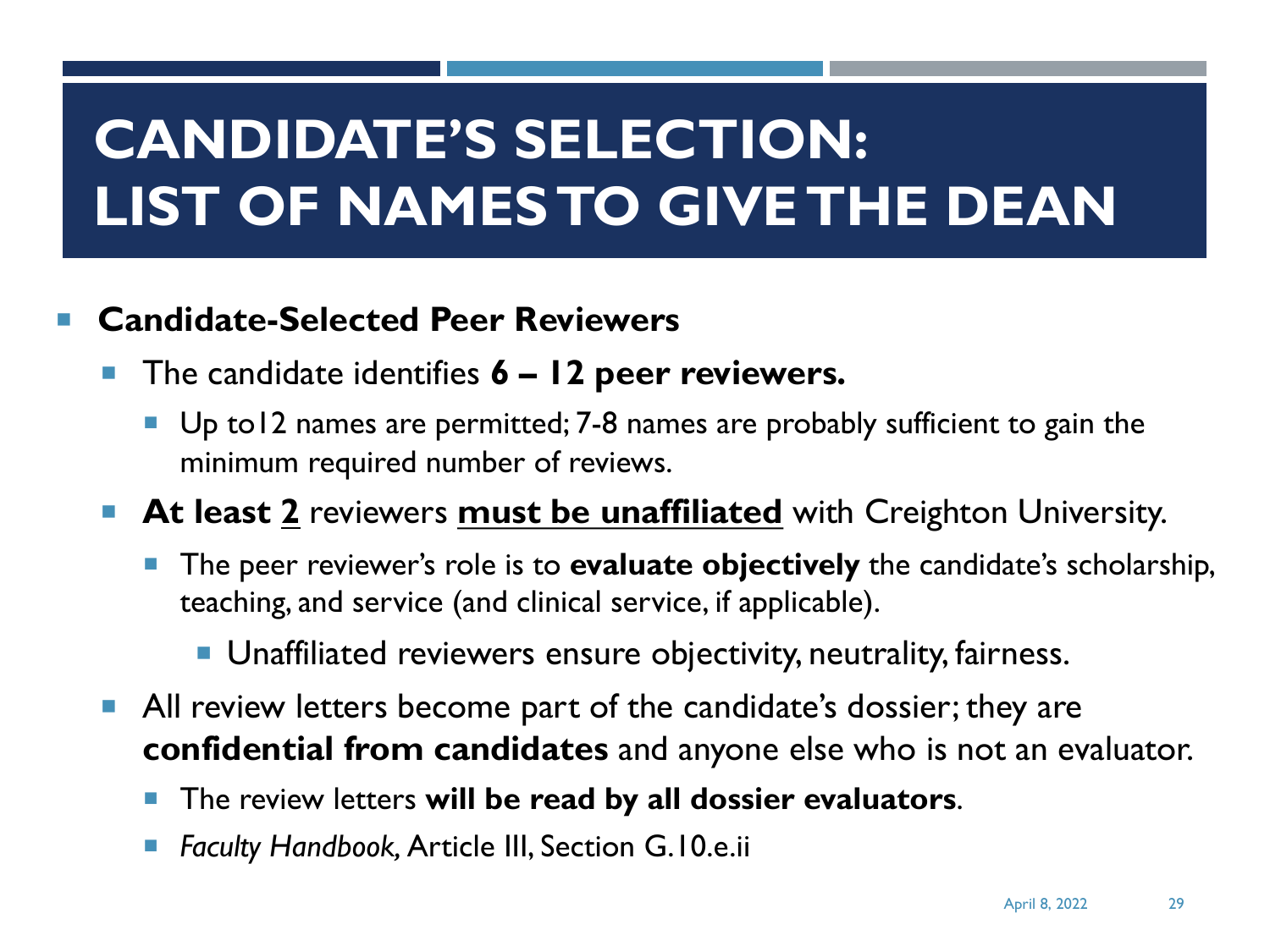### **CANDIDATE'S SELECTION: INFORMATION TO GIVE THE DEAN**

- ¡ For each peer reviewer, the **candidate must provide** to the dean:
	- ¡ A statement of the **qualifications** of the reviewer
		- **Why this person will be able to evaluate the candidate's work.**
- ¡ For each peer reviewer, the **candidate must disclose** to the dean:
	- A statement of any **relationship** the candidate has with the reviewer
		- Whether social, familial, academic, professional, institutional;
		- Whether a current or prior relationship.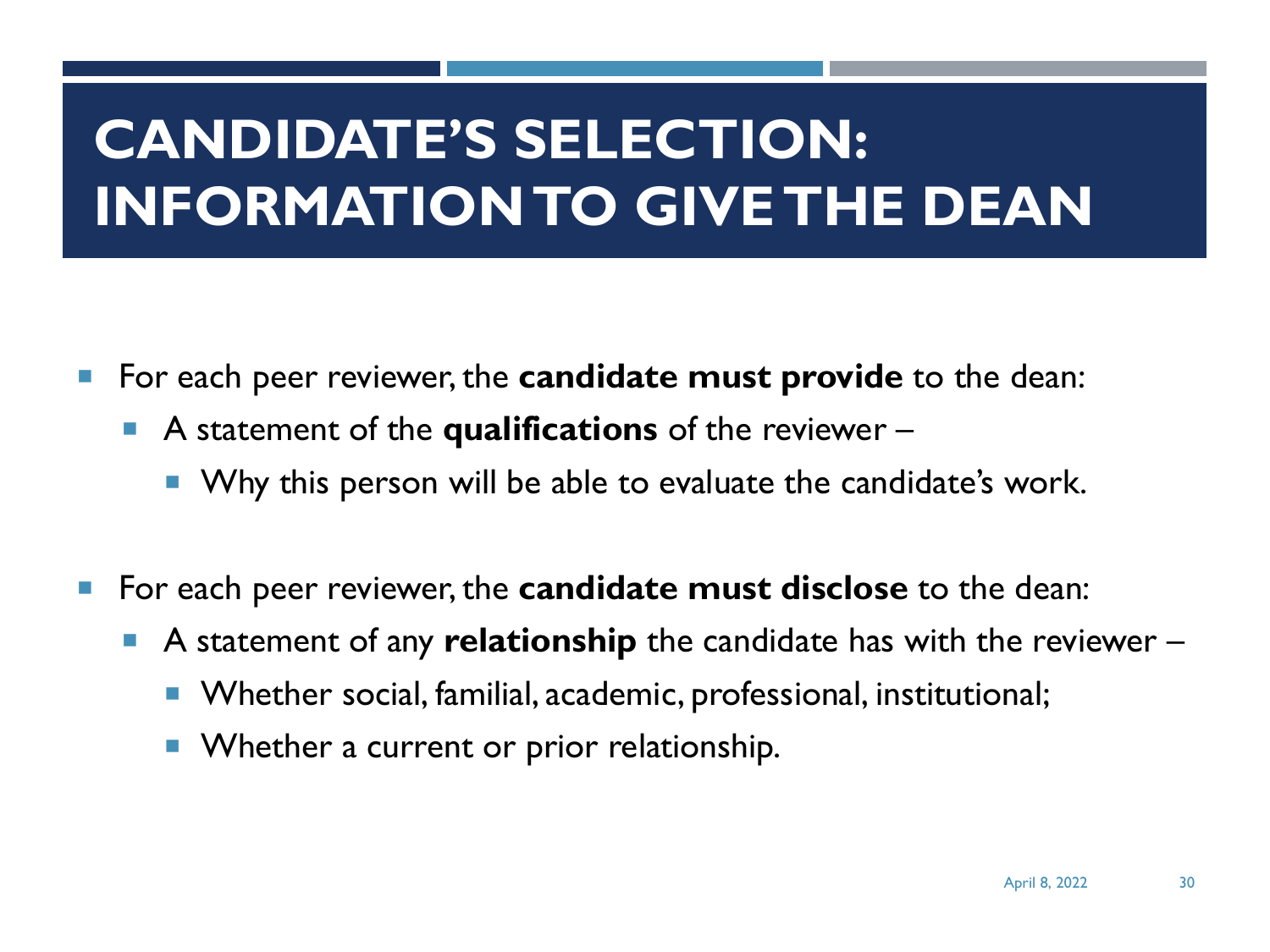### **STEP TWO: PEER REVIEW REQUESTS** - **DEAN'S OFFICE ACTION**

- The dean  $-$  or the dean's designee  $-$  will send to the peer reviewers:
	- ¡ A **letter requesting the review** and
		- ¡ a copy of the **college/school standards** for conferral of tenure and/or advancement in rank (promotion),
		- the candidate's **curriculum vitae**, and
		- ¡ examples of the **candidate's scholarship**.
	- ¡ The dean's letter becomes a **part of the dossier**.
- Candidates should check with their deans' offices about the specific process used in their college/school, *e.g.,* dean or dean's designee.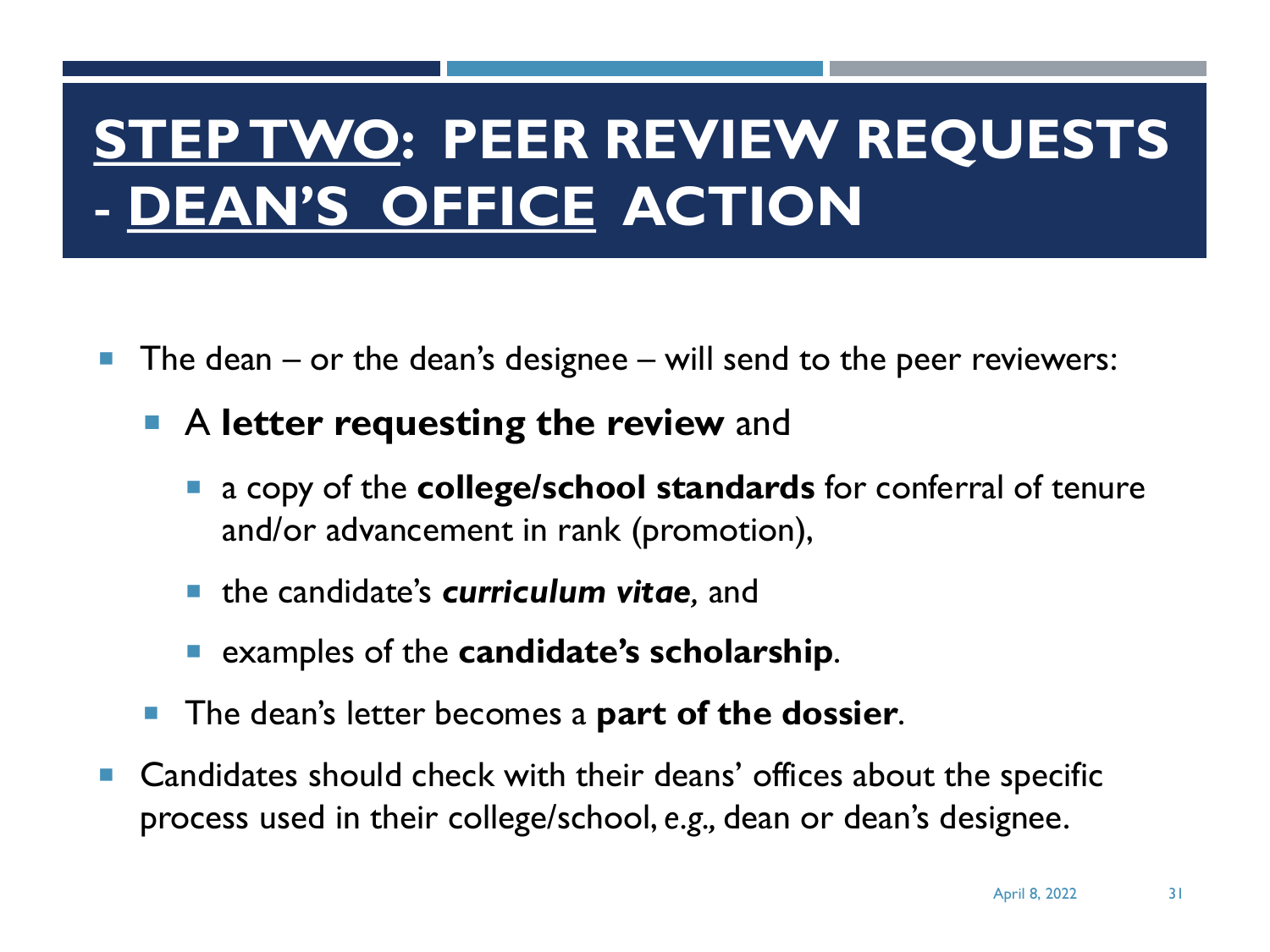## **DEAN'S SELECTION: TWO EXTERNAL PEER REVIEWERS**

- ¡ **The dean identifies TWO additional external peer references.**
	- To ensure objectivity, clarity, and expertise in evaluation of the candidate's work
	- The dean may designate someone familiar with the candidate's area of specialty to select the additional external peer reviewers,
		- ¡ *e.g.*, the candidate's department chair.
- **By July I**, the dean communicates to the candidate, in writing:
	- $\blacksquare$  the names,
	- qualifications, and
	- method of choosing the additional external peer reviewers.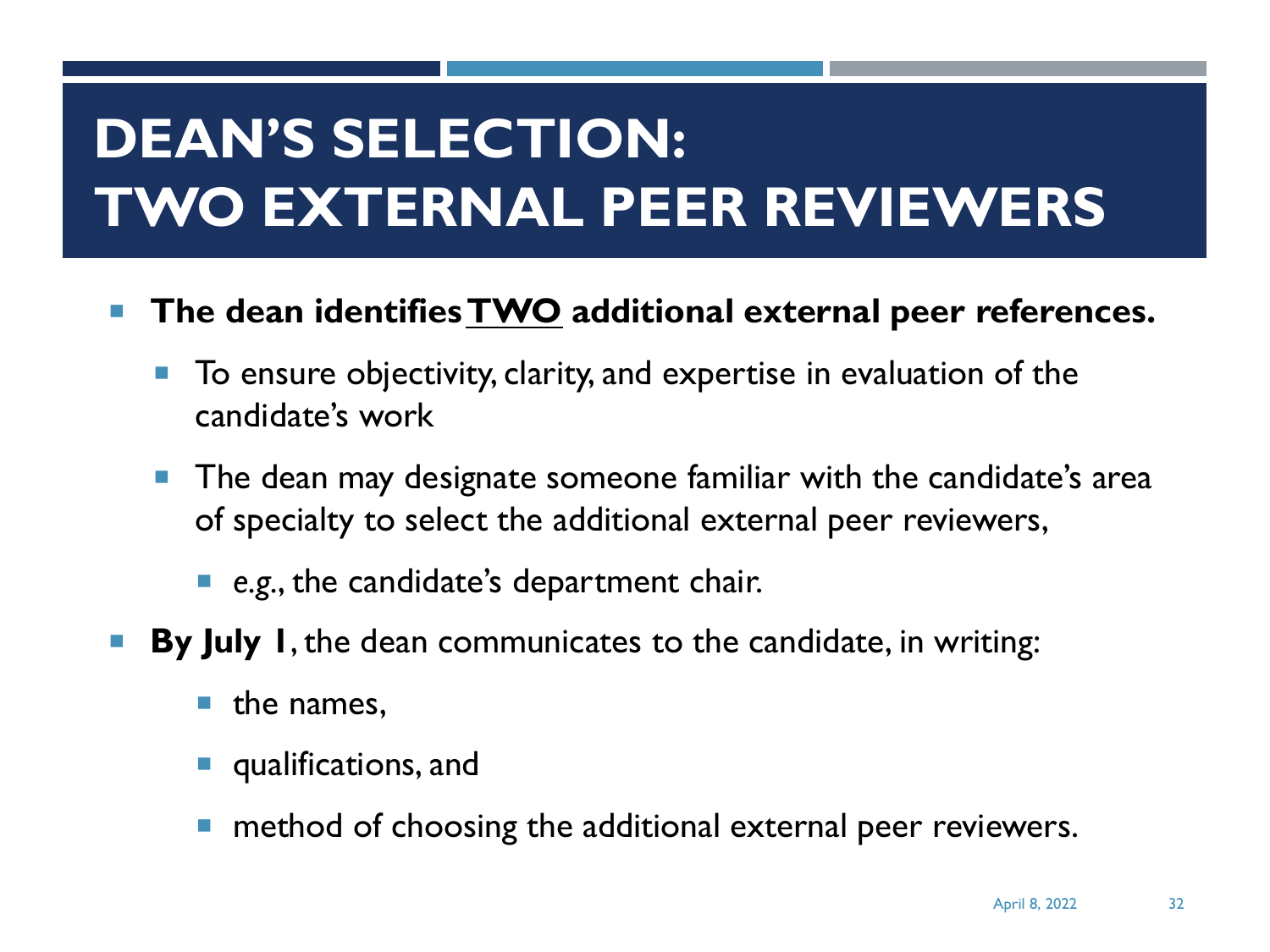### **DEAN'S SELECTION: COMMUNICATION TO CANDIDATE**

- **No later than August 15** the candidate will submit written comments to the dean's office about the dean-selected references.
	- The dean's communication to the candidate and the candidate's comments **become part of the candidate's dossier.**
	- ¡ The candidate's comments can be **taken into account** by others in assessing the review letters provided by the dean-selected peer reviewers.
	- *Faculty Handbook, Article III, Section G.10.e.iii.*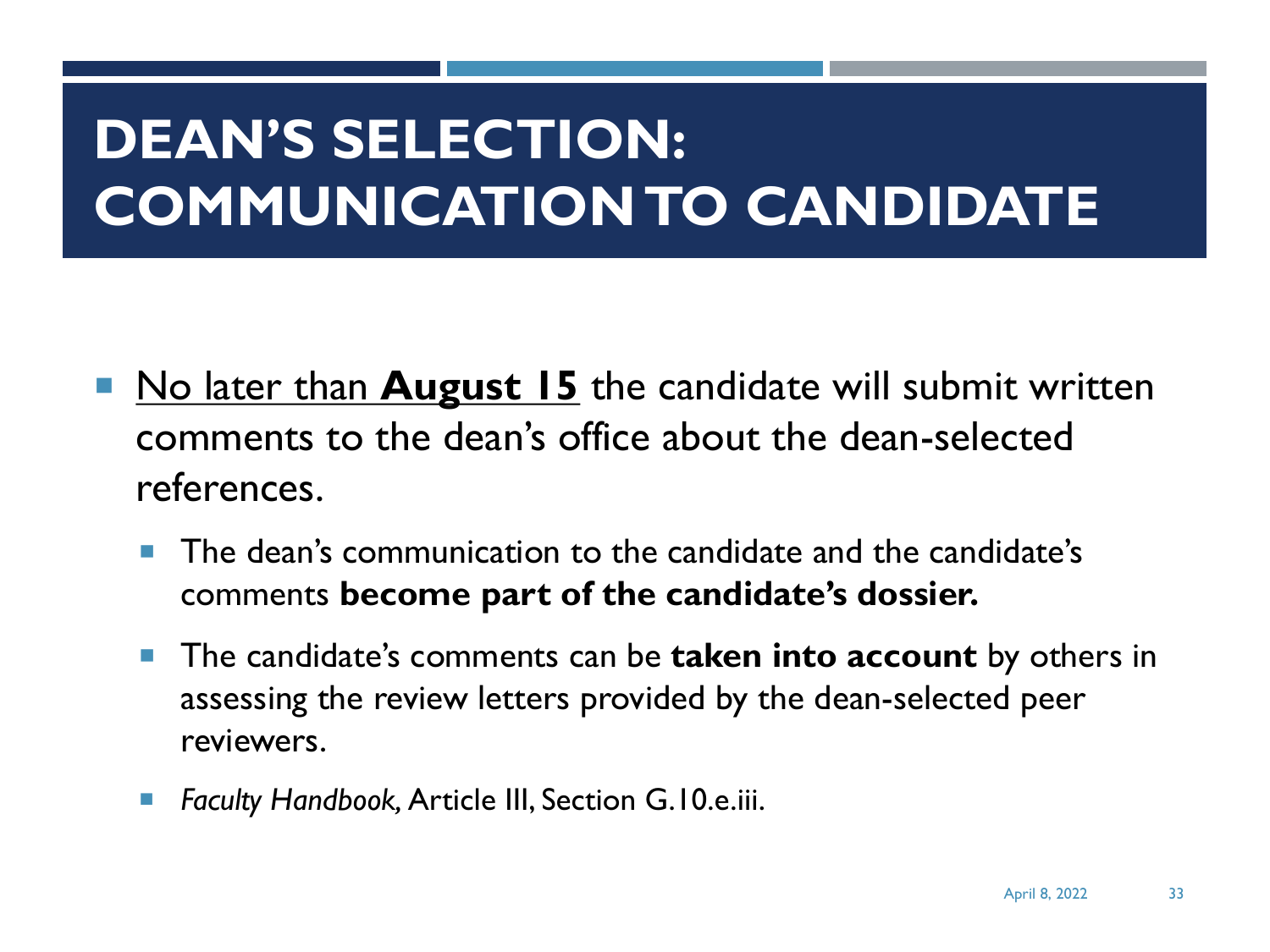### THE DOSSIER

#### STEP THREE: EVIDENCE FOR PROMOTION AND/OR TENURE

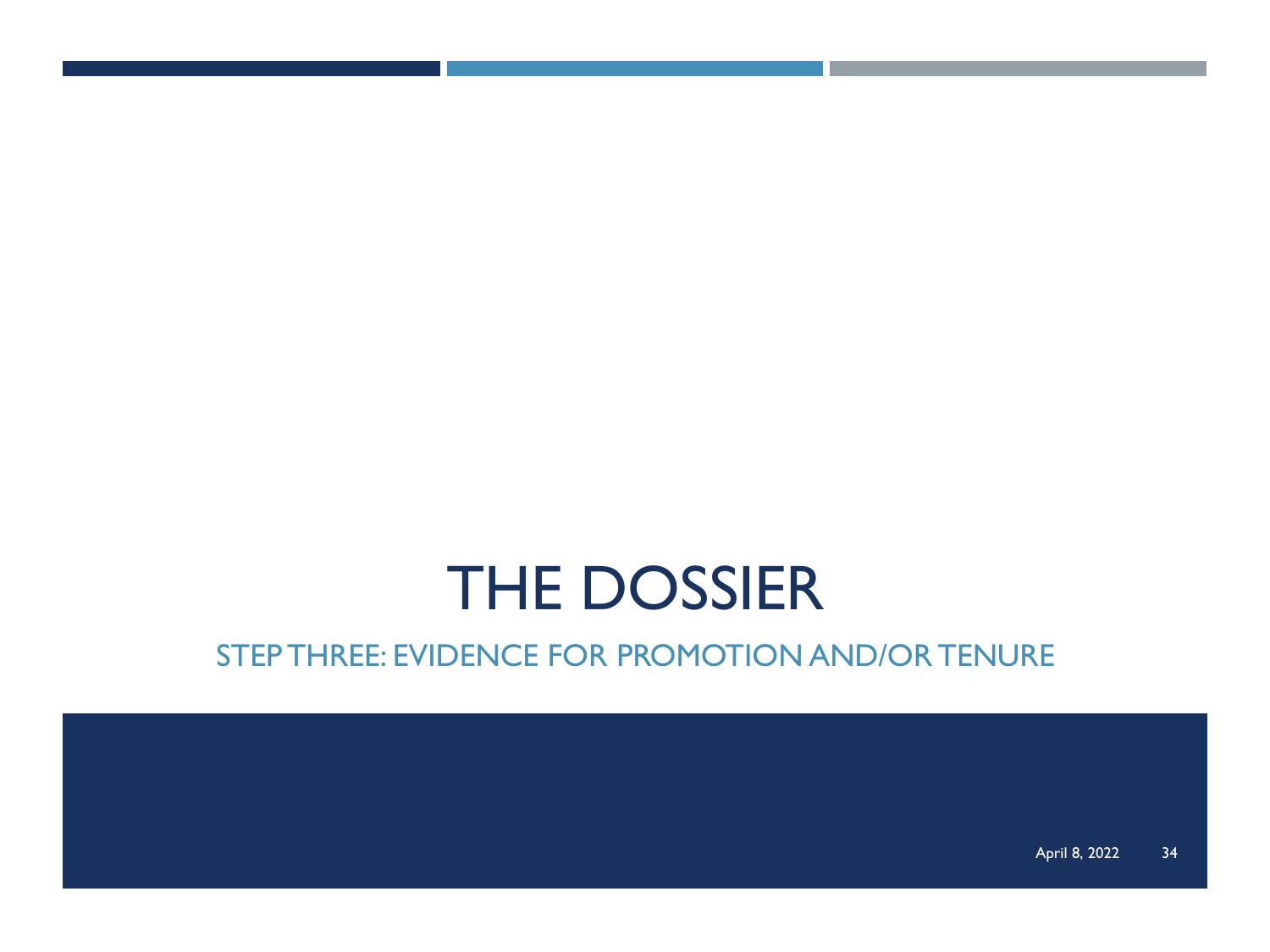### **STEP THREE**: **DOSSIER SUBMISSION - CANDIDATE ACTION**

- ¡ **By October 31, the candidate prepares a dossier and submits it to the dean.**
	- ¡ The dossier comprises the **documentary evidence** used to evaluate the candidate's application for promotion and/or tenure.
		- ¡ *Faculty Handbook,* Article III, Section G.10.b
		- ¡ *RECALL NOTE:* By June 1, the candidate will want to have **a presentable draft of his/her** *c.v.* available to be sent with the dean's letters to peer reviewers.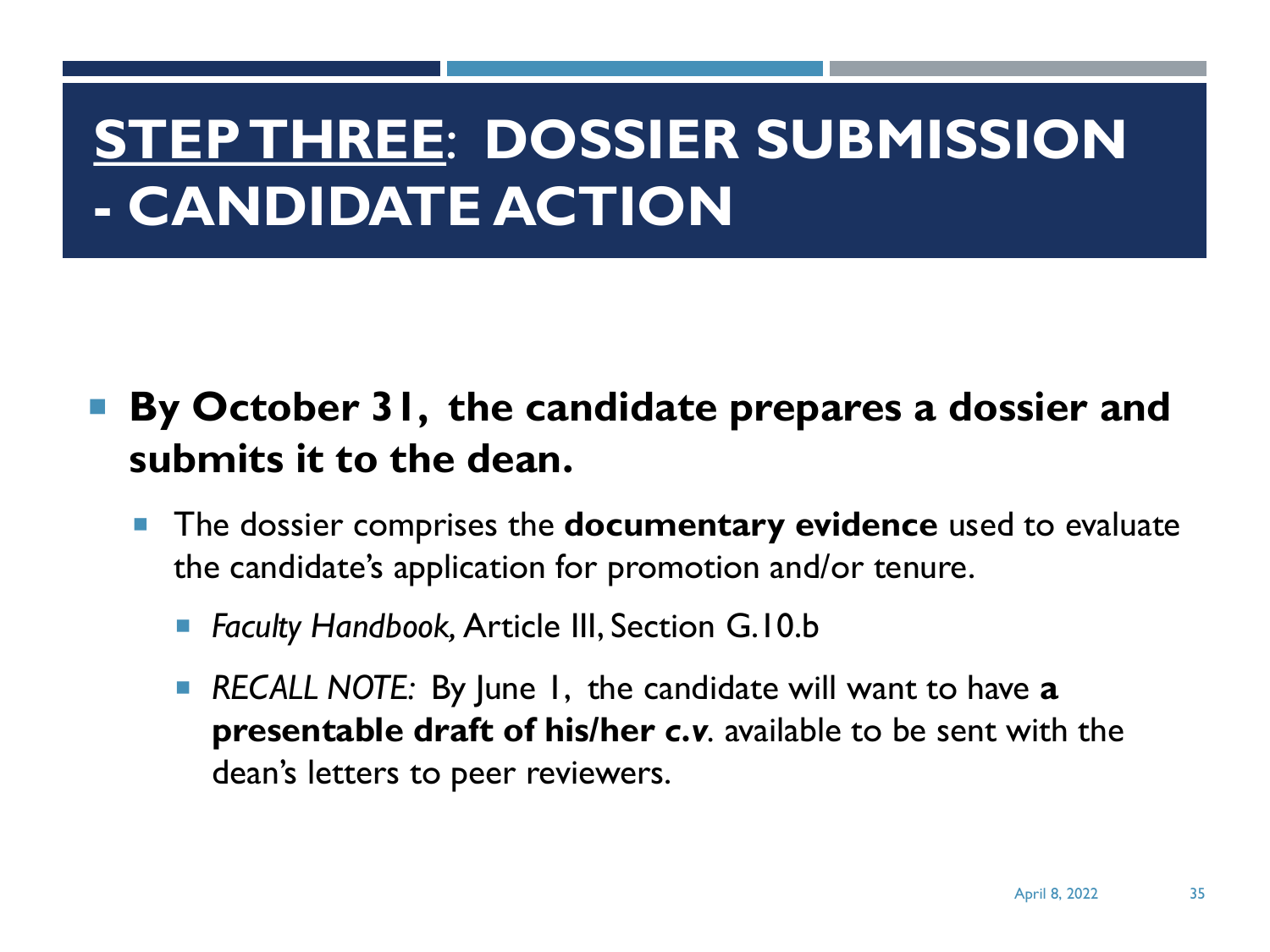### **DOSSIER PREPARATION**

#### The **required contents** of the dossier are listed in:

- *Faculty Handbook, Article III.G.10.b.i-vi.*
- **The candidate should know** the University criteria and standards for tenure and/or promotion:
	- $\blacksquare$  Article III. G. 9. a. viii and ix.
- ¡ **The candidate also should know:** 
	- ¡ The guidelines for promotion and/or tenure of **the college/school**, available in the dean's office, and
	- ¡ The guidelines of **the department**, if any, also available in the dean's office.
	- Also at https://www.creighton.edu/provost/tenure-and-promotion.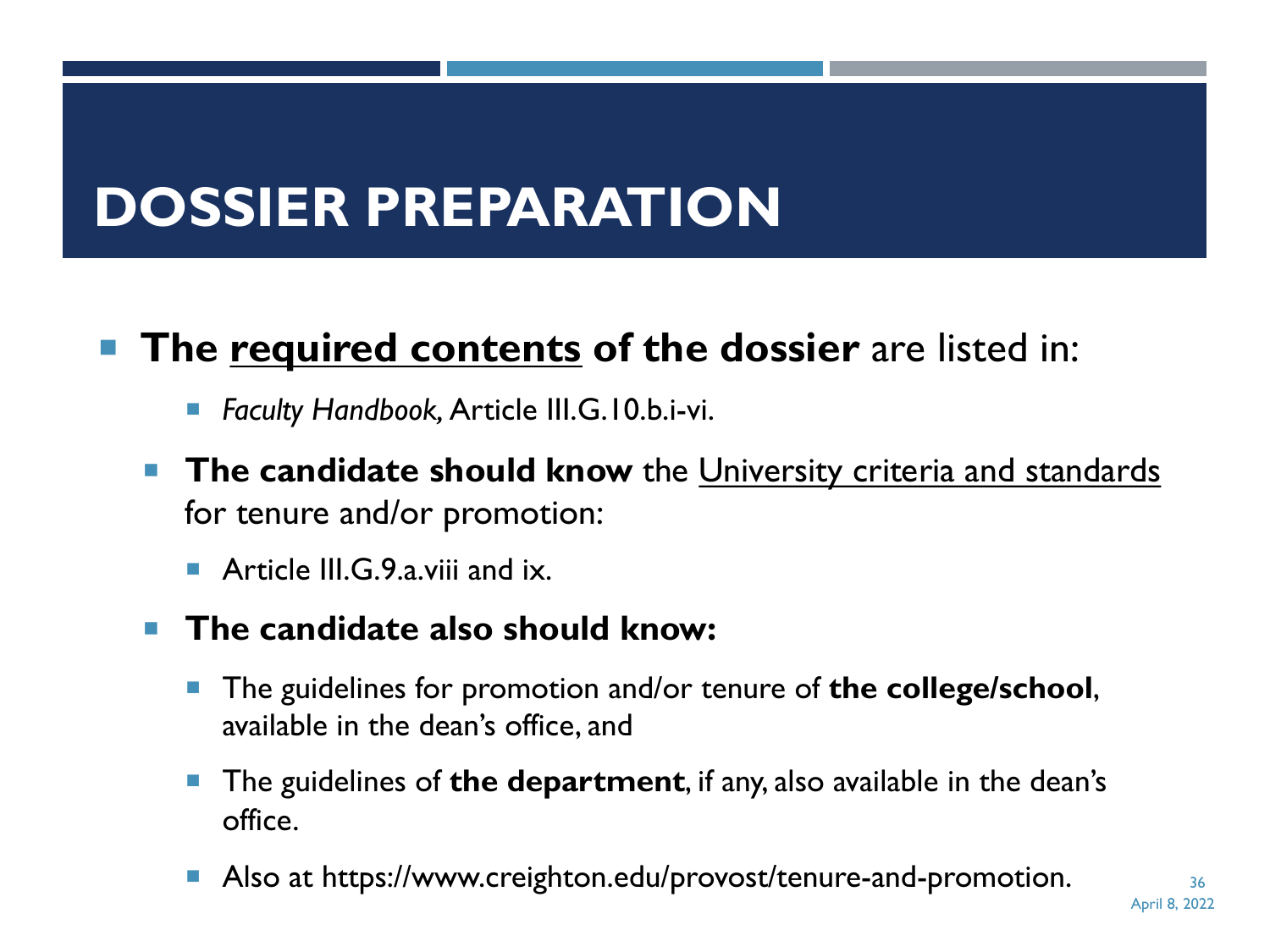### **SUMMARY OF DOSSIER CONTENTS**

- **Summary Sheet, available from the dean's office, to be** completed by the candidate; also on the U-CR&T webpage.
- **Curriculum Vitae**, *Faculty Handbook* Article III, Section G.10.b.i.
	- Some items listed in the *Faculty Handbook* section will not be applicable to all candidates*.*
- **Faculty Profile** (optional), Section G.10.b.ii. Will be required after July 1, 2022.]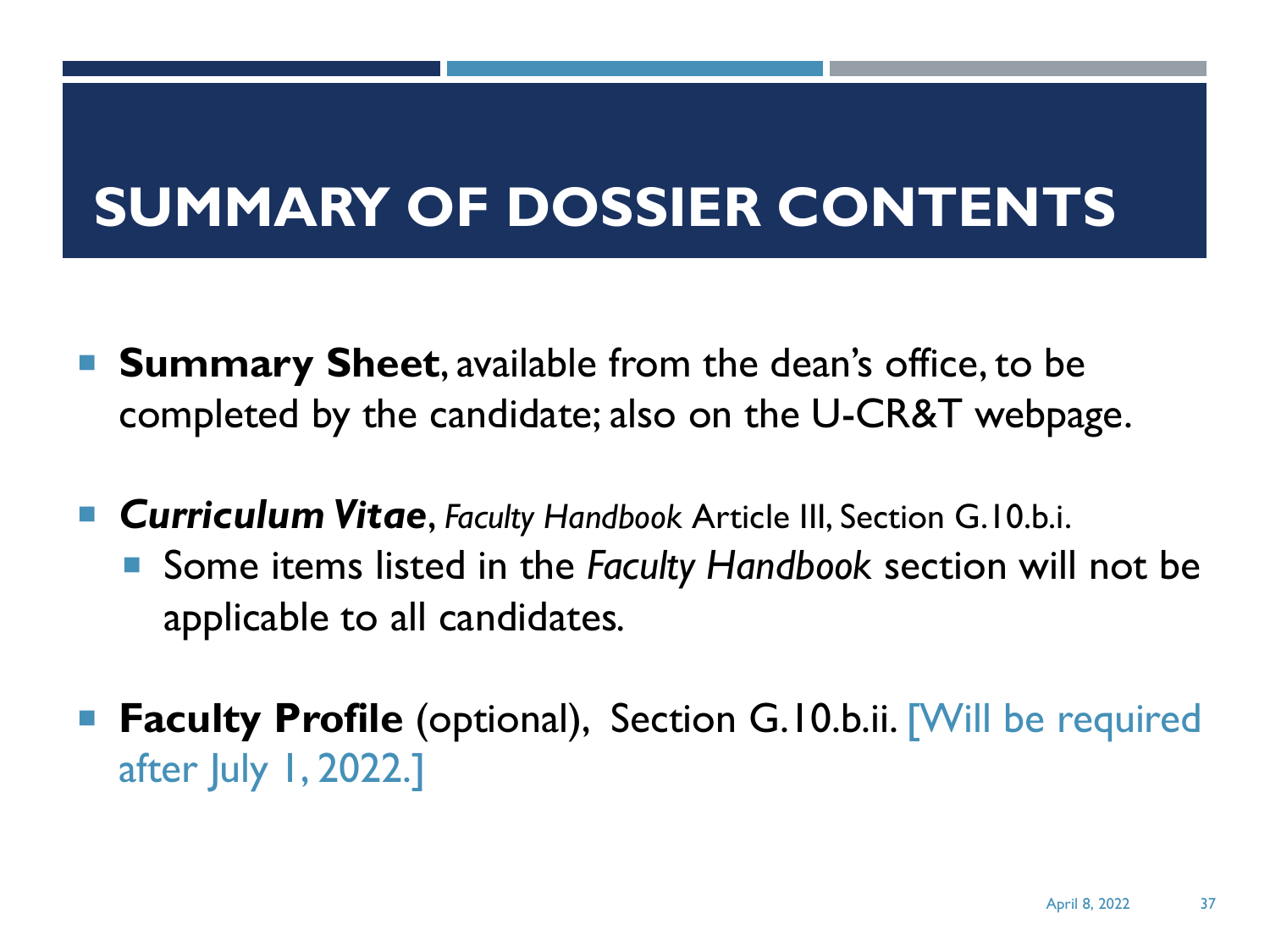### **DOSSIER CONTENTS CONT'D**

- **Peer References, Sections G.10.b.iii and G.10.e.i iii.** 
	- **Candidate-selected peer reviewers, 6 to 12 total** 
		- ¡ At least 2 external (*i.e.,* completely unaffiliated with the University)
			- **Statement from candidate on qualifications of and** relationship, if any, with each of the candidate-selected reviewers
	- **Dean-selected peer references, 2 total** 
		- Both are external reviewers
		- Dean's written statement on qualifications of references provided to candidate by July 1
		- Candidate's written statement on dean-selected references, provided to dean by August 15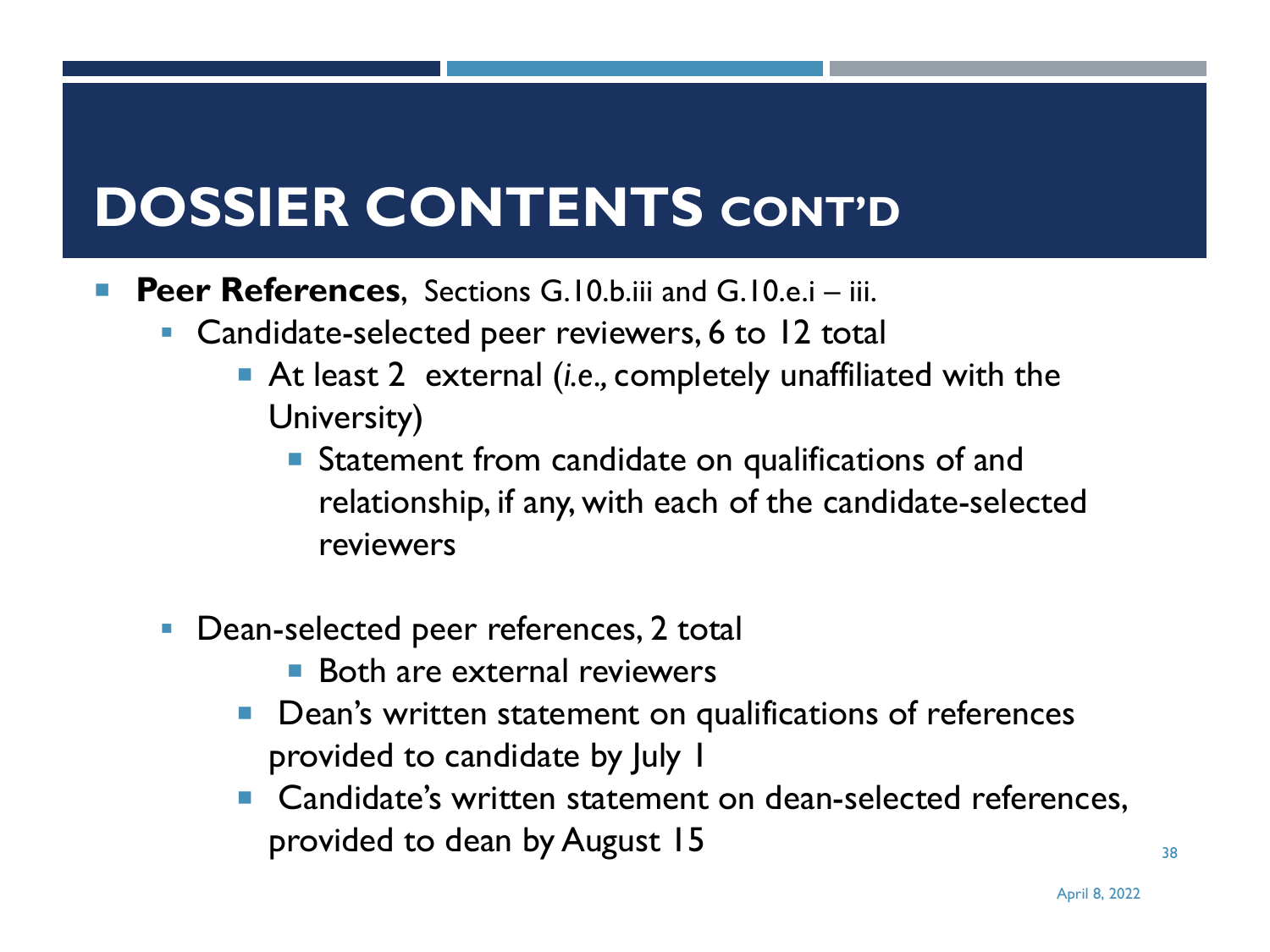### **DOSSIER CONTENTS CONT'D**

- ¡ **Student References**
	- **At least 6**; the dean will provide information about the selection process.
		- **Schools/colleges differ on how student reviewers are selected.**
		- **Most schools/colleges require student letters, without direction** or control on the contents.
		- $\blacksquare$  School of Medicine includes an additional measure  $\blacksquare$ 
			- Creighton Medical School Government (CMSG) review.
		- College of Arts & Sciences provides a form for students to complete.

#### ¡ **Students' Course Evaluations**

Check with the dean/dean's office about obtaining copies.

#### ¡ **Supporting Data in the Appendix**

**Examples of scholarly activity and publications.** April 8, 2022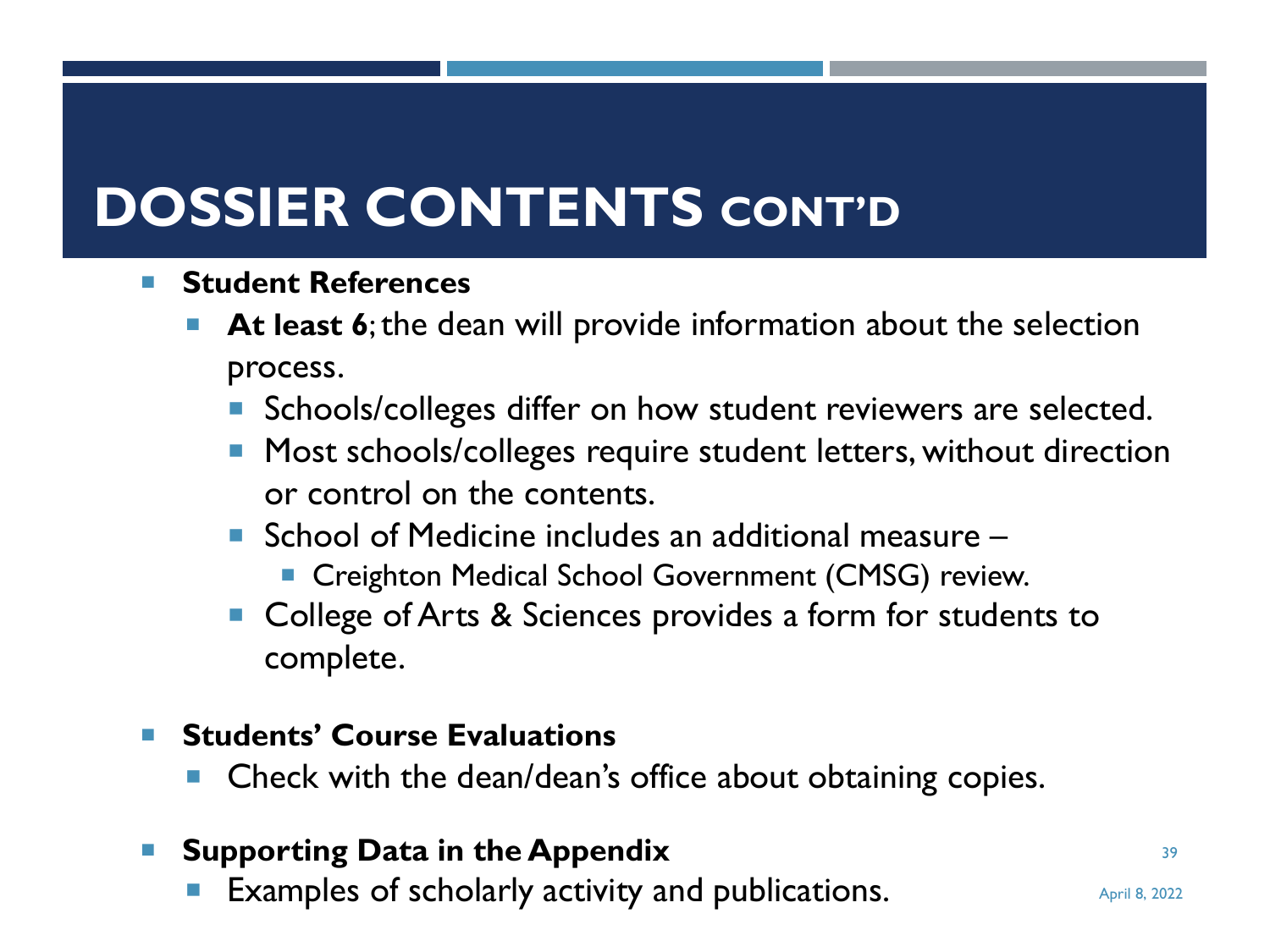## THE *CURRICULUM VITAE*

REQUIRED CONTENTS

April 8, 2022 40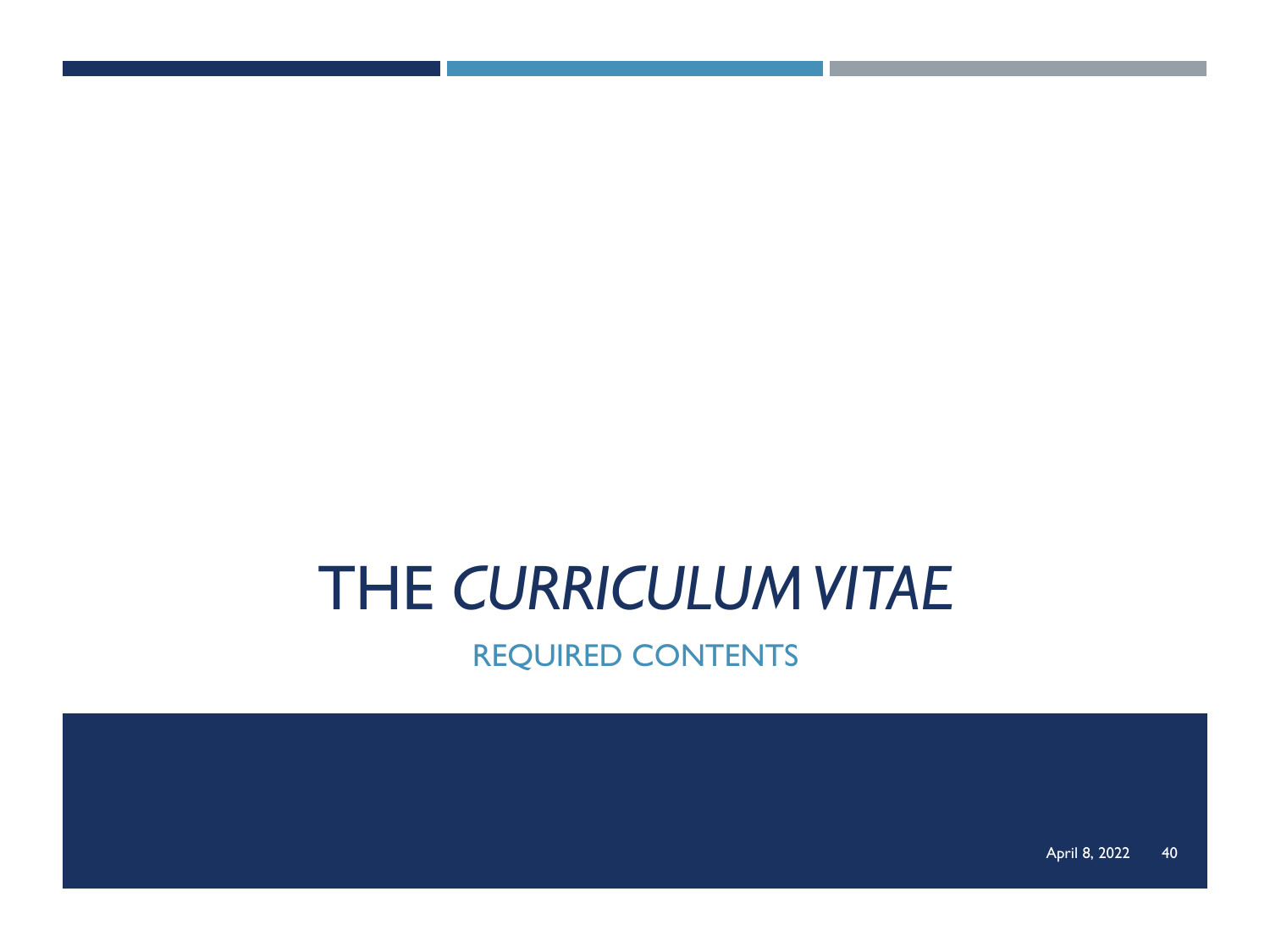## **DETAILS OF** *CURRICULUM VITAE*

#### ¡ **Contents for the candidate to include in the** *curriculum vitae:*

- ¡ *Faculty Handbook,* Article III, Section G.10.b.i
- ¡ **Background information**
- ¡ **Scholarship** 
	- **Classify the type of scholarship,** 
		- **•** e.g., peer-reviewed or student-based research.
	- **Explain weight of publication in which item is placed,** 
		- ¡ *e.g.*, conference proceedings or peer-reviewed journal or journal valued in the discipline.
	- **Example 1 List most recent work first:**
	- **If applicable, indicate the impact factor of the publication;**
	- **If not yet in print, clarify whether "invited" or "accepted;"**
	- **If joint authorship, explain the level of the candidate's** participation.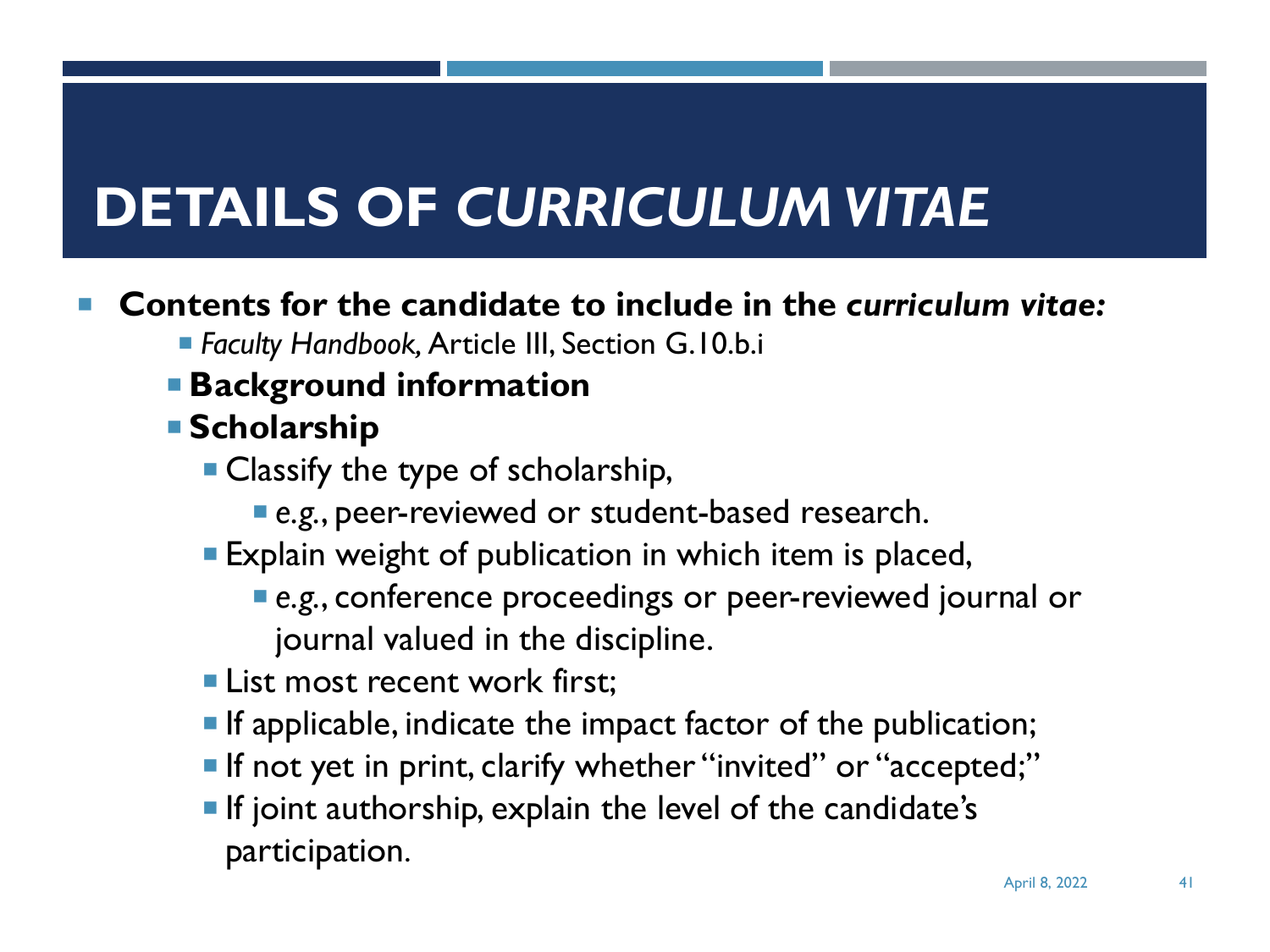## **DETAILS OF CURRICULUM VITAE CONT'D**

#### ¡ *C.V.* **contents should also include***:*

#### ¡ **Teaching**

- **Example 1** List by year all courses taught, the course level, enrollment, and load since coming to Creighton.
- **Exampate 1** List any supervised graduate and honors theses supervised, including the dates of that supervision.

#### ¡ **Service**

- **EXTE:** List international, national, regional, and state service,
	- ¡ including activities and dates of service and leadership roles.
- **Example 2** List university, college/school, department service,
	- $\blacksquare$  including activities and dates of service and leadership roles.
- **Exammunity service,** 
	- **Example 1** including activities, dates of service, and leadership roles.
- **Example 2 Clinical Activity, if applicable**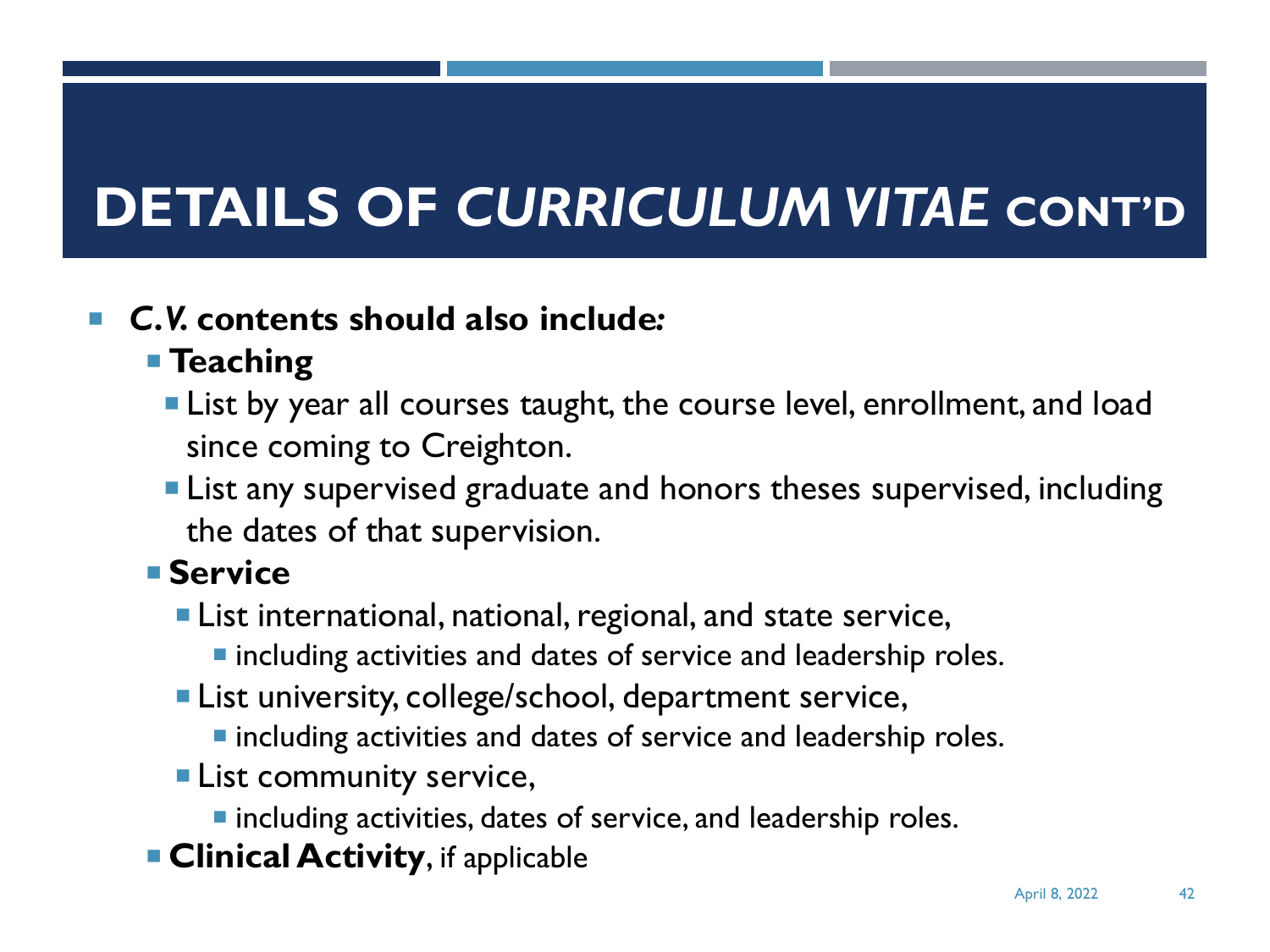### **OPTIONAL FACULTY PROFILE**

#### ¡ **The Faculty Profile can help the candidate's application.**

- Use the narrative faculty profile to tell college/school evaluators, dean, U-CR&T, and University President what is not otherwise evident about the candidate from the dossier contents:
	- ¡ *e.g.*, changes in teaching assignments, administrative duties, or the nature of the appointment that have affected scholarship or teaching or service.
	- Use the Faculty Profile to address any component of the Mission that you want to address:

#### ■ *e.g.*, how the Mission is evidenced in the work recited in the dossier.

■ *NOTE:* "...It is the responsibility of the candidate...to ensure that the significance of achievements and activities is clear to the Committees on Rank and Tenure." *Faculty Handbook,* Article III, Section G.9.a.iii.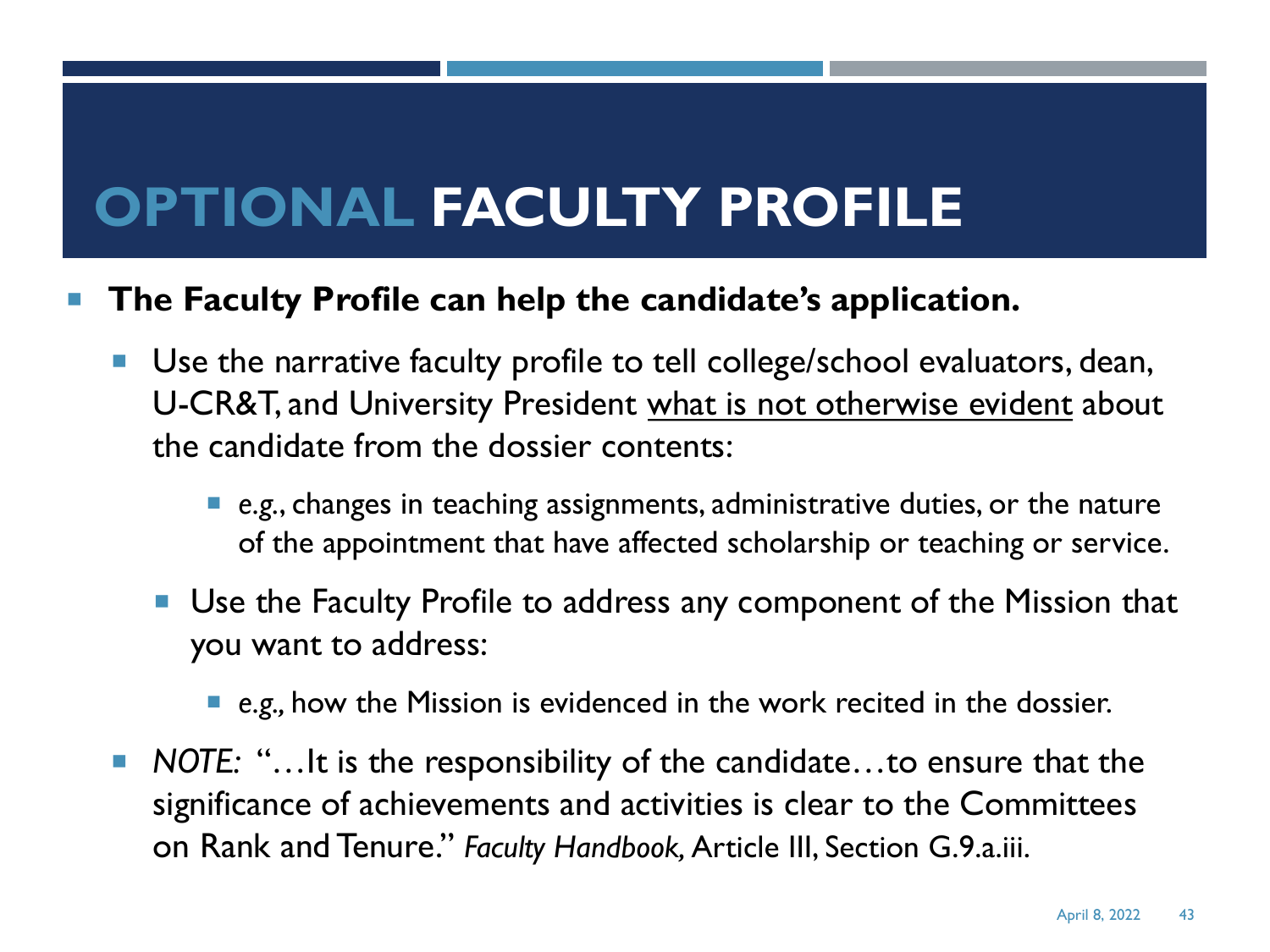#### **FACULTY PROFILE CONT'D**

- ¡ **No page limits** for the Faculty Profile are stated in Section G.10.b.ii.
	- However, a college/school may have page limitations.
		- $\blacksquare$  Check with the dean's office for any page limits.
	- Overly long profiles are generally not helpful to the candidate's application.
- In recent years, Faculty Profiles have averaged  $3 7$  pages.
	- ¡ The U-CR&T **recommends no more than 6 pages**.
	- ¡ *NOTE*: Each member of the U-CR&T reads the full dossier of every candidate from every college/school of the University in the seven weeks between January 10 and February 28. An overly long Faculty Profile can work against the candidate's interest if it cannot be read in full.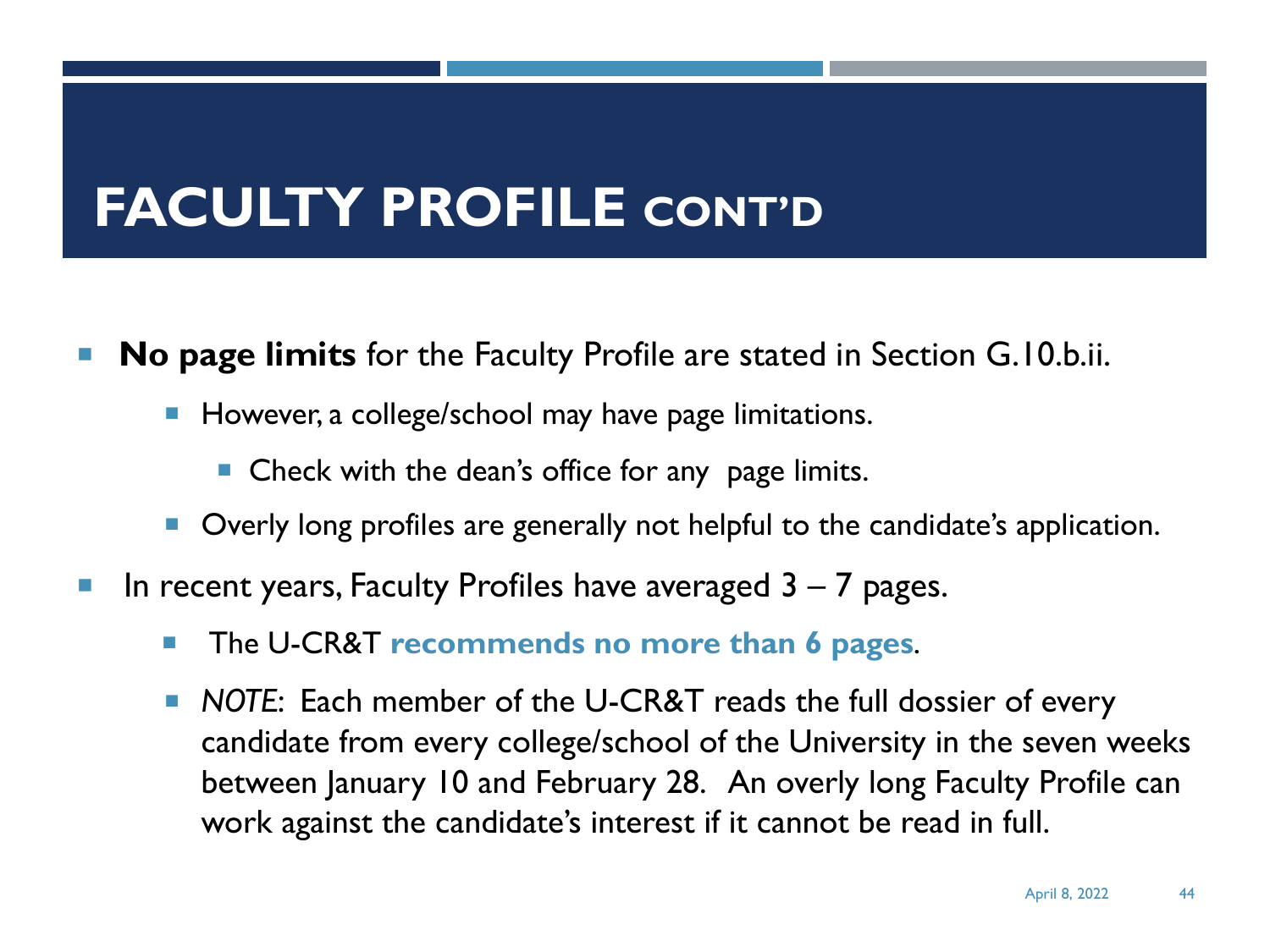### **ADDITIONAL DOSSIER ITEMS**

#### ¡ **Student reviewers**

- **Identify at least 6 (minimum required).**
- Names should be provided to the dean (or the dean's designee).
- ¡ **Student evaluations of teaching** (check with the Dean's Office)
- **Copies of scholarship** (from the last 5 years)
	- Examples of scholarship go in the **Appendix to the Dossier**.
	- ¡ If numerous publications or bodies of work are listed in the *C.V.*, select:
		- ¡ the **most relevant** items and
		- ¡ the items with **greatest impact**.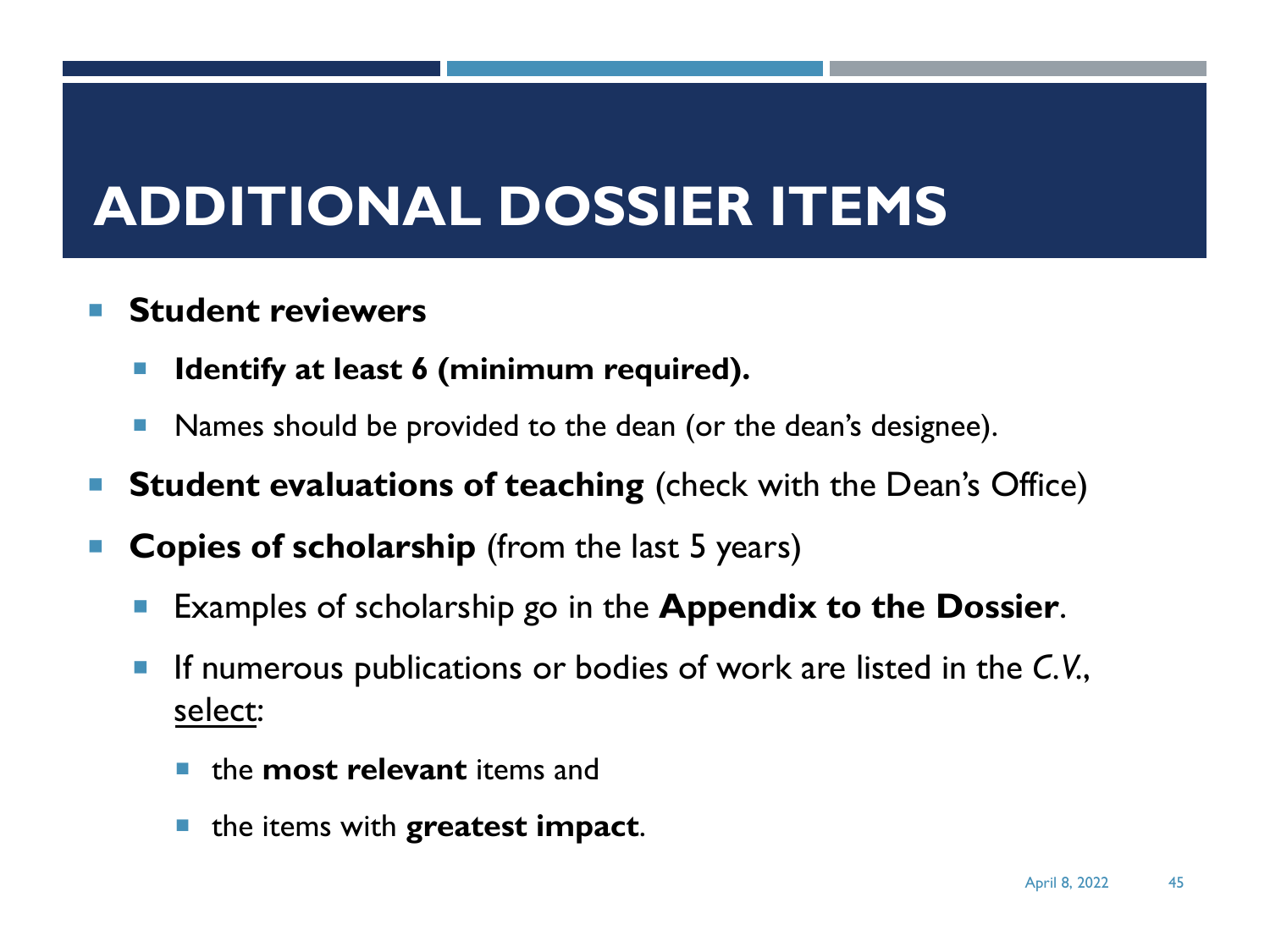## **THE DOSSIER: WHAT HAPPENS AFTER SUBMISSION**

#### ¡ **Letter of the Department Chair**

- Faculty Handbook, Article III, Section G.10.c.
- **E** Submitted by the department chair directly to the college/school rank and tenure committee via the dean's office, which delivers it to the college/school committee chair. The candidate does not see the department chair's letter.

#### ¡ **Letter of the College/School Rank & Tenure Committee**

- Section G.10.f
- **Includes the secret ballot vote of the college/school committee** 
	- (Yes/No/Recused/Absent)

#### ¡ **Letter of the Dean**

Section G.10.g

#### ¡ **Recommendations and secret ballot vote of the University Committee**

Section G.10.h (again, Yes/No/Recused/Absent) April 8, 2022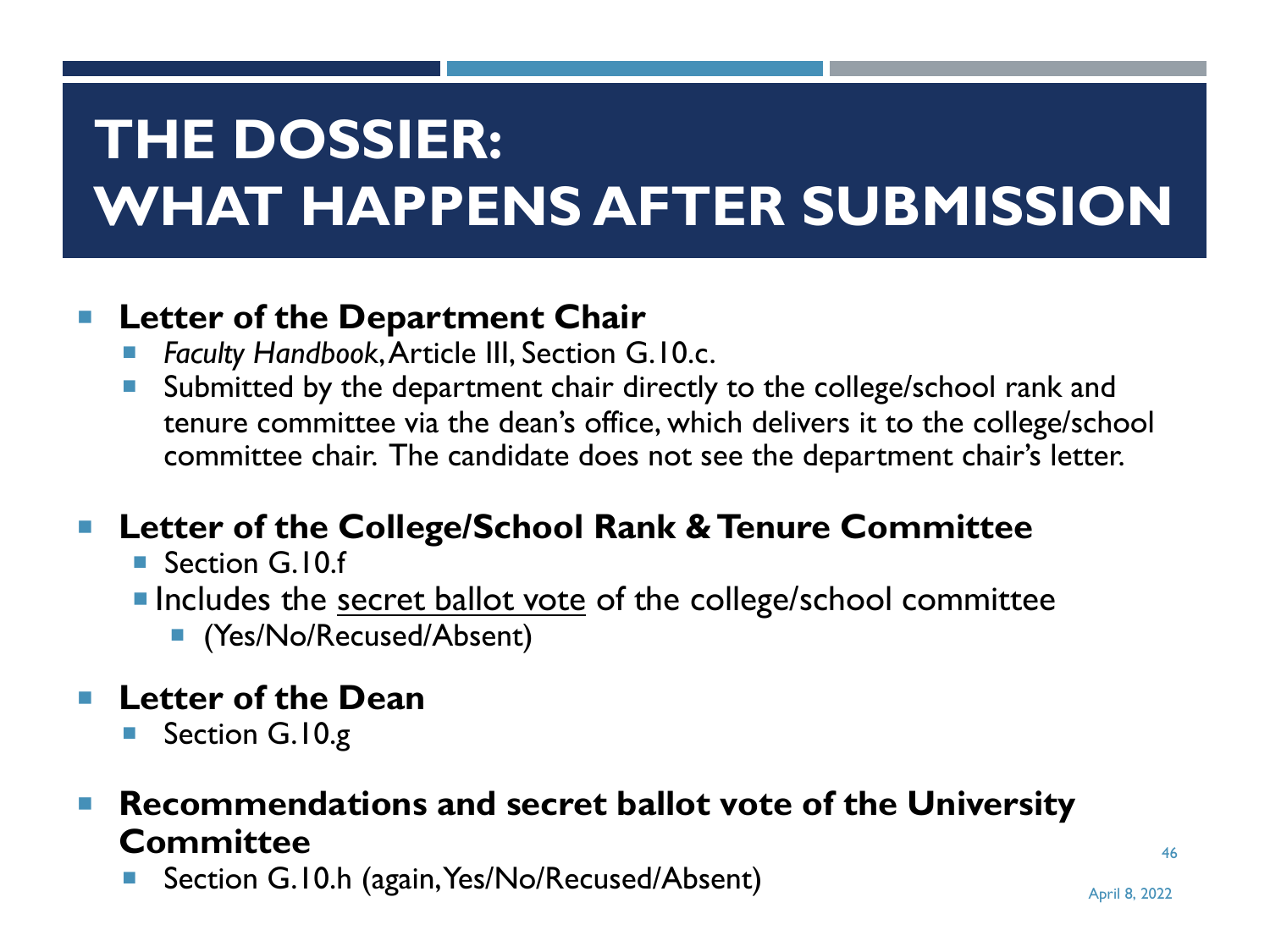### BACK TO THE PROCESS

STEPS 4-10

April 8, 2022 47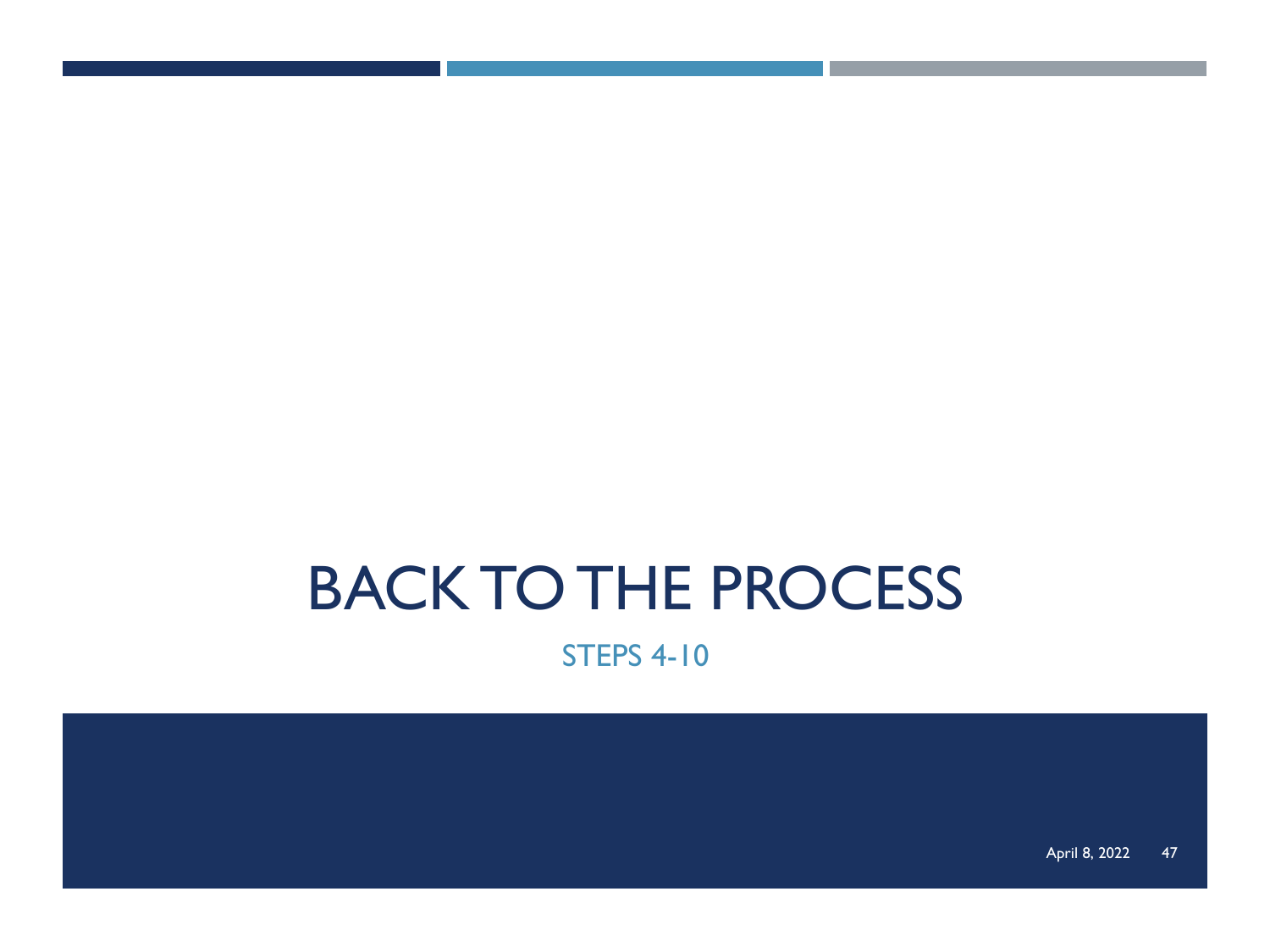### **STEP FOUR**: **DOSSIER EVALUATION - DEAN'S OFFICE ACTION**

- ¡ While the candidate compiles the dossier, the **department chair concurrently evaluates** the candidate's performance and submits a letter of review directly to the dean (or the dean's designee), who then adds the department chair's letter to the dossier to be evaluated by the college/school committee on rank and tenure - by October 31.
- ¡ **Student reviewers are also concurrently writing their letters of review** which are also submitted directly to the dean, who adds the student review letters to the dossier which will, in turn, be evaluated by the college/school committee - by October 31.
- ¡ Next, the **college/school committee** on rank & tenure evaluates the dossier which then includes the department chair's letter of evaluation – November 1 to December 10.
- Then, the **college/school dean** evaluates the dossier which then includes the college/school committee letter of evaluation and vote of the committee – December 10 to January 10.  $\frac{10}{2}$  April 8, 2022 48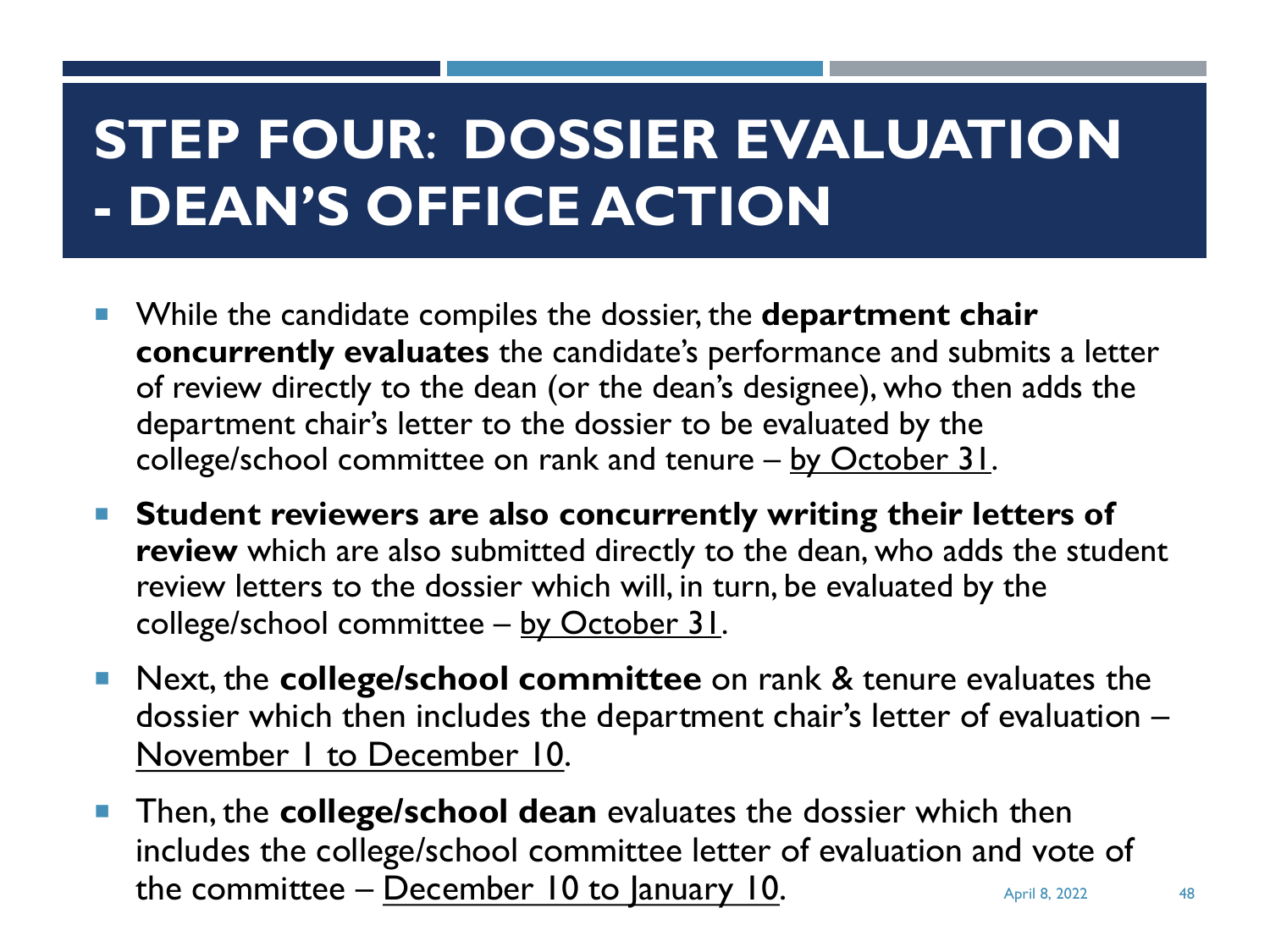### **STEP FIVE: DOSSIER SUBMISSION - DEAN'S OFFICE ACTION**

- **By January 10, the deans submit all dossier materials** 
	- in digital form (pdf), uploaded to the secure drive
	- of the University Committee on Rank & Tenure.
- To help the U-CR&T navigate the dossier,
	- Deans submit the dossiers in file folders of separate pdf documents (rather than as a single mega-pdf file)
		- E.g., separate file folders for the candidate's *c.v.*, the faculty profile, the peer review letters, the student review letters, the student evaluations, the correspondence of the dean with the reviewers, the correspondence between the dean and the candidate, the summary page, and the Appendix with the candidate's scholarship examples.
		- The U-CR&T also recommends that the department chair letter, the college/school committee letter, and dean's letter be submitted in separate file folders. 49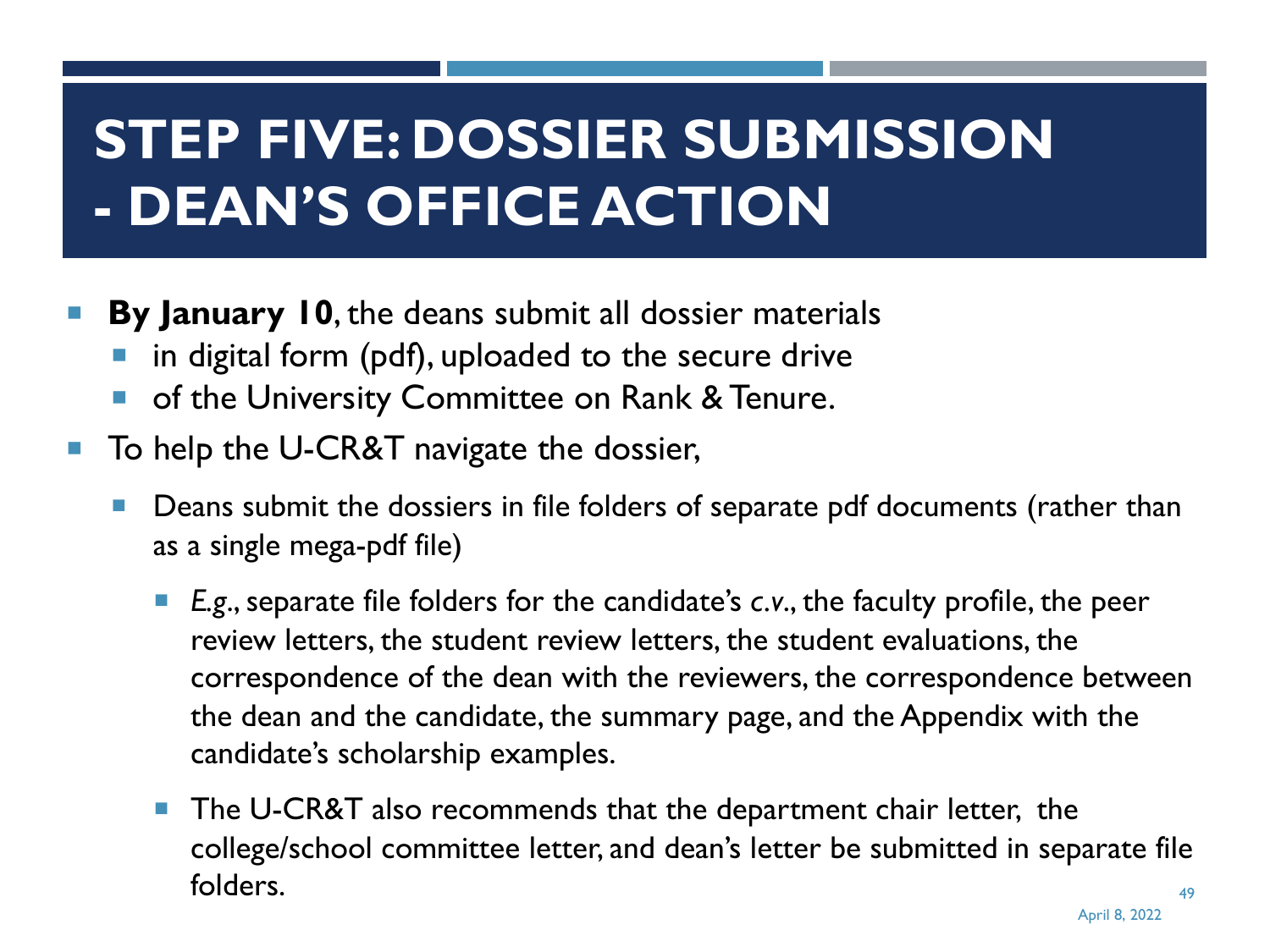### **STEP SIX: UNIVERSITY REVIEW - U-CR&T ACTION**

- **The U-CR&T meets to review of dossiers from the first Monday after** January 10 through the last Monday of February.
- The University Committee has eleven members:
	- Elected representatives from each of the 8 schools/colleges, including:
		- 2 from the College of Arts & Sciences and the School of Medicine (due to larger faculty size).
			- For the School of Medicine, one member comes from clinical services faculty and one from basic sciences faculty.
		- 2021-2022 (new) Graduate School elected faculty representative
	- and the Provost, *ex officio*, because of the duties of the office.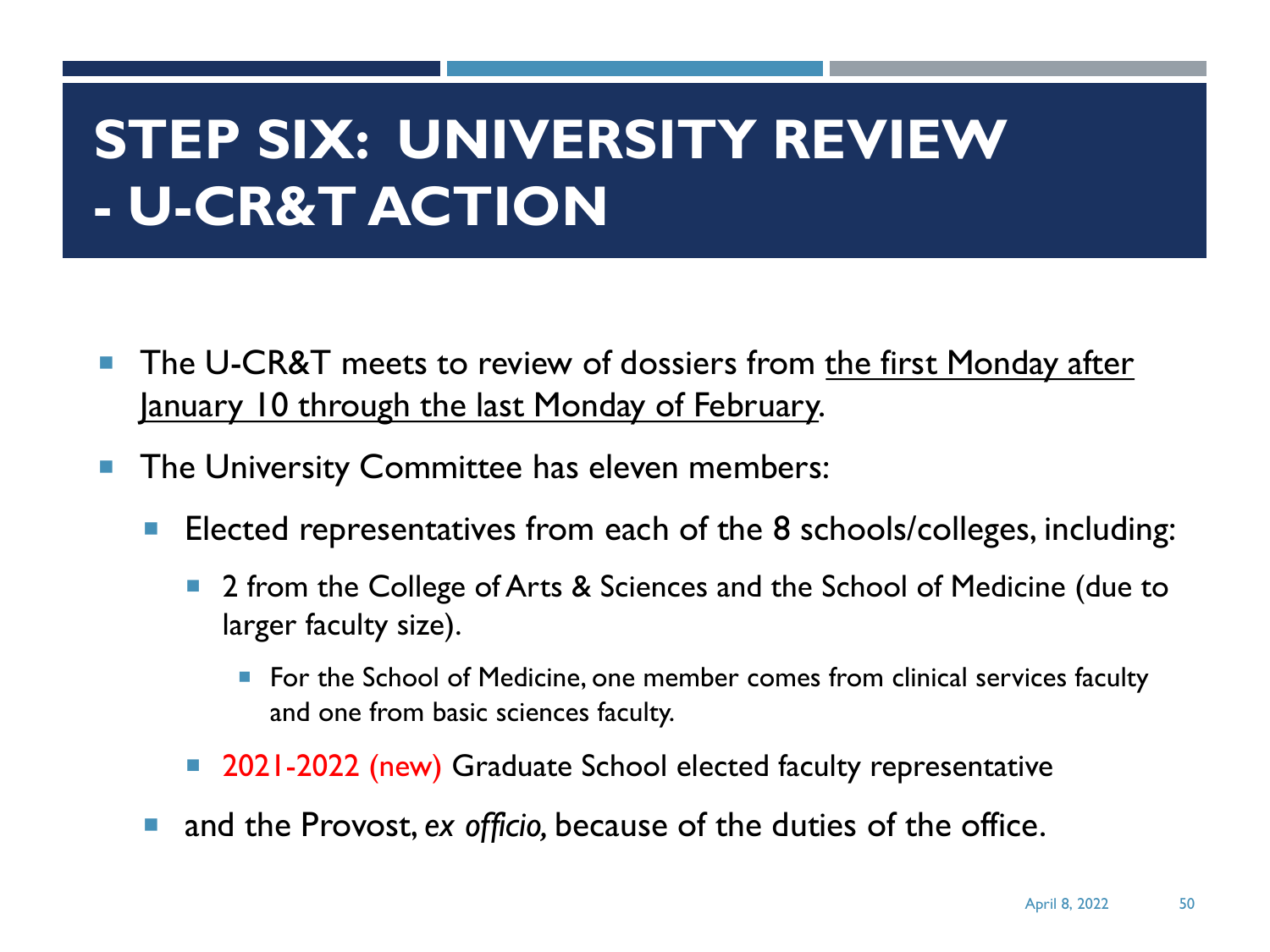### **STEP SEVEN: RECUSALS - U-CR&T ACTION**

- U-CR&T members **recuse** themselves from discussing and voting on a particular dossier whenever:
	- ¡ there is a **relationship** between the member and the candidate that would compromise objectivity, neutrality, or fairness.
- Faculty Handbook rules **require** recusal of any member whenever:
	- ¡ that member has a **direct supervisory role** over the candidate or
	- may have <u>an actual or perceived conflict of interest</u> in voting on the candidate.
	- **E** Article III, Section G.8.a.ii.C.
- college/school R&T committees have the same recusal rules.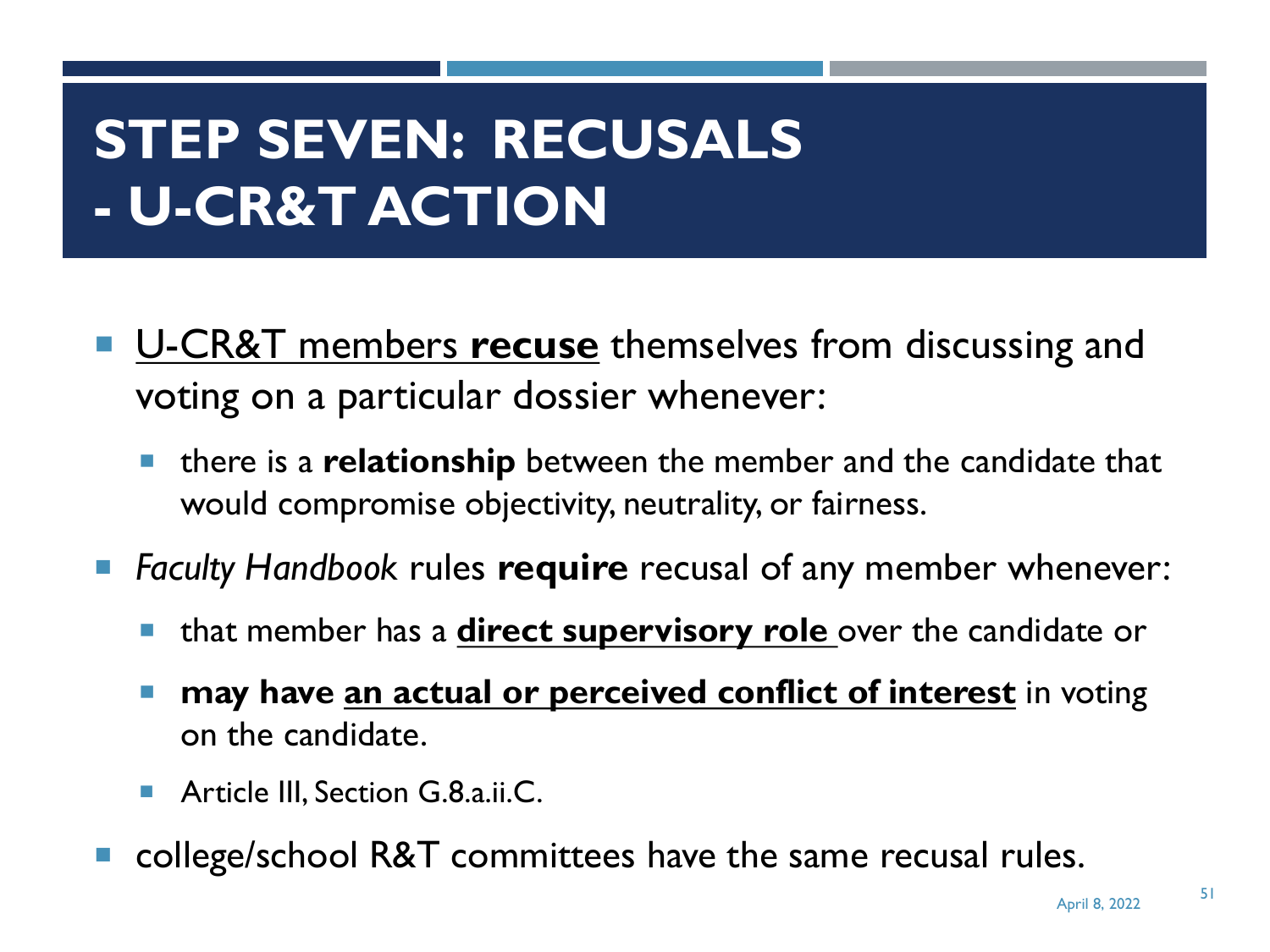### **STEP EIGHT: RECOMMENDATIONS - U-CR&T ACTION**

- The U-CR&T meets weekly to review the individual candidates' dossiers,
	- usually considering dossiers grouped by college/school,
	- given the common standards, guidelines, and/or expectations for each college/school.
		- In 2021, weekly meetings started Jan 11 and concluded Feb 22.
- **By March 1** the U-CR&T submits to the University President:
	- its recommendations in the form of its narrative meeting minutes and
	- **E** its votes on each dossier:
		- Yes/No/Recused/Absent
		- **•** by secret written ballot
		- available only to the University President.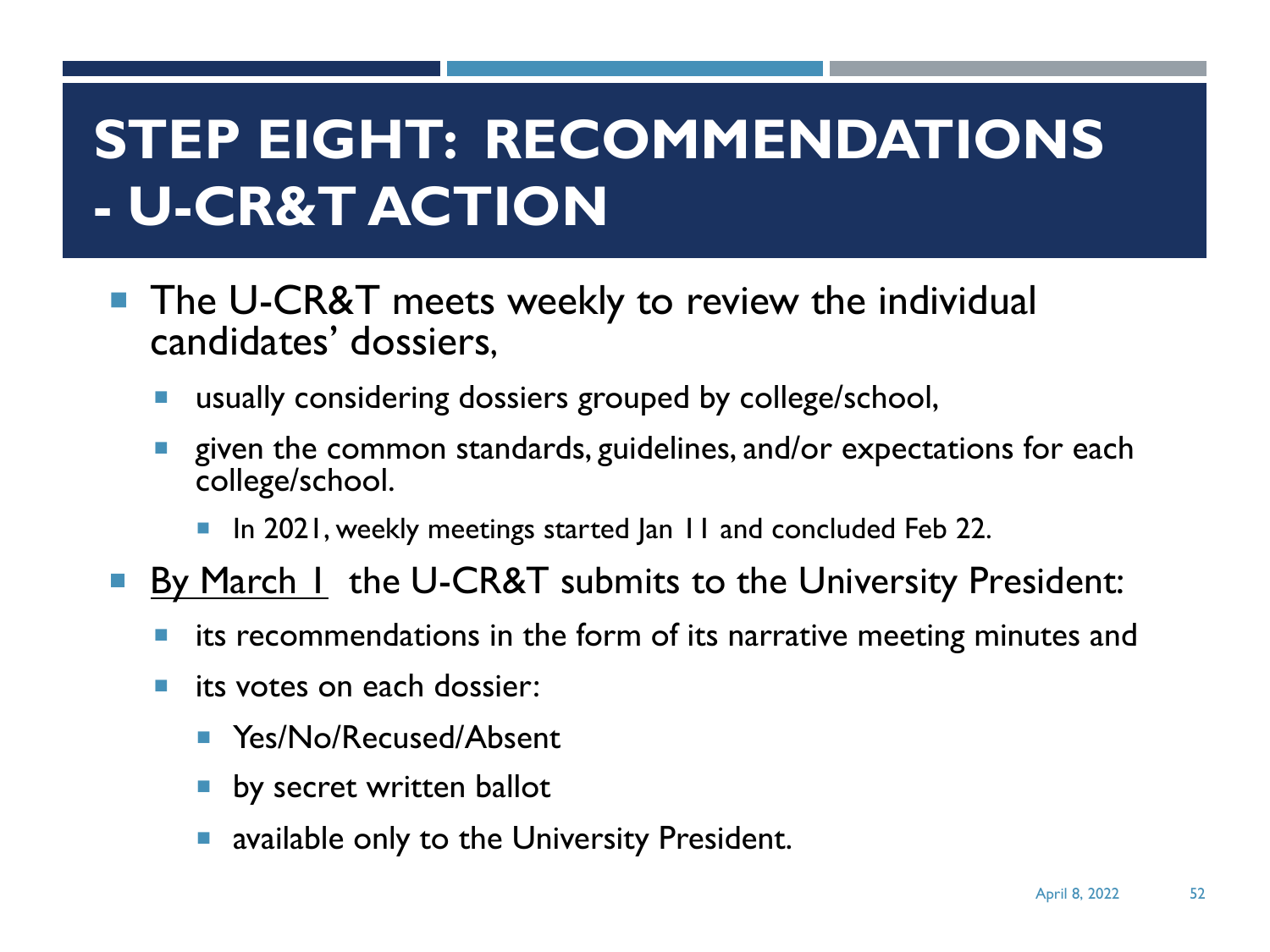## **STEP NINE: DECISION-MAKING -THE PRESIDENT'S ACTION**

- ¡ The **U-CR&T chair and secretary** and the **Provost** then meet with the **President** to discuss the recommendations of the U-CR&T.
- The Chair is present to provide the President with information:
	- ¡ about **U-CR&T recommendations**;
	- the **process observed by the U-CR&T** and all other evaluators; and
	- **u.** any **concerns** of the U-CR&T about recommendations and process.
- The secretary is present to answer questions about the confidential minutes of the U-CR&T meetings that have been provided to the President.
	- ¡ All meeting minutes are provided to the President **on or before March 1** to assist the President's review of the U-CR&T procedures and recommendations. 53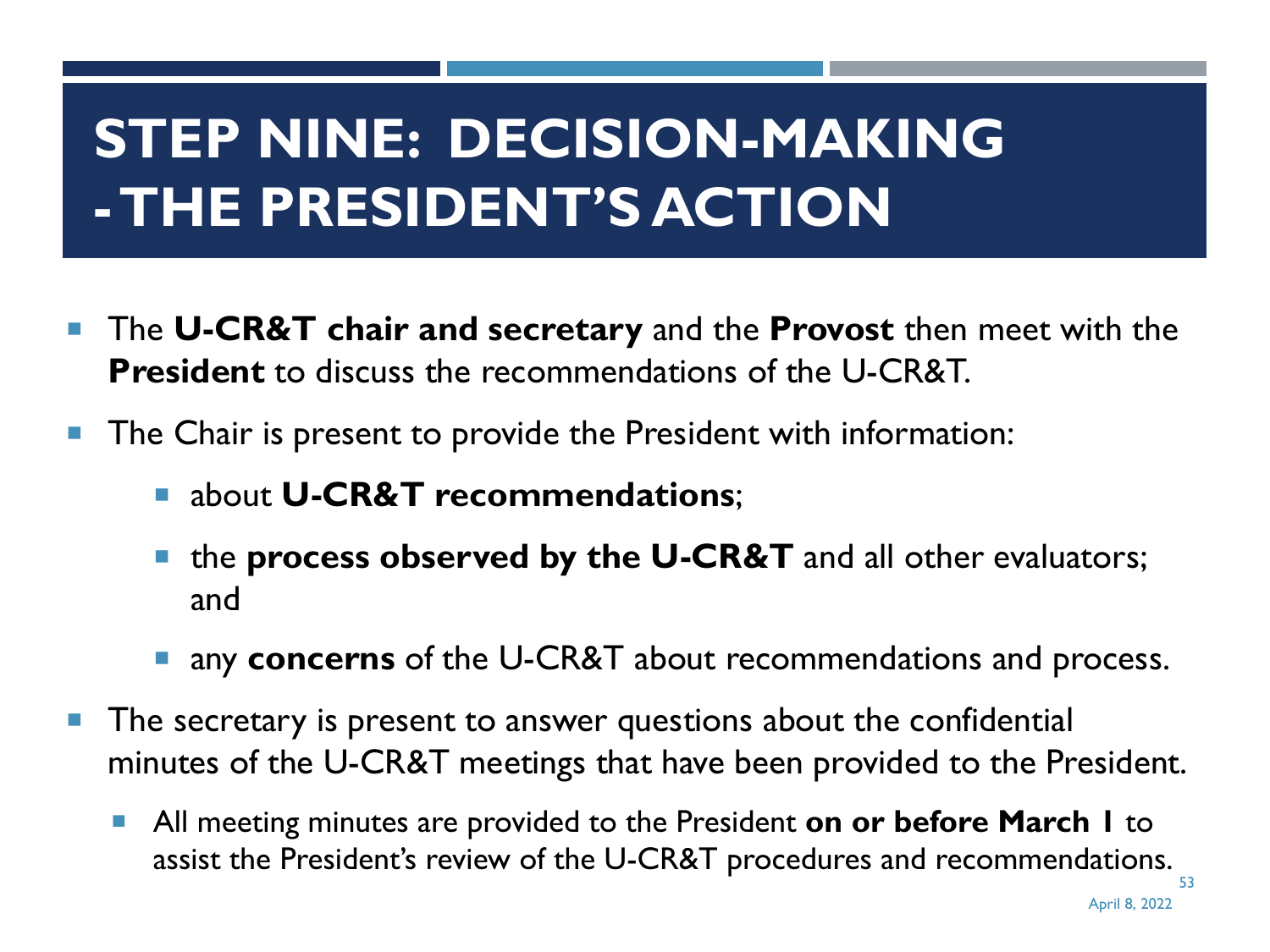## **STEP TEN: -THE PRESIDENT'S DECISIONS**

- **E** After reviewing the candidate's dossier and reading the recommendations that have been entered in the dossier, **the President makes the decision** on whether to grant a candidate's request for tenure and/or promotion.
	- ¡ *NOTE*: The President makes **all decisions**.
	- All other participants in the rank and tenure evaluation process make recommendations to the President.
	- *Faculty Handbook, Article III, Section G.10.k.*
- **The President then announces the names of successful candidates by March 31**.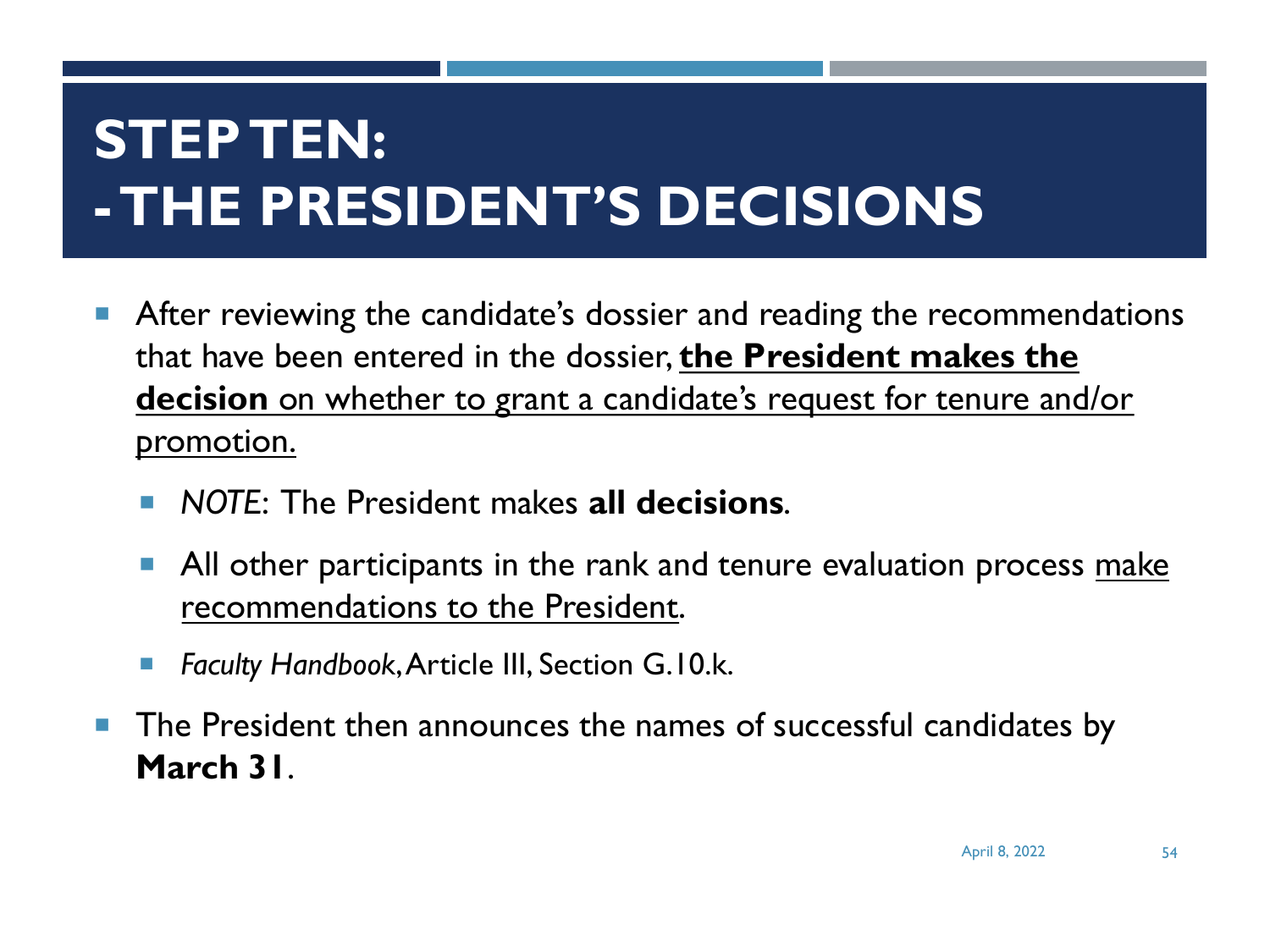### **NEGATIVE DECISIONS -THE PRESIDENT'S ACTION**

- **Before March 31:** An unsuccessful candidate will receive notice of the President's negative decision **before** the President's announcement of promotions and grants of tenure.
	- The Provost will inform and counsel unsuccessful candidates.
		- The candidate should consider that information when re-applying, in order to compile a more effective dossier and candidacy in the future.
	- While there is no formal right to appeal, unsuccessful candidates with extraordinary facts (such as significant grants awarded post-submission deadline) may informally request the president reconsider the decision.
	- **If a candidate did not receive tenure in his/her sixth year, the candidate** may re-apply in the  $7<sup>th</sup>$  terminal year.